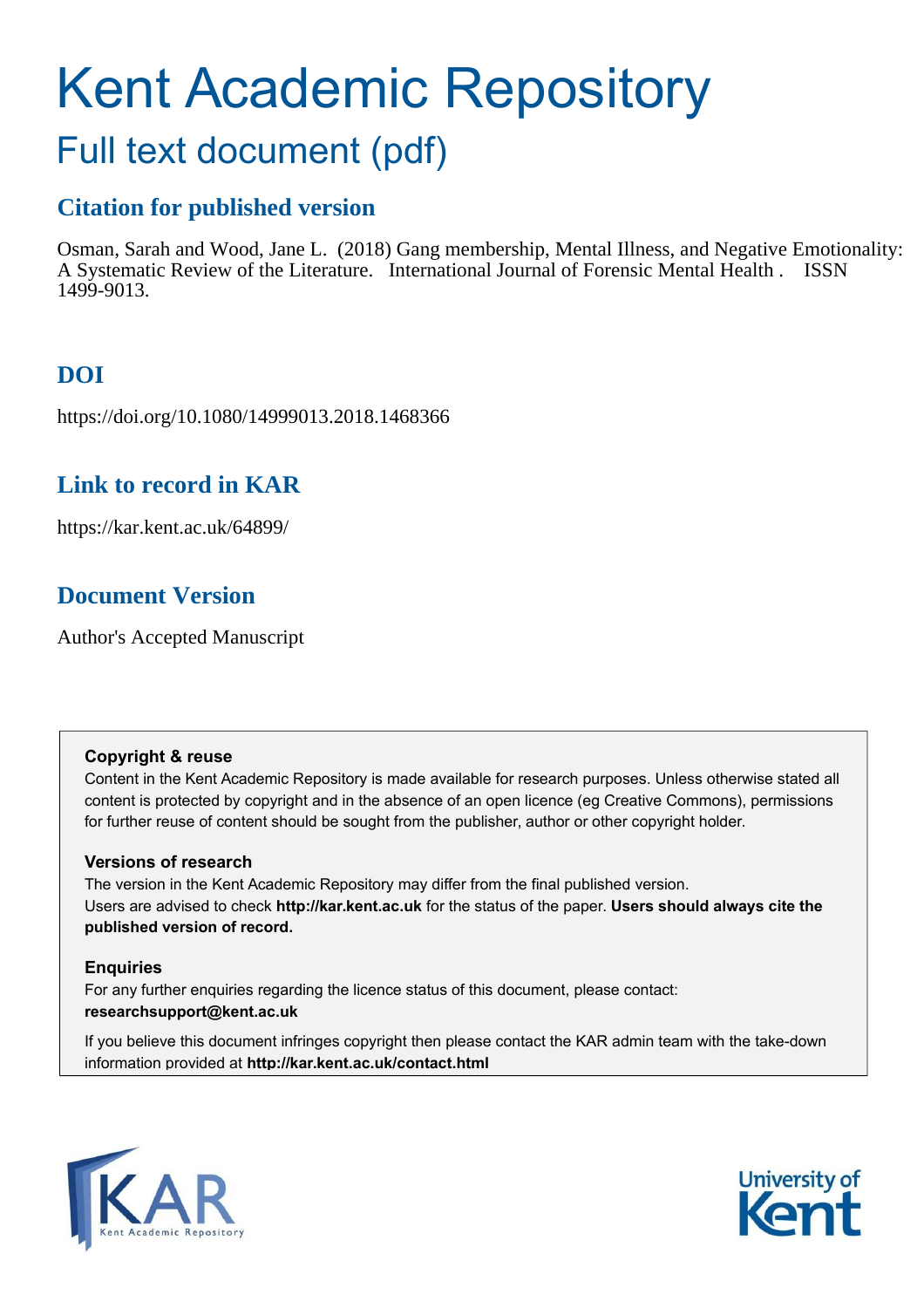Gang membership, Mental Illness, and Negative Emotionality:

A Systematic Review of the Literature International Journal of Forensic Mental Health

Sarah Osman

And

Jane. L. Wood

Center of Research and Education in Forensic Psychology,

University of Kent.

Author Note

Sarah Osman, Center of Research and Education in Forensic Psychology, University of Kent

(so302@kent.ac.uk); Jane. L. Wood, Center of Research and Education in Forensic

Psychology, University of Kent (J.L.Wood@kent.ac.uk)

Correspondence concerning this article should be addressed to: Sarah Osman, Center of

Research and Education in Forensic Psychology, University of Kent, Canterbury, Kent,

CT2 7NP, United Kingdom.

Email: so302@kent.ac.uk

#### Abstract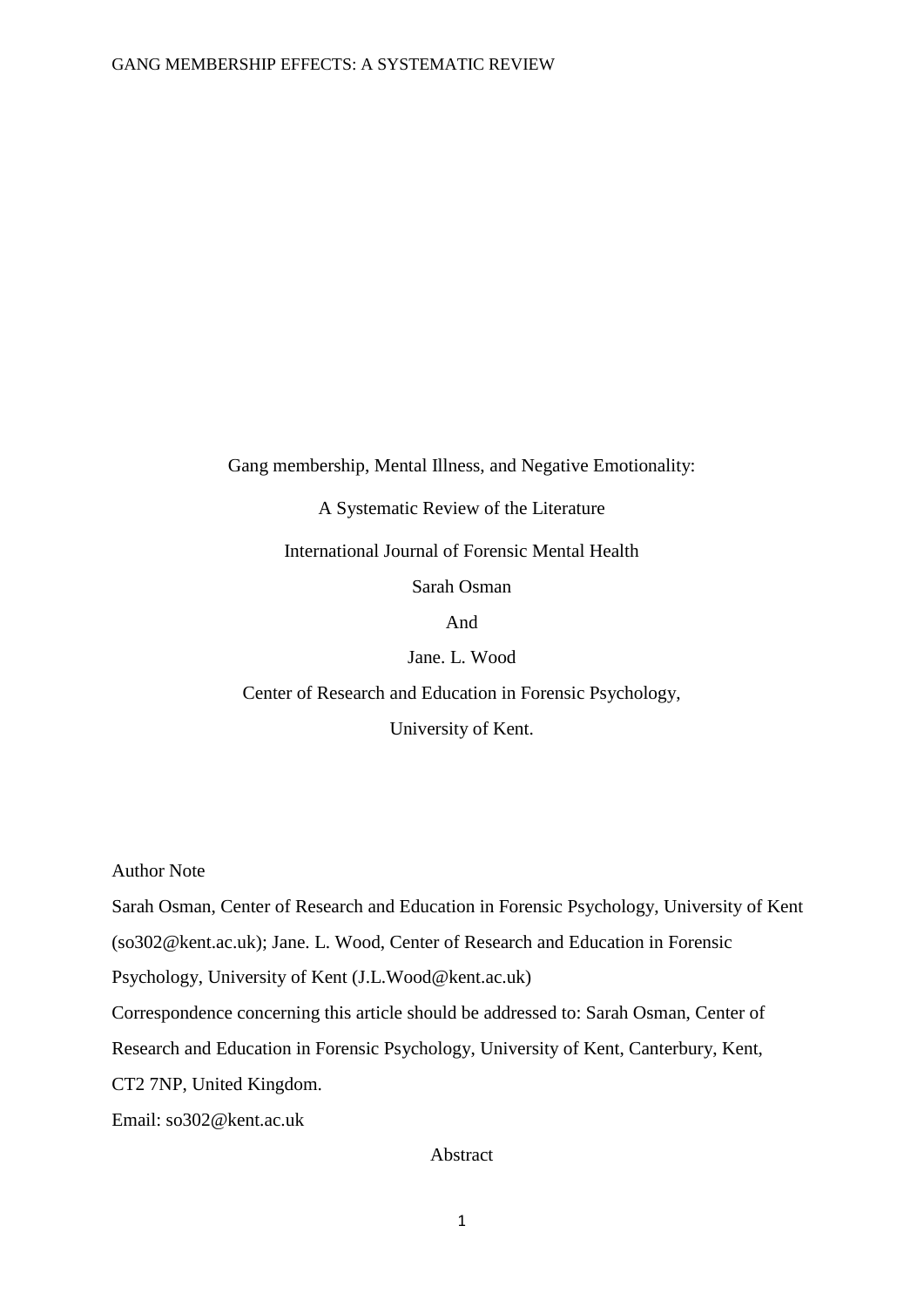Gang-related violence poses detrimental consequences worldwide. Gang members suffer a range of adverse experiences, often as victims who then transition to adolescence and early adulthood as offenders. Such experiences may negatively affect their mental health. Yet, the relationship between gang membership and mental illness is, to date, not well understood. This systematic review synthesized the literature on gang member's mental health and emotions. A two-part search strategy of electronic and hand searches, dated from: January 1980 – January 2017, was conducted. A total of  $n = 306$  peer papers were included in a preliminary scoping review, of which  $n = 23$ , met the inclusion criteria and study outcomes. Narrative synthesis revealed how gang members may be at increased risk of suffering from mental illnesses and negative emotions, such as anger and rumination. Yet, synthesis showed that understanding remains limited regarding gang members' experience of self-conscious emotions and how such emotions might link to persistent offending patterns and violence. The results suggest gang members may benefit from clinically tailored interventions to support their mental and emotional health. Clinical and research implications are discussed to inform future empirical, intervention, and prevention work with gang members and individuals at risk of gang involvement.

Key words: emotions, gangs, mental illness, psychological, violence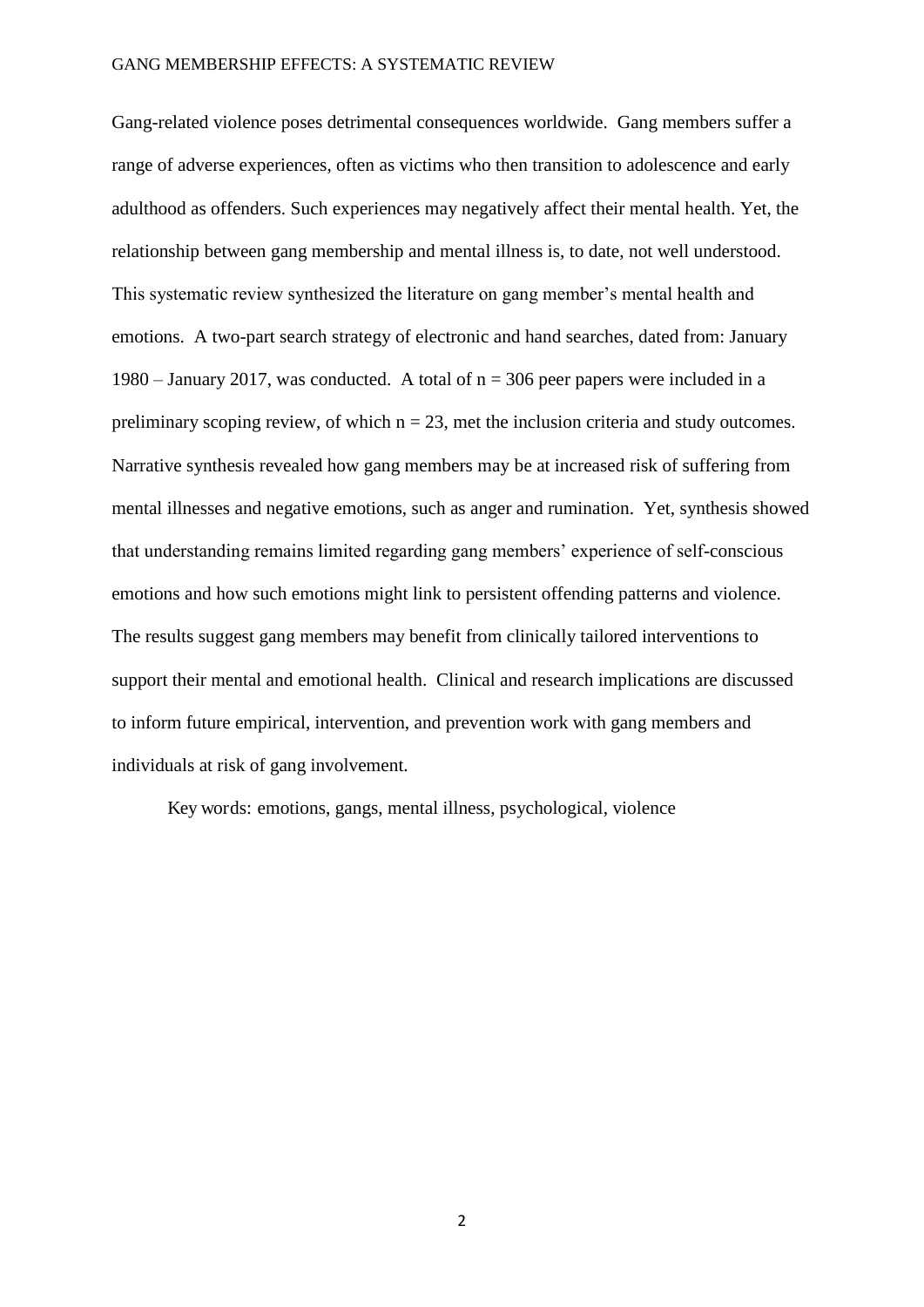Gang membership, Mental Illness, and Negative Emotionality:

#### A Systematic Review of the Literature

To date, gang membership has received scholarly attention, theoretically and empirically, from an array of disciplines; including criminology (Gordan et al., 2004; Howell & Egley, 2005; Klein & Maxson, 2006; Melde & Esbensen, 2013), sociology (Boruda, 1961; Eitle, Gunkel, & Van Gundy, 2004) and more recently, psychology (Beresford & Wood, 2016; Wood & Alleyne, 2010; Wood, Kallis, & Coid, 2017). In this breadth of literature, researchers have frequently examined how proclivity for gang involvement may be heightened by risk factors spanning five core domains: community, family, individual, peer, and school (Thornberry, Krohn, Lizotte, Smith, & Tobin, 2003). These risk factors include, but are not limited to, individual factors, such as anti-social beliefs and behavior, low-selfesteem, and substance misuse (Bjerregaard & Smith, 1993; Curry, 2000; Hill, Howell, Hawkins, & Battin-Person, 1999); school and peer group factors, such as low attainment and engagement with delinquent peers (Craig, Vitaro, Gagnon, & Tremblay, 2002); family influences including disruptive family relationships, economic hardship, and poor parental supervision (Thornberry et al.; Eitle et al.); and community factors associated with neighborhood delinquency and disorganization (Hill et al.; Howell & Egley; Thornberry et al.). However, some risk factors (e.g. delinquent behaviors and exposure to violence) have also been linked to the onset of mental health difficulties among gang-affiliated youth (see Madan, Mrug, & Windle, 2011).

 Currently, empirical research examining the association between gang involvement and mental illness remains in its infancy. This is despite research showing that gang involvement is associated with cumulative risk factors and stressors across all domains (see Hill et al., 1999) and how stressful life events are associated with negative emotional and psychological outcomes (Low et al., 2012; Turner & Lloyd, 1995; Vinokur & Selzer, 1975).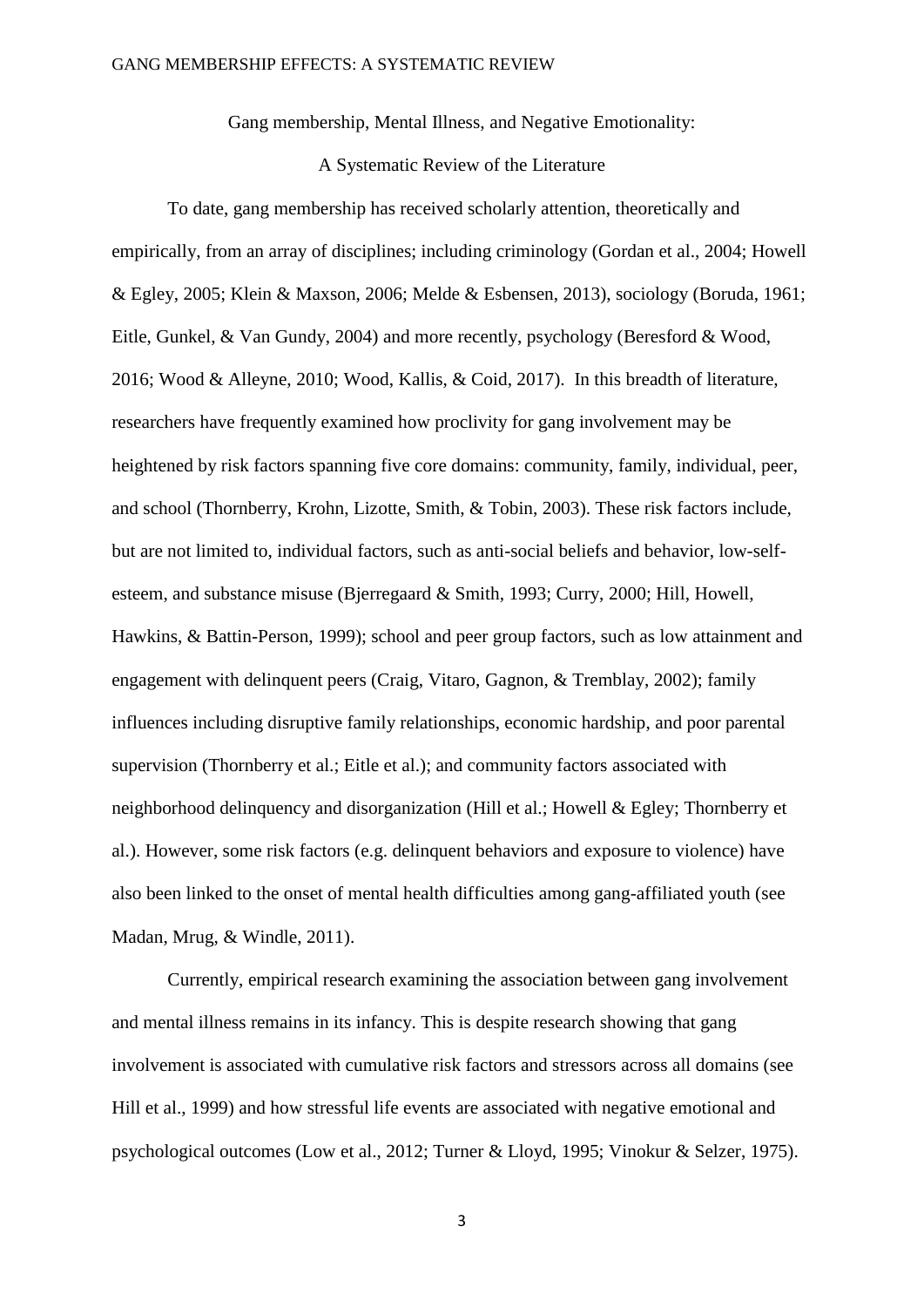This suggests that examining links between gang membership and mental illness could deepen our understanding of gangs and as such, is a nexus, which warrants further investigation.

Links between gang membership, criminality, and violence are widely and deeply rooted in the international gang literature (Decker, 2007; Melde and Esbensen, 2013). Research in Europe (Coid et al., 2013; Klein, Weerman, & Thornberry, 2006; Wood et al., 2017), the United States (Melde & Esbensen), the Caribbean (Katz, Maguire, & Choate, 2011), and Asia (Pyrooz & Decker, 2013), illustrates how gang members are involved in higher levels of generalist and violent offending compared to non-gang offenders (Battin, Hill, Abbott, Catalano, & Hawkins, 1998; Esbensen, Winfree, He, & Taylor, 2001; Taylor, Peterson, Esbensen, & Freng, 2007). Gang members also experience a range of adverse stressful life events before gang membership (see Howell & Egley, 2005), and whilst they are members their experience of violence exceeds their pre-and/or post membership levels (Melde & Esbensen, 2013). Given how untreated mental illness links to cyclical offending patterns (see Marks & Turner, 2014) and how factors, such as low attainment and selfesteem, which are also among the risk factors for gang membership (see O'Brien, Daffern, Meng Chu, & Thomas, 2013), are linked to elevated levels of recidivism (see Matz, Stevens-Martin, & DeMichele, 2014); it is surprising that consideration of the mental health of gang members has not been examined more closely. Especially since research shows how gang members who receive psychotherapeutic interventions (according to their risk, need, and responsivity, see Andrews & Bonta, 2003), are less likely to reoffend than untreated gang members (Di Placido, Simon, Witte, Gu, & Wong, 2006).

The aim of this review is to synthesize current literature on gang member's mental health and their emotions. Consideration of how mental illness and emotions link to gang involvement before, during, and/or following gang membership may have significant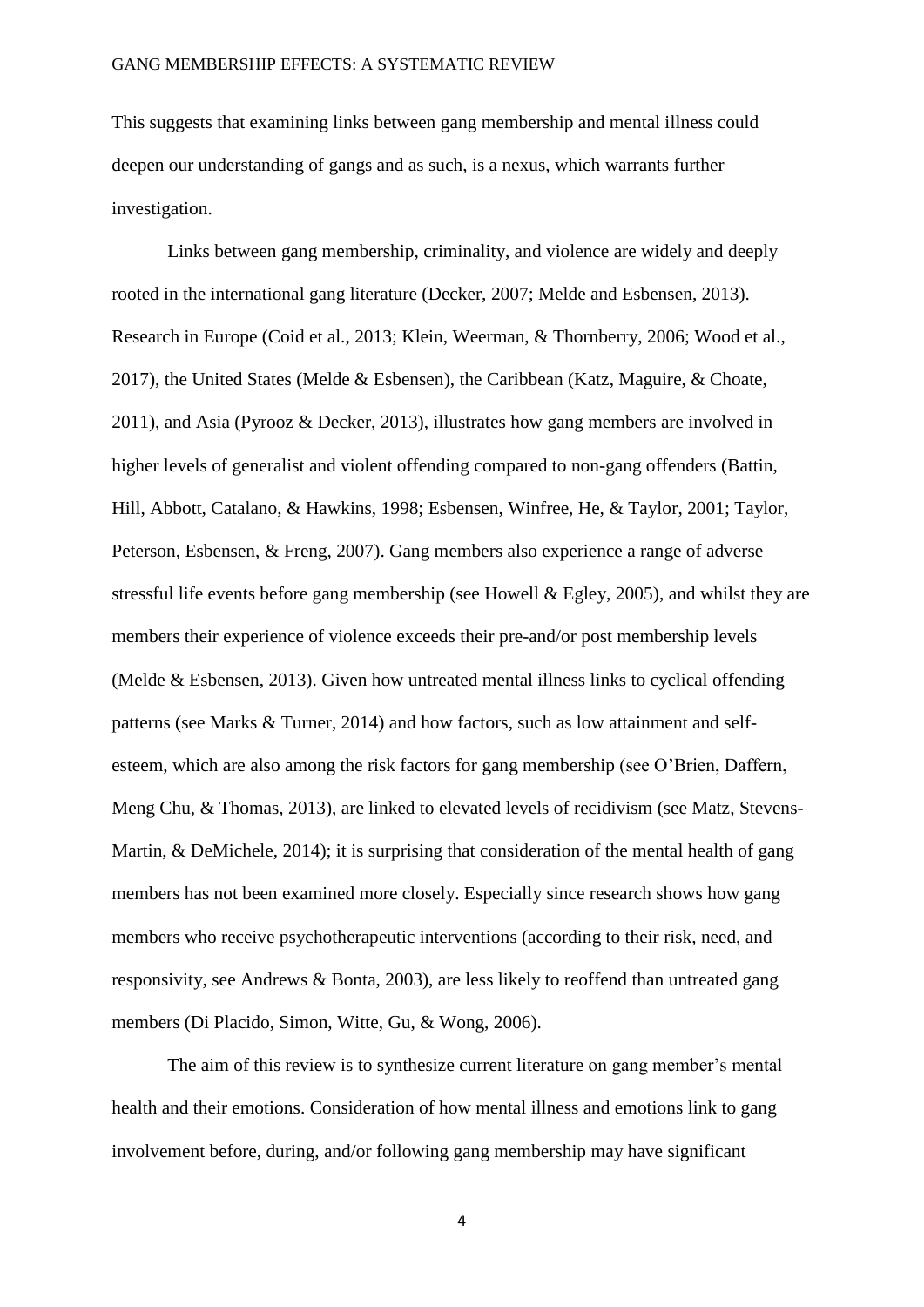implications for theory development, empirical directions and prevention and intervention programs that seek to reduce gang membership. Findings will help identify empirical and theoretical gaps related to the affective and mental health needs of gang members. Definition of gang membership

Sound conceptual definitions are the bedrock of rigorous scientific research. Yet, issues related to poorly formulated definitions continue in social science research (Podsakoff, MacKenzie, & Podsakoff, 2016). Definitional issues continue to cloud gang literature amid considerable debate of how best to define a gang (Esbensen et al., 2001), leaving researchers and practitioners, media outlets, and policy makers, using divergent conceptualizations of gang membership (see Curry, 2000). Whilst some suggest avoiding the term 'gang' because it creates misconceptions (Conley, 1993; see Ball & Curry, 1995), others see self-definition of gang membership as valid (Esbensen et al.). These discrepancies may result not only in the 'under- or overestimating' of gang activity (Esbensen et al., p. 106), but also in difficulties formulating conclusions that are meaningful and apply to the same entity (Wood & Alleyne, 2010). Equally, defining gangs according to the over-representation of ethnic minorities has occurred on a global scale; in the United States (see Tapia, 2011), in the United Kingdom (Cockbain, 2013; Davison, 1997), and the Antipodes (Poynting, Noble, & Tabar, 2001). This contrasts with other evidence indicating similar levels of gang membership across ethnic groups (Esbensen, Brick, Melde, Tusinski, Taylor, 2008) and that gang membership is based on the ethnic demographic of a particular neighborhood (Fagan, 1996).

Despite the discrepancies in defining gang membership continuing (Augustyn, Ward, & Krohn, 2017; Kerig, Chaplo, Bennett, & Modrowski, 2016), the Eurogang Network has promoted a standardized definition of gangs to enable rigorous comparisons of gangs across cultures, (see Weerman et al., 2009) and so for this review, the definition of gang membership adhered to the Eurogang definition of a gang as "any durable, street-orientated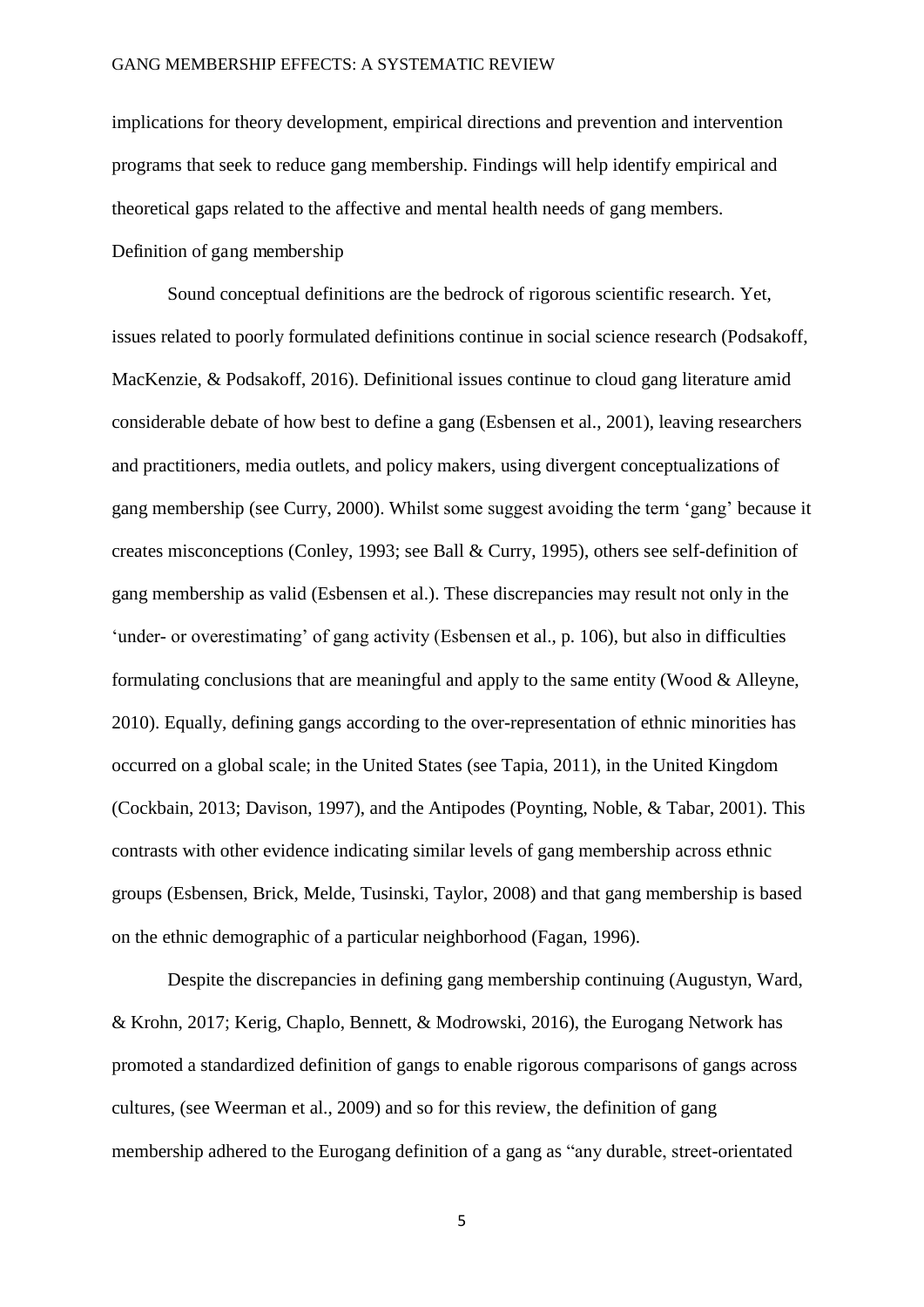youth group whose involvement in illegal activity forms part of its group identity." (Weerman et al., p.20).

Definition of mental illness

Two main classification systems for defining mental disorders are: The World Health Organization (WHO) International Classification of Diseases (ICD-10, 2016) and the American Psychiatric Association's (APA) Diagnostic and Statistical Manual of Mental Disorders (DSM-5; APA, 2013). Despite some similarities (e.g. the consideration of clinical symptoms and/or behaviors resulting in distress, see Tyrer, 2014), there are differences between their definitions of mental illness (Tyrer). In contrast to the ICD-10, which provides descriptive guidance on numerous mental and behavioral conditions, the DSM-5 adheres to set diagnostic criteria and is more widely employed for research purposes (Tyrer). The DSM-V has also been revised "to better fill the need of clinicians...and researchers for a clear and concise description of each mental disorder organized by explicit diagnostic criteria" (APA, p.5). For the purpose of this review we adhered to the DSM-V definition of mental illness as a, *"*clinically significant *disturbance in an individual's cognition, emotion regulation, or*  behavior that reflects a dysfunction in the psychological, biological, or developmental processes under*lying mental functioning"* (APA, p. 20). Throughout, the terms mental health problems and mental illness are used interchangeably.

Rationale for systematic review

Findings from the UK (Coid et al., 2013; Wood & Dennard, 2017; Wood et al., 2017) and US (Harris et al., 2013; Madan et al., 2011) show that gang involvement relates to a range of problems such as antisocial personality disorder (ASPD), anxiety, conduct disorders, posttraumatic stress disorder (PTSD), paranoia and psychosis. Coid et al. identified that gang members, compared to violent and non-violent men, suffer higher levels of, and seek more professional help for, mental health difficulties such as anxiety, psychosis, and substance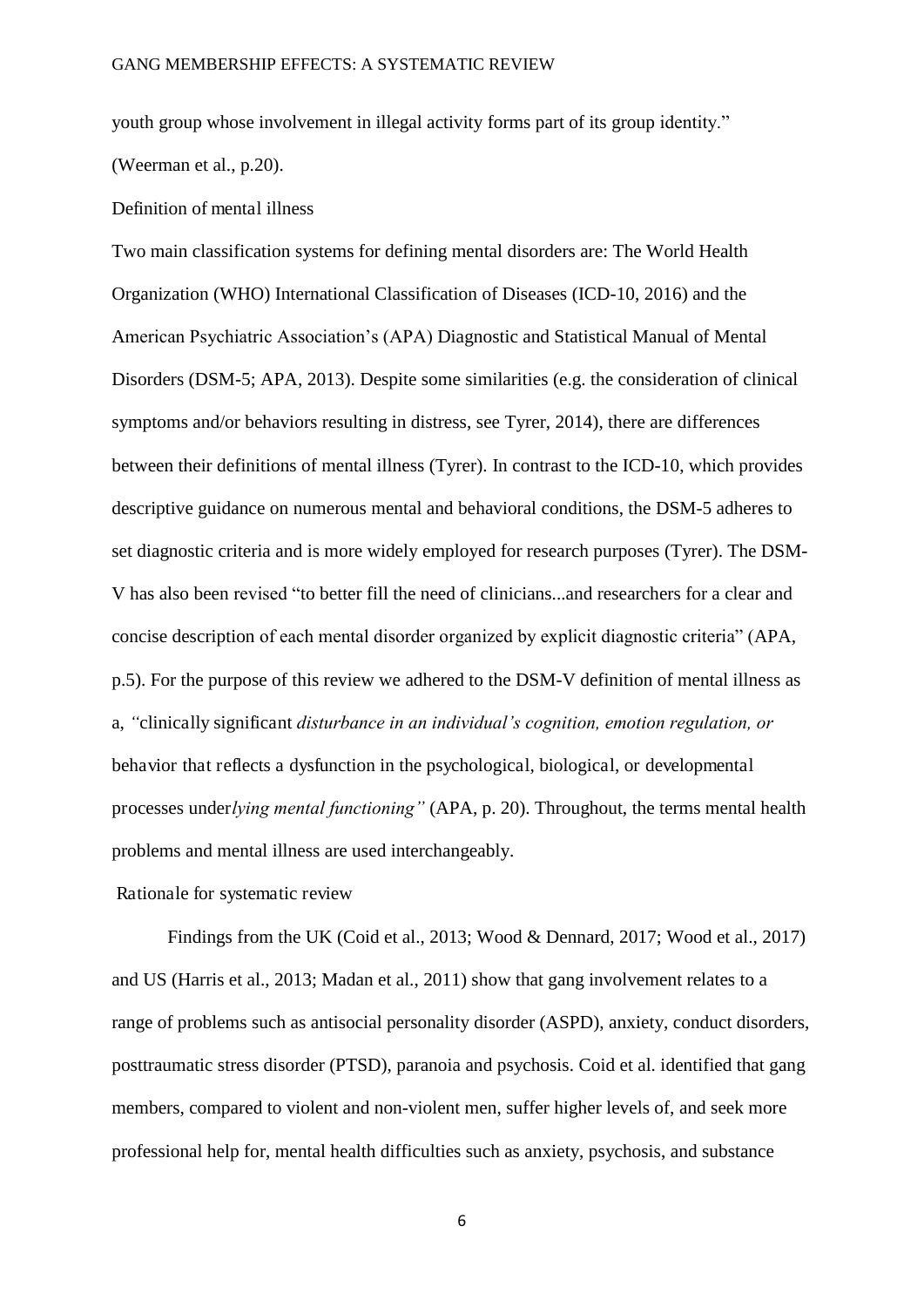abuse. Furthermore, affiliate gang members (who have loose associations to the gang) have been found to be as at risk of mental illness as core gang members (committed to the gang; see Petering, 2016). In contrast, Wood et al. (2017) show how gang members experience higher levels of anxiety, ASPD, psychosis, and substance abuse, compared to gang affiliates, but both had levels higher than other violent men. This seems to suggest that as gang membership deepens, so too do mental health problems. Comparisons between gang and non-gang prisoners also shows that gang members suffer higher levels of anxiety, paranoia, and PTSD, – and that each relates strongly to exposure to high levels of violence before incarceration (Wood & Dennard, 2017).

To date, links between gang membership and emotional health has received limited attention. Indeed, Moran (2014, p. 556) states, "gangs - a highly conspicuous youth subculture – are only tangentially analyzed in emotional terms". It makes sense that a range of emotions, such as anger, guilt, rumination, and shame may be experienced by gang members, due to their perpetration of violence and their victimization (Peterson, Taylor, & Esbensen, 2004) and, potentially, their mental health problems. Yet, without research specifically examining gang members' experiences of emotions, we cannot know how these factors relate to gang involvement or to gang members' mental health. This review attempts to develop understanding on gang members, their mental health, and emotionality by reviewing how current gang research has addressed the mental and emotional needs of gang affiliates and members thus far. Accordingly, consideration of how affect and mental illness relate to gang involvement may advance intervention and policy developments, including the need to adequately fund holistic treatment programs to support gang members' rehabilitation.

Although research suggests that gang membership generally attracts discontented adolescent males (see Pyrooz & Sweeton, 2015; Watkins & Melde, 2016), it also shows increasing levels of female gang involvement (Snethen, 2010; Thornberry, Krohn, Lizotte,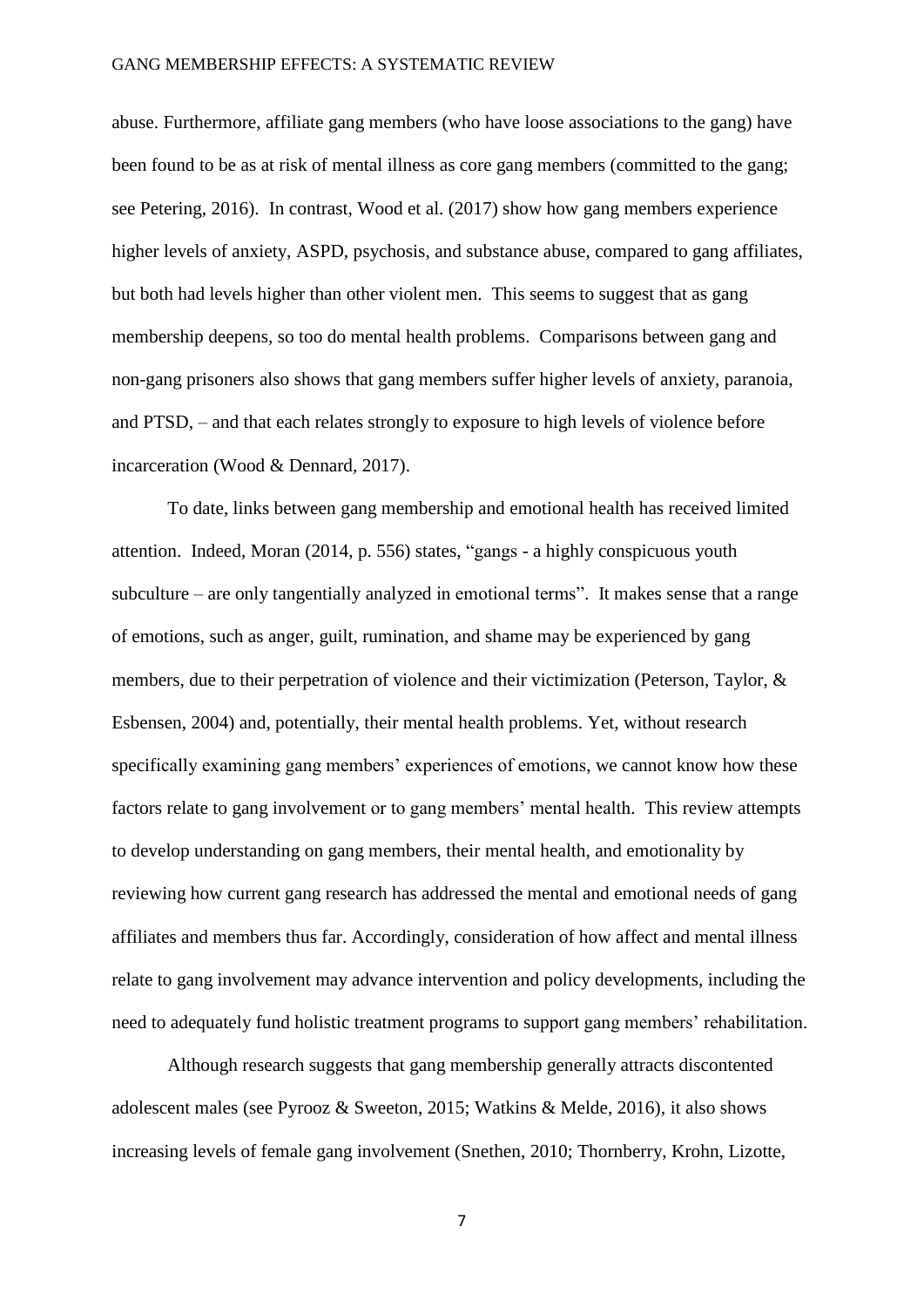Smith, & Tobin, 2003), and that compared to non-gang involved females, gang-affiliated females were at greater risk of sexual victimization (Chettleburgh, 2007; De La Rue & Espelage, 2014). This demonstrates how both males and females suffer violence due to gang connections. Given the consistent evidence regarding the relationship between how childhood and/or adolescent exposure to violence, particularly when coupled with community violence exposure, is related to mental illness (Cecil, Viding, Barker, Guiney, & McCrory, 2014; Kelly. Anderson, Hall, Peden, & Cerel, 2012; Mazza & Reynolds, 1999), investigating the relationship between gang involvement and mental illness in male and female gang members seems crucial for effective tackling of gang membership.

#### Aims of this review:

Our aim was to systematically review the literature on the mental and emotional health of gang members. Findings: (1) provide an overview of the current landscape on how gang involvement links specifically to the mental and emotional health of gang members; (2) highlight gaps in the literature to inform future empirical work; (3) discuss the implications of findings for research and policy and support the development of clinically tailored and responsive gang-focused interventions. To this end, this review addressed the following research questions:

- (1). Do gang members suffer from higher levels of mental health problems (e.g. ASPD, anxiety, depression, paranoia, perpetration-induced trauma (PT), and PTSD) compared to non-gang members and gang-affiliated individuals?
- (2). To what extent does the literature examine gang members' experience of emotions, such as anger (including angry rumination), guilt, and shame?

#### Method

#### Selection Criteria

Recent developments in evidence-based practice identify the use of specific frameworks to help guide appropriate and relevant literary searches, such as the Participants,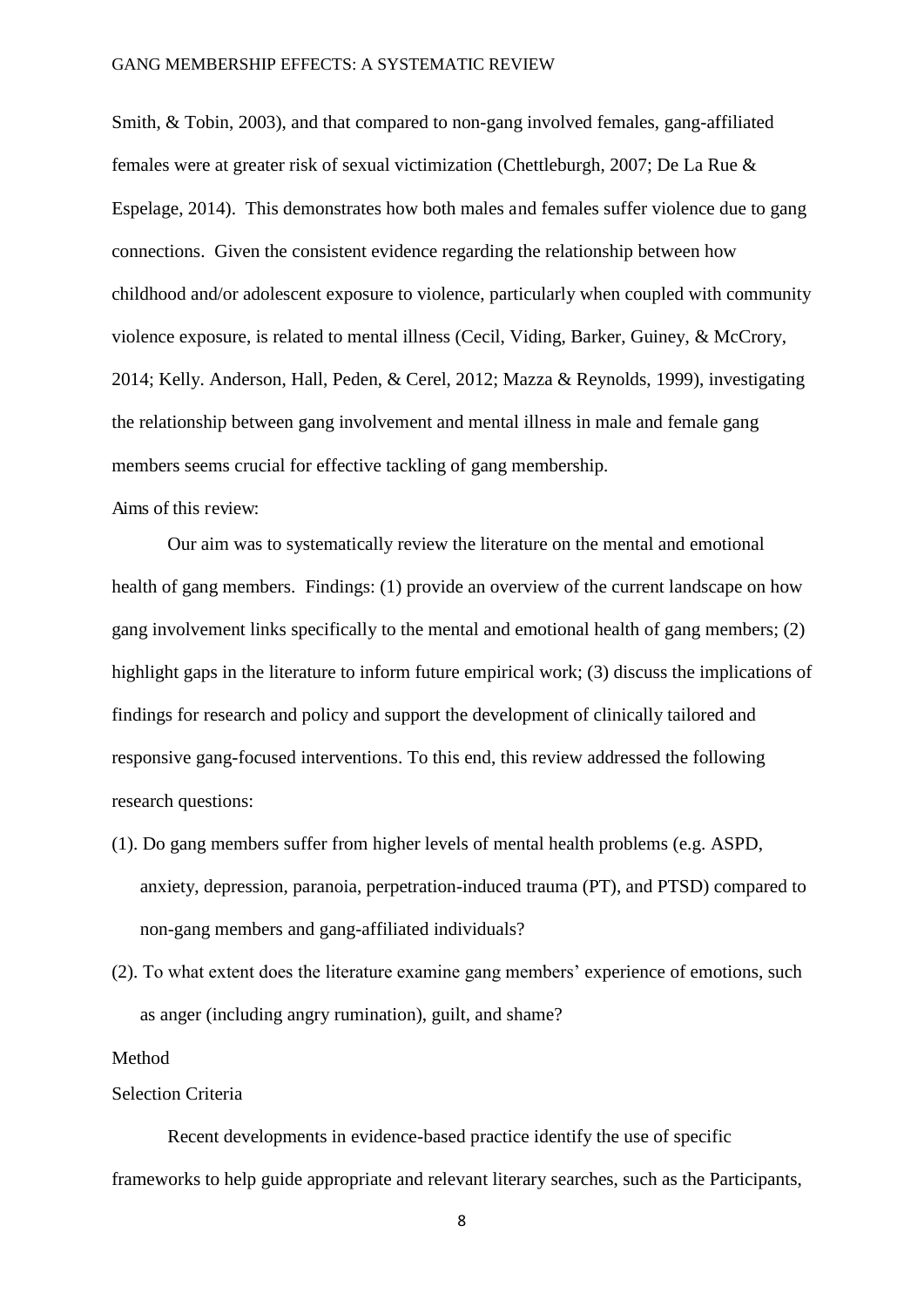Intervention, Comparison, and Outcome (PICO) framework (Schardt, Adams, Owens, Keitz, & Fontelo, 2007). This highlights the importance of developing inclusion and exclusion criteria that are methodologically and practically sound (see Fink, 2005). Thus, studies included within this review are screened for eligibility based on the following criteria in close adherence to the PICO framework.

#### Inclusion Criteria

1). Participants. Research suggests that males and females suffer violence due to their gang involvement (Thornberry, Krohn, et al., 2003), with adolescents aged between 11 and 15 years being at greatest risk of gang joining (Esbensen et al., 2008). Despite the temporary nature of gang membership (see O'Brien et al., 2013; Peterson et al., 2004), research examining adult gang members suggests that they too experience mental health difficulties and violence (Wood et al., 2017). This suggests that although gang membership may be transitory for some youth, gang membership effects may well develop into adulthood. Thus, female and male, adolescents and adults, identified as gang affiliates or members, formed the population sample.

2). Comparison. To ensure the outcomes reflect potential differences between gang and non-gang members, papers with delinquent, gang affiliates, gang members, non-gang members, and violent men in clinical, community, and/or forensic populations were included.

3). Outcomes. Studies with outcomes relevant to the research questions under review were synthesized and presented. The outcomes included: emotions, mental health and/or illness, rumination, shame, guilt, and trauma.

4). Study design. To prevent 'intervention-selection bias', the systematic review included various design types (Petticrew & Roberts, 2008). Randomized Controlled Trials (RCT's), experimental studies, quantitative, and qualitative studies, and non-experimental research designs, such as thematic analyses, meta-analyses, and systematic literature reviews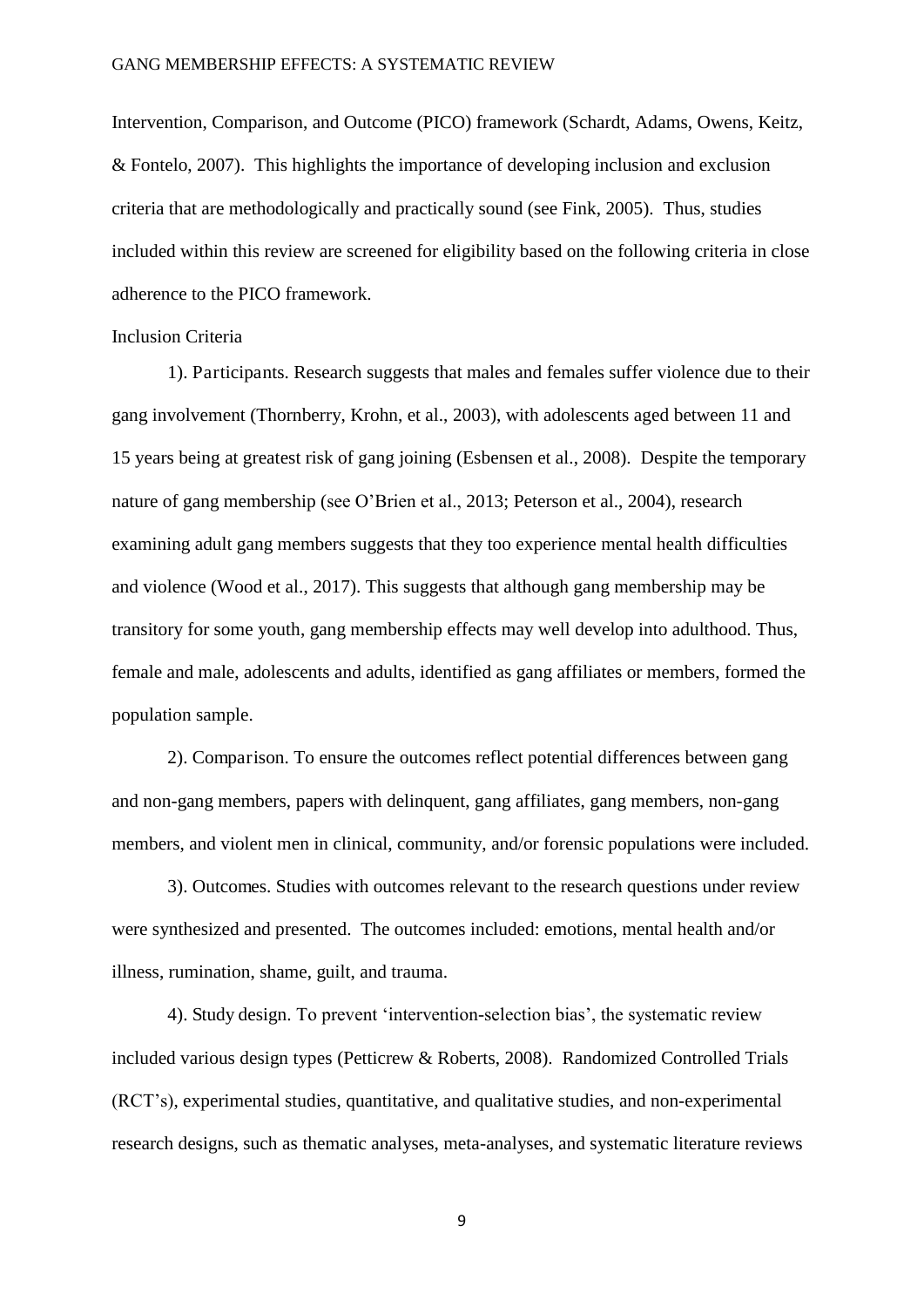were included. Due to limitations accessing gang populations (e.g. gang members may conceal their membership from researchers), sample sizes of all numbers were considered.

5). Data Extraction. To ensure the quality of papers, only published peer-reviewed research written in the English language were included. Historical and present literature ranging from 1980 to 2017 on gang membership were extracted.

#### Exclusion Criteria

1). Studies published in languages other than the English language.

#### Search Process

To maximize the efficacy of the search process, a scoping review was conducted to identify relevant search terms. An automated search was conducted using electronic databases listed in Table 1.

#### Literature Search

The following search terms were utilized in various combinations: anger, anxiety, juvenile delinquency, depression, emotions, gangs, guilt, mental health, mental illness, paranoia, perpetration, personality disorder, posttraumatic stress, rumination, shame, trauma, and violence (see Appendix A for definitions of search terms). To account for changes in vocabulary, subject headings for each database were scoped, and truncation was used to avoid excluding research papers in error. A Boolean search was also conducted. Figure 1 shows the search process at each stage ranging from the identification of papers to papers included within the narrative synthesis.

Petticrew and Roberts (2008) suggest reviews that include only automated, electronic searches may introduce unintentional bias. Thus, the inclusion of hand searches was important to ensure studies were extracted as per the inclusion/exclusion criteria rather than an inadequate search process. A two-part search strategy including an electronic and manual search of reference lists for all extracted studies meeting the inclusion criteria was employed.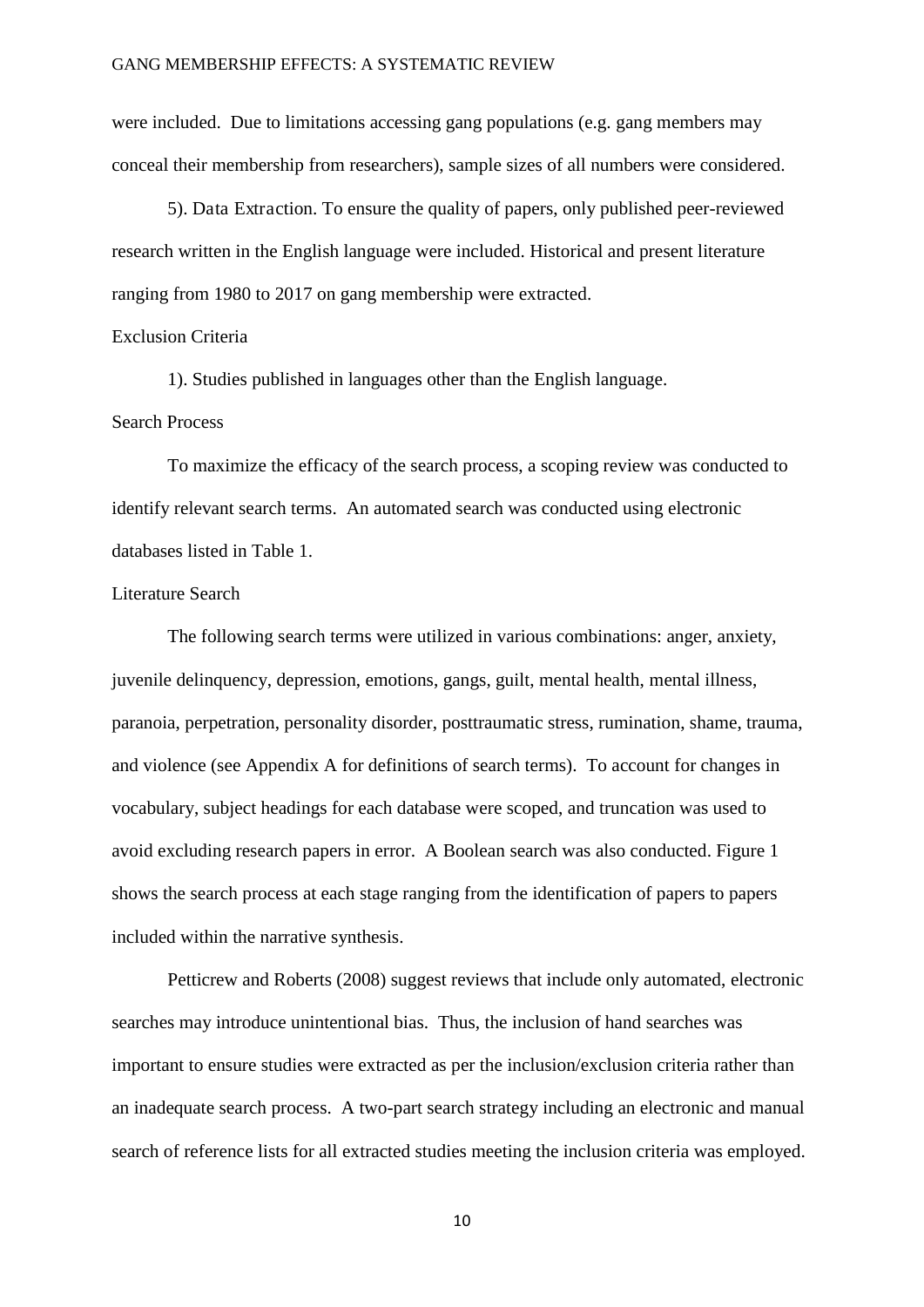A total of 23 papers were extracted: qualitative  $(n = 1)$ , quantitative  $(n = 18)$ , and theoretical  $(n = 4)$ . Most of the quantitative studies utilized cross-sectional design  $(n = 13)$ , and a minority of the papers employed longitudinal design  $(n = 4)$ .

#### Data Extraction

Research papers were screened using the title and abstract. Selected papers were then screened for the study outcomes. The full texts for studies meeting the inclusion criteria were subsequently reviewed by the primary reviewer and assessed using the quality criteria by Kmet, Lee, & Cook (2004; see Appendices B and C). From each study, the following information was extracted: author(s), date of publication, country of study, study aims, design/measures (e.g. gang membership measure and mental health measures), sample, and comparison group characteristics (e.g. participant numbers, membership status; non-gang, affiliates of gangs, gang members), and study outcomes.

 A random sample of papers (e.g. 35% to 40% of papers) were assessed by a secondary reviewer to demonstrate inter-rater reliability. Any disagreement among reviewers was resolved through discussion (see Kmet et al., 2004).

#### Results

Results are described using a narrative synthesis with a list of all summary scores presented in Tables 2 and 3. The quality assessment criteria devised by Kmet et al. (2004) for multidisciplinary research was utilized. This suggests papers employing a longitudinal design, with a summary score of 0.90 or more, indicates a 'high-level' paper. In contrast, papers employing cross-sectional designs with scores of less than 0.50 are considered 'lowlevel' papers.

Do gang members suffer from heightened levels of mental illness compared to nongang members and gang-affiliated individuals?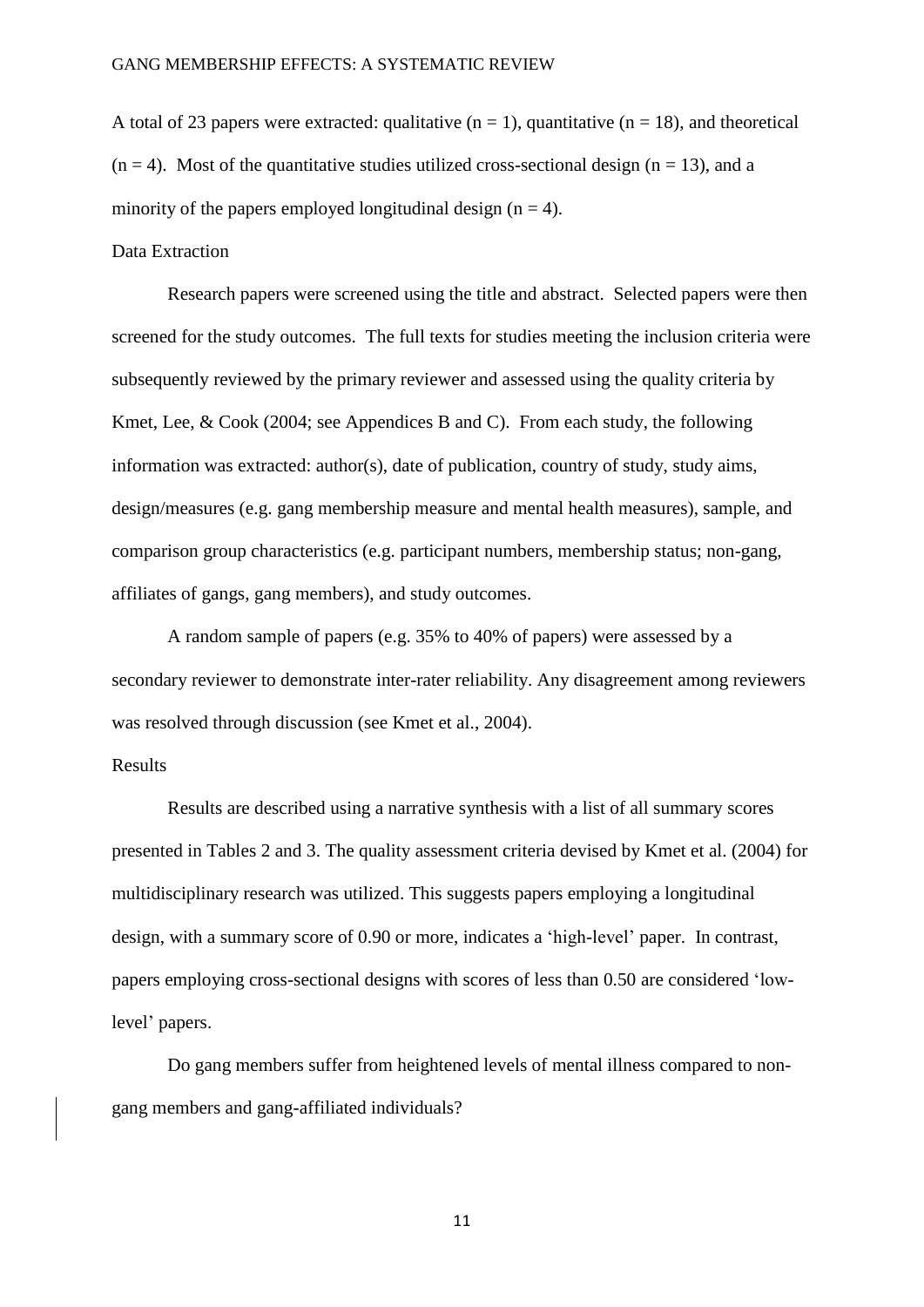There was clear evidence of an association between gang membership and mental illness. This was demonstrated through both cross-sectional (Coid et al., 2013; Wood et al., 2017) and longitudinal (Watkins & Melde, 2016) studies highlighting the need for practitioners, researchers, and law agencies to consider links between gang membership and gang members' mental and emotional health. Papers employing a cross-sectional design, such as Coid et al., Wood et al., and Wood & Dennard (2017) demonstrated that gang involvement links strongly to adverse mental health. For instance, Coid et al. via random location sampling in the UK, compared gang members, violent men, and non-violent men, aged 18 – 34 years on measures of violence, gang membership, psychiatric morbidity (e.g. ASPD, anxiety, depression, psychosis, and substance abuse), and use of mental health services. Similar to Wood et al., their findings illustrated an association between gang membership and psychiatric morbidity whereby gang members displayed the highest levels of psychiatric morbidity and service use, followed by violent men, and non-violent men.

 Moreover, Dupere, Lacourse, Willms, Vitaro, and Tremblay (2007) showed how youth suffering from anxiety and hyperactive behavior were more likely to join a gang, and that gang involvement was even more likely if youth resided in neighborhoods characterized by instability, such as high delinquency levels and poverty. Thus, these findings are consistent with theories of gang membership, such as Interactional Theory (see Thornberry et al., 2003), and the Unified Theory of gang involvement (see Wood & Alleyne, 2010), and demonstrate how a range of factors, including individual, environmental, and social factors may exacerbate the risk of vulnerable youth joining a gang. However, given the crosssectional nature of studies, the causal nature of gang membership and psychiatric morbidity could not be established. That is, it could not be demonstrated whether gang membership linked to an increase in risk of developing a mental health condition or whether mental health conditions pre-dated gang membership.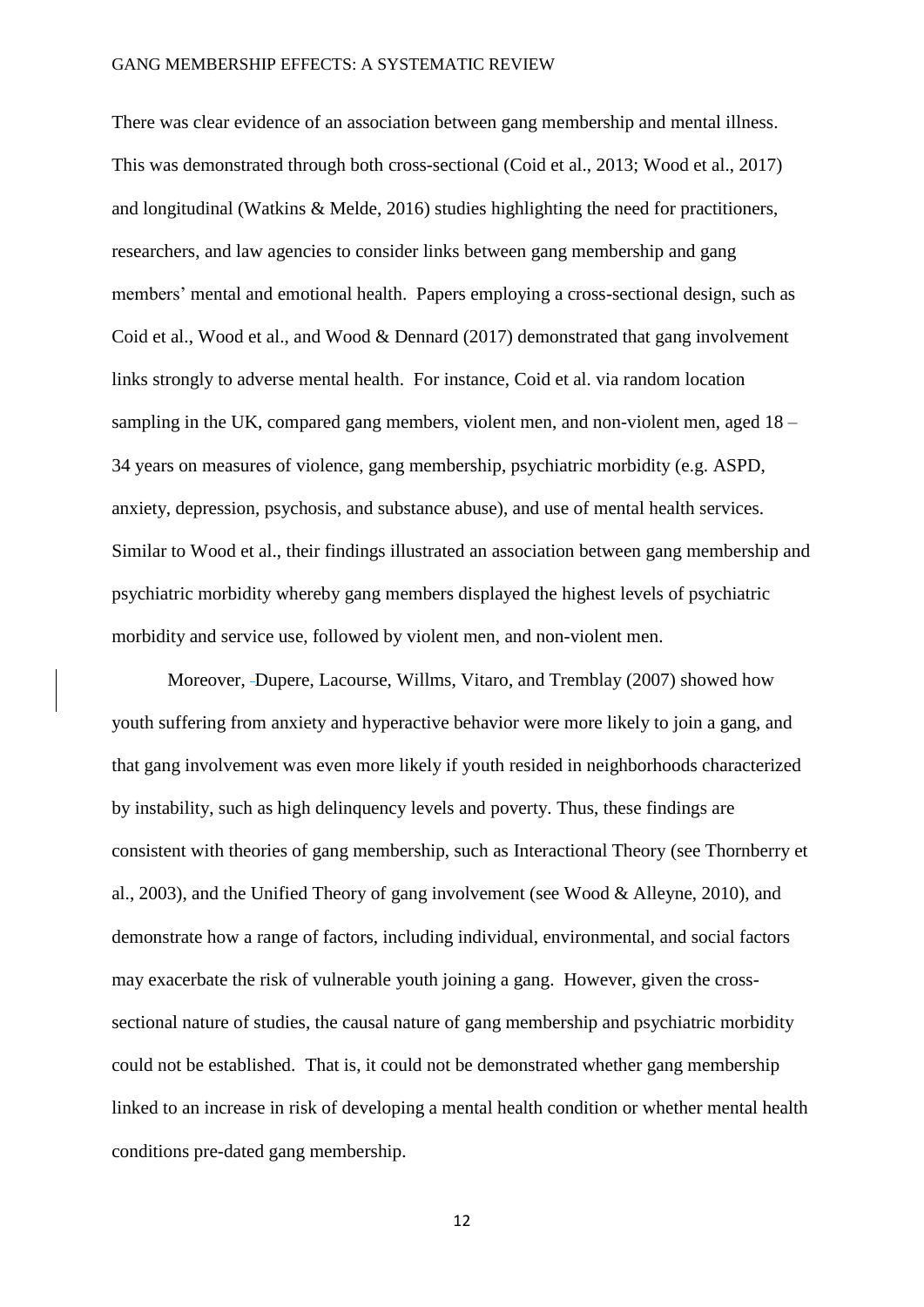The screening process revealed one high-level research paper with a longitudinal design examining developmental trends between gang membership and depression. Using data from a longitudinal study of adolescent to adult health across two-time points (see Appendix B for details on design and measures), Watkins and Melde (2016) examined: (1) whether adolescents who later decided to join a gang, compared to the general population, reported significantly higher levels of depression and suicidal internalizing and externalizing symptoms; and (2) whether gang membership aggravated these symptoms. Their findings showed that adolescent gang-members, compared to non-gang adolescents, had higher levels of mental health indicators prior to their membership. They also found that once part of a gang, levels of depression and suicidal ideation increased. Indeed, Watkins and Melde concluded that "if gang youth suffer from internalizing problems manifested through depression…, coupled with the well-documented enhancement effect of gang membership…, their risk for serious mental and physical health problems in late adolescence and early adulthood are exacerbated." (p. 4). Thus, mental illness may increase their likelihood of joining a gang, but once in a gang, they experience further mental health deterioration. This suggests a difference exists between youth who join a gang and those who do not, where preexisting mental illness may be deemed a risk factor for prospective gang involvement.

The longitudinal work of Watkins and Melde (2016) is valuable and provides a positive contribution to the literature examining the mental health of gang members. Firstly, a robust statistical analysis using propensity score analysis was used where gang membership was assessed at baseline (time point 1) and at 12 months (time point 2), to determine whether a causal relationship exists between mental health difficulties (specifically depression and suicide ideation) and gang membership. Secondly, a range of confounding variables were controlled for to reduce the risk of inaccurate estimates on mental health outcomes. Thus,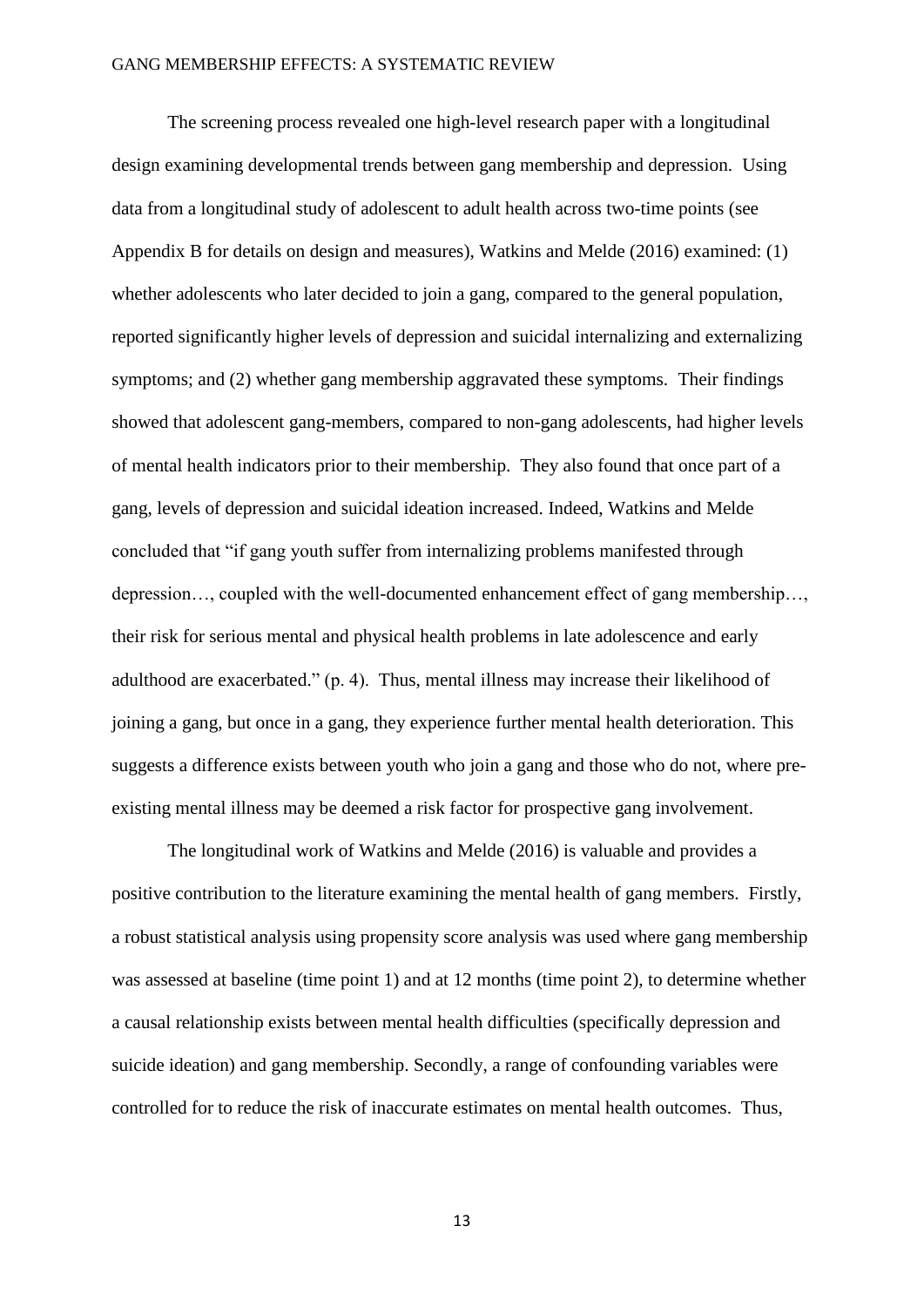this allowed for an increasingly reliable means of estimating whether a bi-directional relationship exists between gang membership and mental health outcomes.

There are, however, limitations to the work of Watkins and Melde (2016). As stated by the authors, employing a national school sample meant that gang members may have been significantly under-represented; especially as gang members have higher levels of educational absenteeism compared to non-gang peers (Peterson et al., 2004). Thus, longitudinal work that provides an additional focus on contexts where gang members are known to operate (e.g. communities with high gang presence and/or forensic samples) may better inform the literature. Furthermore, unlike Wood et al. (2017) who examined the differences between gang members and gang-affiliated individuals, Watkins and Melde, similar to other research, such as, Coid et al., 2013, failed to account for differential levels of gang involvement and mental illness. However, in support of Wood et al.'s finding of differential levels of gang membership, Maxson (1998) suggests that "the terms 'wannabe', 'fringe', 'associate'…reflect the changing levels of involvement…of gang membership…" (p. 2). Thus, some studies are limited because of their narrow take on gang involvement (i.e. they are either gang members or not). The findings by Wood et al. suggests that gang involvement may be more complex with important distinctions to be made between levels of gang involvement (e.g. gang members vs. affiliate gang members) and mental illness.

Across studies, discrepancies were identified in levels of the same mental illness. Some cross-sectional (and cross-cultural) studies report how gang members, as demonstrated in the UK by both Coid et al. (2013) and later by Wood et al. (2017), suffered significantly lower levels of depression, whilst in the US, Petering (2016) and Watkins and Melde (2016), found higher depression among gang-affiliated youth. There may be various explanations for these differences. First, although similarities exist between gangs in the US and the UK, such as similarities in gang-related delinquency (Bennett & Holloway, 2004), cross-cultural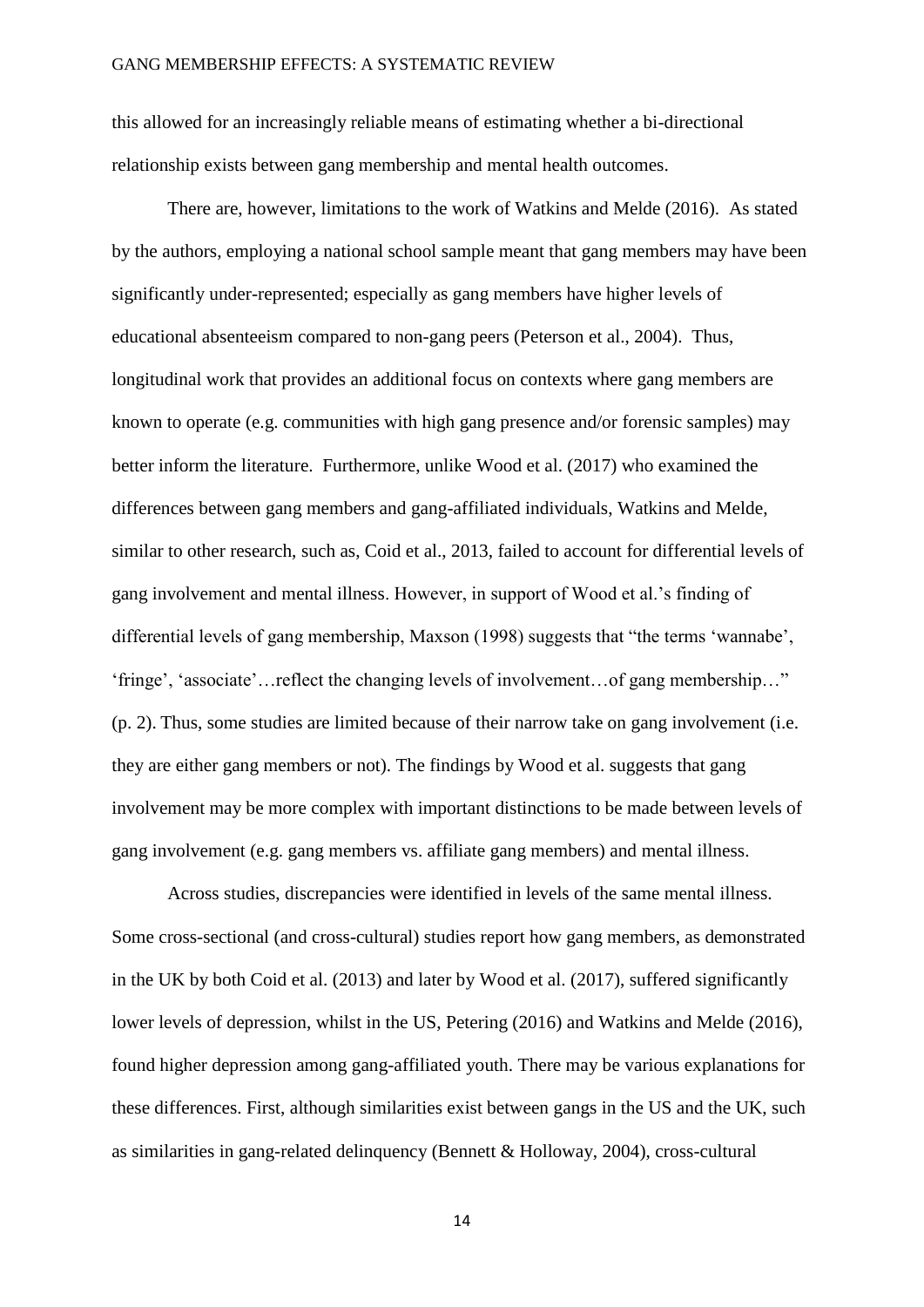differences between samples have been noted. Gang-affiliated individuals in the UK are generally younger compared to gang members (Alleyne & Wood, 2010) whilst in the US, gang affiliates and gang members are similar in age (Petering, 2016) and gang involvement may be motivated by several factors, including territorial inter-gang violence (see Klein, Weerman, & Thornberry, 2006).

Second, Coid et al. (2013) and Wood et al. (2017) utilized sample data from men aged 18-34 years. In contrast, Petering (2016) and Watkins and Melde (2016) recruited adolescent samples. Thus, it may be that adolescent gang members, who may not yet be fully immersed in gang life, were more likely to self-report their experiences with depression, especially since depressive symptoms may have motivated their gang involvement. Due to the dynamics of gang membership, younger gang members may also fear becoming ostracized from the group if they show vulnerability and are perceived as 'weak' (see Watkins & Melde), which may have contributed to their experiences of depression. Older gang members, on the other hand, may have adopted coping strategies, such as engaging in violence to cope with depressive symptoms and, in turn may experience other mental health difficulties, such as anxiety from their experiences of violence (see Coid et al.). Thus, contrasting findings may result from demographic and socio-cultural differences and the duration of gang membership between samples (adolescent vs. adult members). Age may also have influenced how participants self-reported their experiences of mental illness.

Similar to variations in the conceptualization of mental illness, variation in the measures of mental illness across studies may also explain inconsistent findings. Coid et al. (2013) and Wood et al. (2017) employed the Anxiety and Depression Scale (Zigmund  $\&$ Snaith, 1983), which required participants to score 11 or more on indictors of depression. The measure of depression used by Petering (2016) and Watkins & Melde (2016) was the Center for Epidemiological Studies Depression Scale (CES-D; Radloff, 1977) and this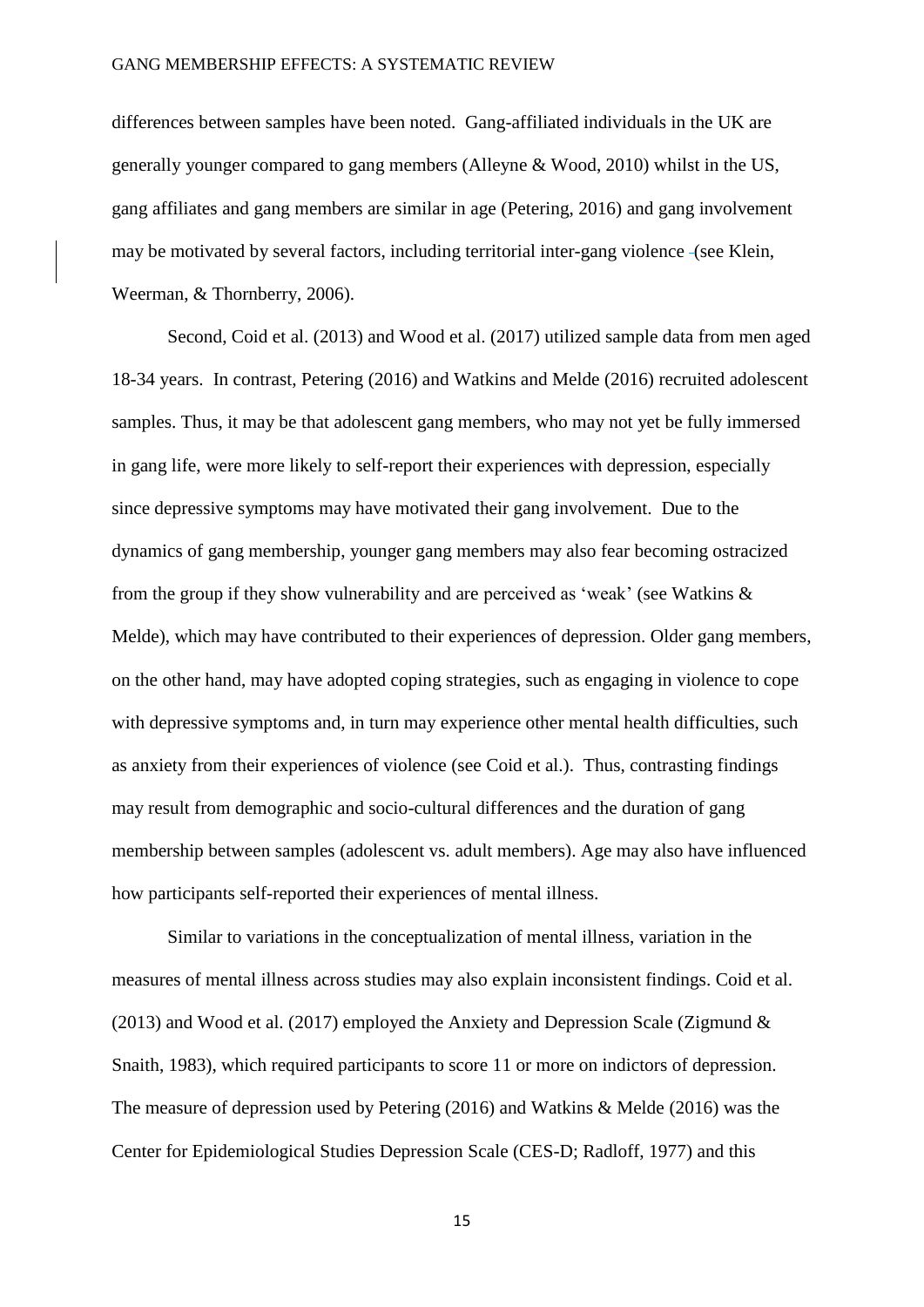required a lower score of 7. Although both measures have high internal consistency, ( $a = .83$ ; Bjelland, Dahl, Haug, Neckelmann, 2002; vs. a =.85 - .90; Radloff) respectively, both are suited for a variety of populations. The Anxiety and Depression Scale was designed for clinical settings and the CES-D for the general population. The rationale for employing each measure with gang members is understandable. Gang members are likely to attend emergency hospital departments due to gang-related violence and also live in the community. Nonetheless, using different measures prevents conclusions being drawn regarding the relationship between gang membership and mental illness.

Due to the cross-sectional design employed in most studies, the causal mechanisms between mental health and gang involvement could not be inferred. However, cross-sectional papers, especially those of a higher quality (e.g. >0.90; see Table 4 for all sum scores), suggest that there are links between gang membership and mental illness. Studies (Coid et al., 2013; Petering, 2016; Wood et al., 2017) show that gang members experience mental ill health and that this relates to their exposure to violence. Yet, at present, the ability to draw conclusions regarding the underlying mechanisms surrounding gang membership and mental health remains unclear as shown in a recent review of the literature by Beresford and Wood (2016) who concluded that although there is a scarcity of research in the area, gang-related violence has behavioral, social, and psychological consequences.

Kelly's (2010) review of the effects of gang violence on adolescents concluded that anxiety, ASPD, depression, and use of violence were among the outcomes associated with adolescents' exposure to gang-related community violence. However, Kelly also stated how "…these studies had limitations, including use of convenience samples, self-reports, and cross-sectional surveys, and a lack of causal links between variables" (p. 67). For example, research by Harper, Davidson, and Hosek (2008), examining African-American homeless youth on negative emotions, substance use, and antisocial behavior, concluded that gang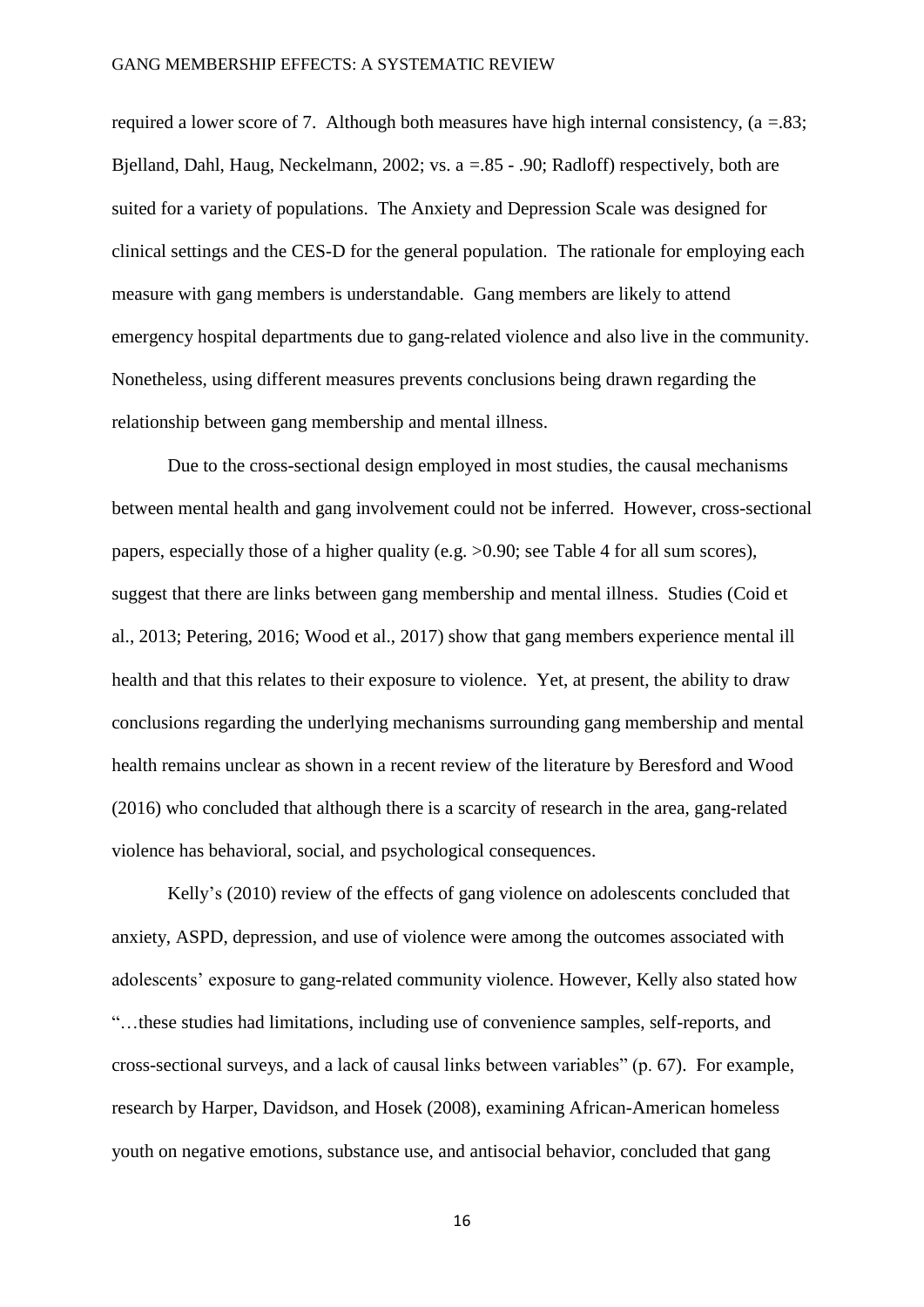members had higher levels of mental illness, as well as higher involvement in antisocial and violent behavior. However, use of self-report measures, a small sample size, and one-time point prevented clear and causal conclusions. Such methodological constraints are also found in the Harris et al. (2013) study which reported that gang membership linked to higher conduct disorder, oppositional defiant disorder, PTSD, and substance abuse. Thus, methodological limitations continue to cloud our ability to draw definitive conclusions on the gang-mental health nexus.

Some studies used additional sampling techniques to increase the reliability of estimates relating to gang membership effects (see Marshall, 1996). For example, Coid et al.'s (2013) study used random location sampling to over-sample populations with high levels of gang activity. Thus, the ability to estimate an association between gang membership and psychiatric morbidity is enhanced. However, since gang membership also occurs in rural areas (Watkins & Taylor, 2016), the need to sample populations in both urban and rural communities is important to further understanding about the differences (if any) between gangs in diverse geographical locations. This suggests that robust longitudinal, multi-site, empirical work is needed to develop understanding of the causal mechanisms surrounding gang membership and mental illness.

In most papers gang membership was self-reported (see Appendix D). Indeed, selfreported gang membership is considered a reliable form of identifying gang membership (see Esbensen et al., 2001); and it is of interest and importance to gauge how youth who selfreport and identify themselves as gang members also report their mental health experiences. They may be at risk youth who present a range of social, emotional, and behavioral needs which need to be understood, responded to, and treated. Their identification with gangs may form part of a significant group process, whereby the gang provides a social support network and promotes a sense of belonging and safety (see Wood, 2014), which may be seen as a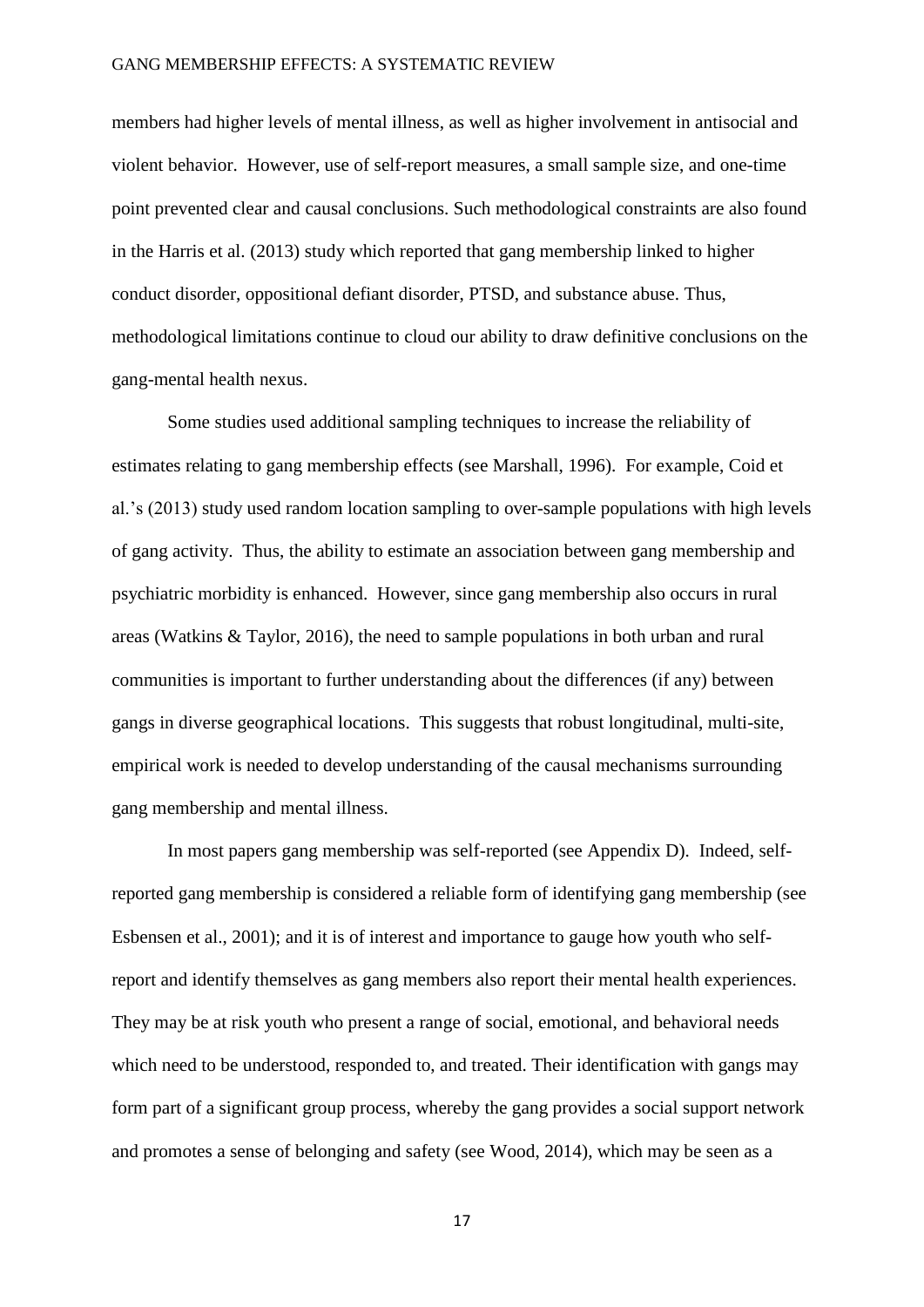means of reducing personal suffering. However, self-reports are vulnerable to subjective interpretations of belonging to a gang. Consequently, inaccurate conclusions may be drawn and impact on intervention and policy initiatives.

Although Esbensen et al. (2001) note that self-nomination is valuable in assessing gang membership, objective measures are surely the 'gold standard' methodology because they reduce the likelihood that individuals will 'big themselves up' or 'play themselves down' – in other words, have their own agenda for the responses they give. Accordingly, ensuring consistency when measuring gang membership is crucial if professionals researchers and practitioners are to develop their understanding of gang members' mental health. A robust, gang measurement tool, such as the Eurogang Youth Survey (Weerman et al., 2009), allows professionals to establish gang membership via a series of questions in addition to a self-report assessing whether youth also perceive themselves as gang members (Esbensen & Weerman, 2005). However, only a handful of studies in this review ( $n = 4$ ) used the Eurogang definition. This suggests that inconsistencies in the definition of a gang may also lead to at best incomparable and at worst, inaccurate conclusions about the links between gang membership and mental illness.

#### Gang-related violence and mental illness

Across papers, the role of violence featured prominently and was associated with mental illness. Coid et al. (2013) reported how positive attitudes towards violence and frequent experiences of violent victimization linked to an increase in levels of ASPD and service use. Wood et al. (2017) supported these findings and demonstrated how affiliate and gang members, both of whom had higher symptom levels of mental illness than non-gang violent men, would respond with violence if they felt disrespected and yet affiliates, who were less involved in a gang and hence its violence, had lower levels of mental ill health. This supports other findings (Mrug, Loosier, & Windle, 2008), which show how higher levels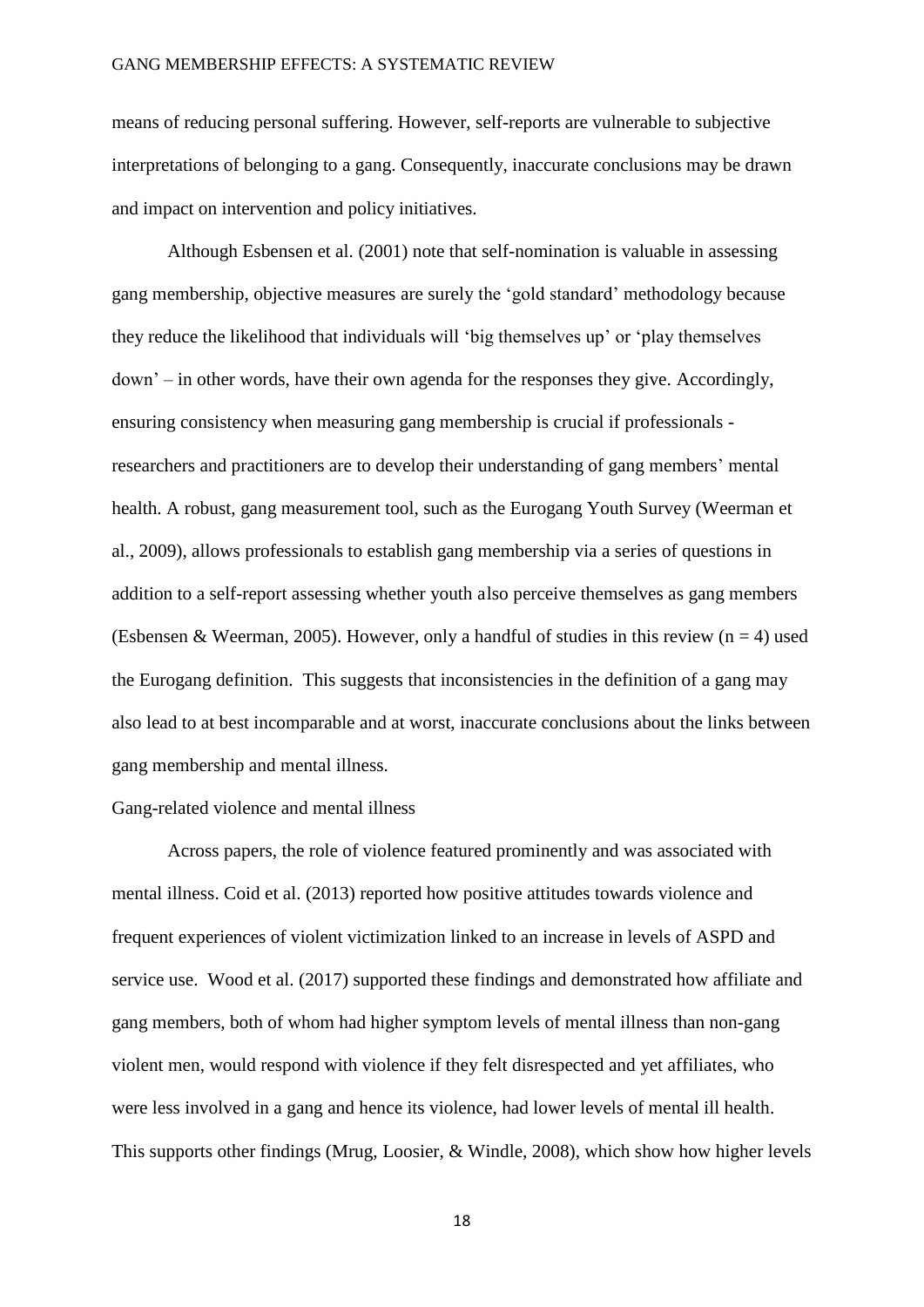of internalizing and externalizing conditions, such as anxiety, PTSD, and psychosis, link to violence. Corcoran, Washington, and Myers (2005) suggest that the mental health of gang members and their antisocial behavior is what separates them from non-gang involved youth and both need to be addressed in gang interventions. Yet, despite evidence showing an association between gang-related violence and mental illness, directionality could still not be determined.

Madan et al. (2011) noted how witnessing community violence and delinquency positively mediated the relationship between suicidal behaviors and gang membership. However, their results showed no direct association between gang membership and anxiety or depression. Since gang members typically have lower levels of attainment (Levitt & Venkatesh, 2001), it is possible that members are unable to articulate specific affective and mental health difficulties and potentially engage in externalizing behaviors, such as suicidal behaviors, to ease the distress of internal suffering. Moreover, Madan et al.'s cross-sectional assessment cannot explain whether, and if so, how, gang membership influences mental health over time. Equally, it cannot explain the role that mental health plays in joining a gang. Thus, in line with previous contentions, the need remains to understand why some youth exposed to the same risk factors (e.g. suffer from mental health and reside in unstable, poor locations) do not join a gang, whilst others do (Thrasher, 1927; see Watkins and Melde, 2016). The scant longitudinal work available so far, suggests that pre-existing mental health difficulties may contribute to young people's decisions to join a gang and, in turn, this supports the notion that gang membership results from a range of pre-existing risk factors (Howell & Egley, 2005; Thrasher; Watkins & Melde, 2016; Wood & Alleyne, 2010).

Some authors theorize that gang members may be considered as similar to child soldier victims and perpetrators in war because adolescents who experience traumatic events at a crucial period in their life development may be increasingly susceptible to suffer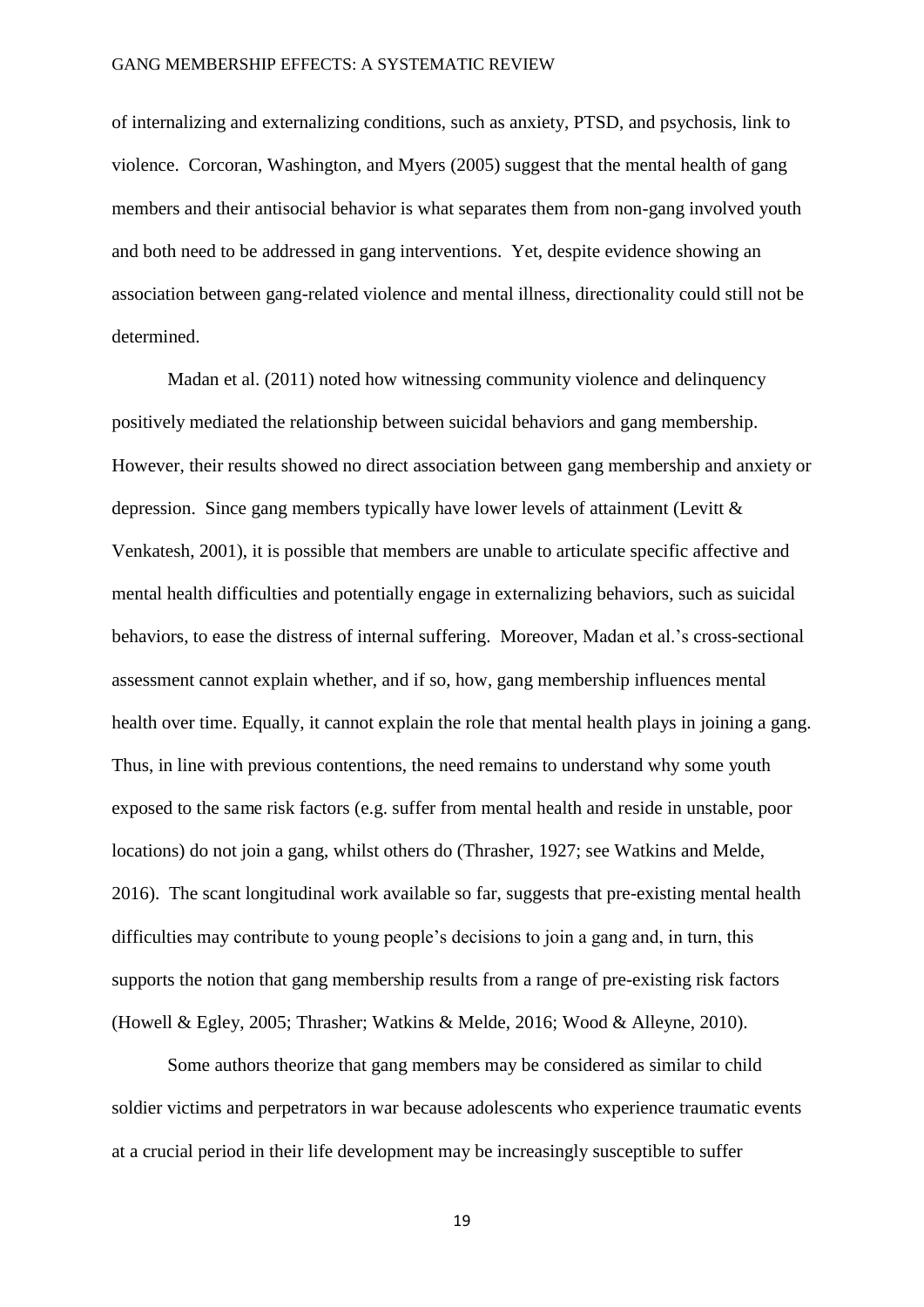'developmental trauma' (Kerig, Wainryb, Twali, & Chaplo, 2013). Recent findings support this by showing how street gang prisoners, compared to non-gang prisoners, have experienced more exposure to violence and also have higher symptom levels of anxiety, paranoia, and PTSD (Wood & Dennard, 2017).

Building on this theoretical proposition, Kerig et al.'s (2016) work examined how gang members' mental health may also suffer due to their perpetration of violence. The authors found that both male and female gang members experienced traumatic events and presented posttraumatic stress symptoms, such as dissociation, numbing, and perpetrator trauma (PT). They reported how male gang members were more likely to suffer from trauma due to witnessing and experiencing community violence, whereas female gang members, were exposed to trauma via emotional abuse. Although no significant differences were found in PTSD outcomes between gang and non-gang members, female gang members compared to non-gang female members were more likely to be diagnosed with PTSD. However, this contrasts with the Wood and Dennard's (2017) findings, but this could be because the Wood and Dennard sample were slightly older  $(18 - 29)$  years vs.  $11 - 18$  years) and so symptoms of PTSD had more time to develop.

Some other conflicting findings were found in cross-sectional studies. For example, Cepeda, Valdez, and Nowotny (2016), who matched samples of delinquents and gang members, compared trajectories of childhood trauma: emotional, physical, and sexual abuse. Cepeda et al. reported lower scores across all trajectories of trauma among gang members, aside from physical neglect. Thus, their findings suggest that gang joining may result from cultural, familial, and social factors rather than mental health. Specifically, gang membership was 'intergenerational' and linked to economic deprivation where families sought to meet financial needs through gang membership. However, Cepeda et al.'s findings require careful interpretation. Their findings represent responses from just one Mexican American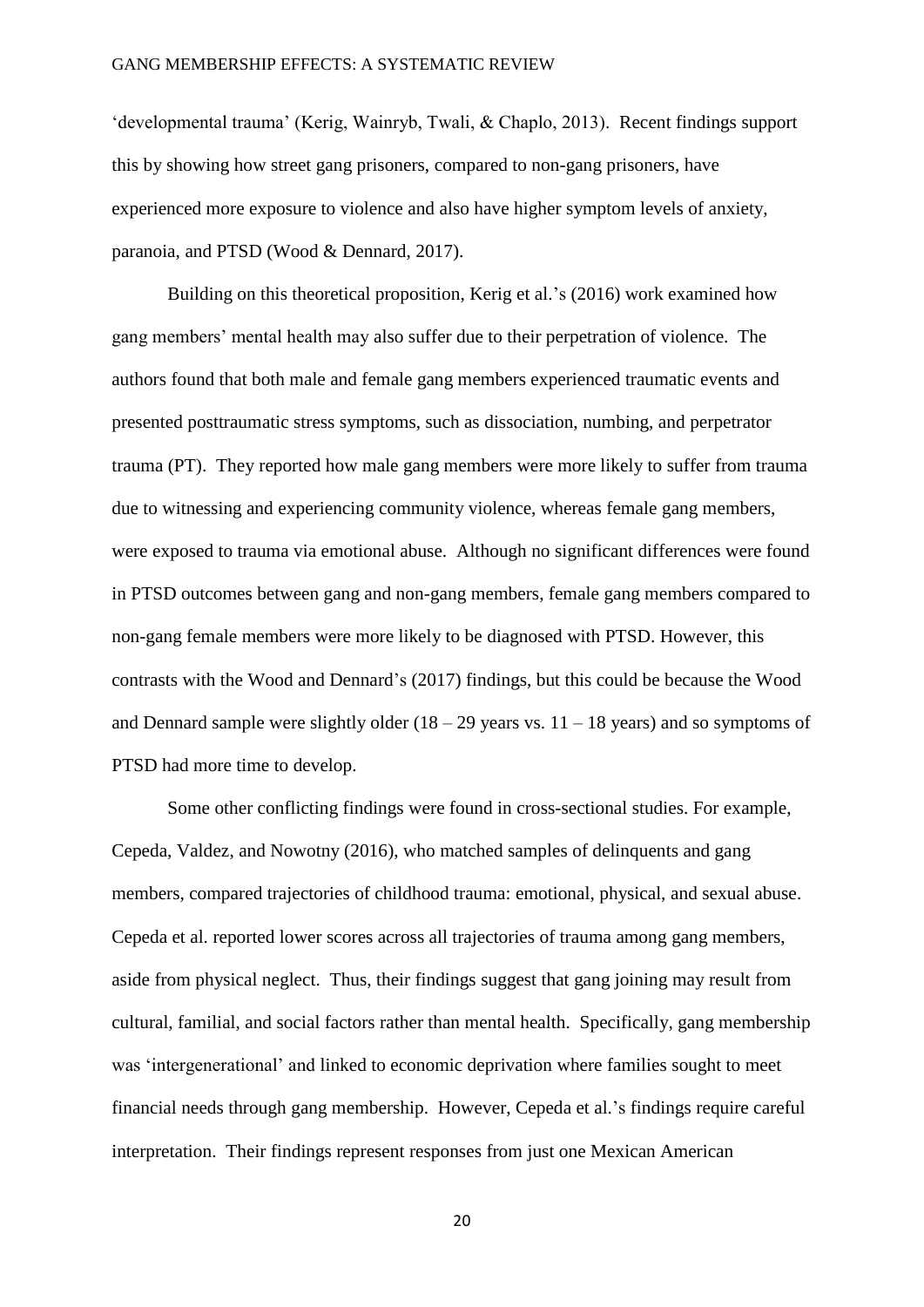community, which may not be generalizable to broader socio-cultural contexts rife with gang involvement.

To What Extent Does the Literature Examine Gang Members' Emotionality? The search process indicated a limited quantity of literature exploring the links between gang membership and emotionality. The available research evidence, such as Vasquez, Osman, & Wood, 2012, demonstrated how gang membership was associated with increased levels of angry rumination – "repetitive thinking about aversive events, including provocations" (Vasquez et al., p. 89). Furthermore, the study by Coid et al. (2013) revealed how rumination and fear and experiences of victimization were associated with higher levels of anxiety. However, as with most studies, male-only samples were recruited, which limits understanding of female gang members' emotional and mental health needs. Vasquez et al., however, did include a female sample but they found that only males affiliated with gangs, experienced high rumination and were likely to displace their aggression towards innocent others; female gang members did not.

 The search process did not identify papers that directly examined shame and guilt in gang members. However, research examining delinquent populations shows how guilt is linked to lower levels of delinquency and shame is linked to increases in levels of offending and risky behaviors (e.g. Schalkwijk, Jan Stams, Stegge, Dekker, & Peen, 2016; Stuewig et al., 2015). Given the links between gang membership and delinquency, empirical research focusing on the gang members' emotions may provide useful insight in the development of intervention programs that aim to mediate cycles of violence. For instance, in one study gang members and affiliates both expressed regret over some of their violence (Wood et al., 2017). This suggests that gang members may experience guilt and/or shame proneness (how prone one is to experiencing each emotion; see Tangney, Stuewig, & Mashek, 2011) due to their violent acts but because they may be reluctant to express such emotions during their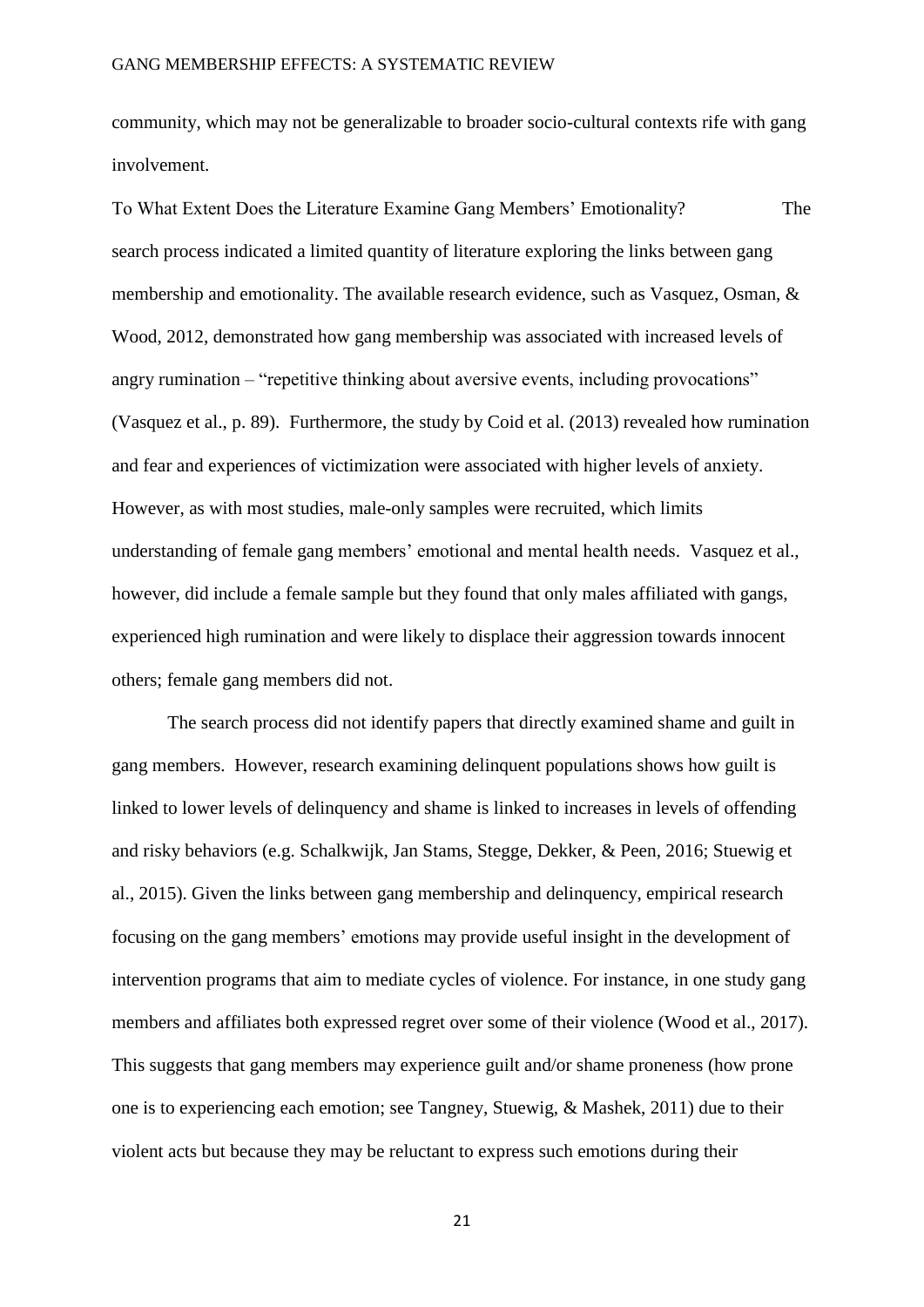membership, they may experience continued emotion dysregulation even after leaving the gang (see Melde & Esbensen, 2013). Nonetheless, given the sparsity of research examining gang members' emotions, there is a lack of literature to clarify such speculations and so, currently, we are left with only tentative theoretical propositions. Research needs to examine both the emotions and mental health of gang members, as both are likely to inter-relate. Additional research on emotions and mental health, therefore, can further develop our understanding of gang-related needs to enhance the responsivity of gang-targeted interventions.

#### Discussion

This review provides an overview of the existing research into the mental and emotional health of gang members. Narrative synthesis reveals gaps in the literature and methodological issues that preclude conclusions regarding the causal mechanisms between variables. Studies identified were largely cross-sectional and of those that were not (e.g. longitudinal, retrospective), methodological limitations such as a lack of comparable groups, and inconsistencies with measuring gang membership, prevent conclusions. Nonetheless, our findings suggest that gang members are a vulnerable sub-group of offenders who have a range of mental health and potentially, emotional needs. This review also included female gang members yet they appeared in only a handful of studies. For instance, despite the lack of clarity regarding the causal mechanism between gang membership and mental health, the findings by Kerig et al. (2016) revealed how PTSD symptoms among gang members was associated with the perpetration of violent crimes, but only female gang members had levels of symptoms relevant to the criteria for posttraumatic stress diagnosis. This suggests that gender differences may have significant implications for gang research and interventions, especially given the current reported increase in female gang participation (Snethen, 2010).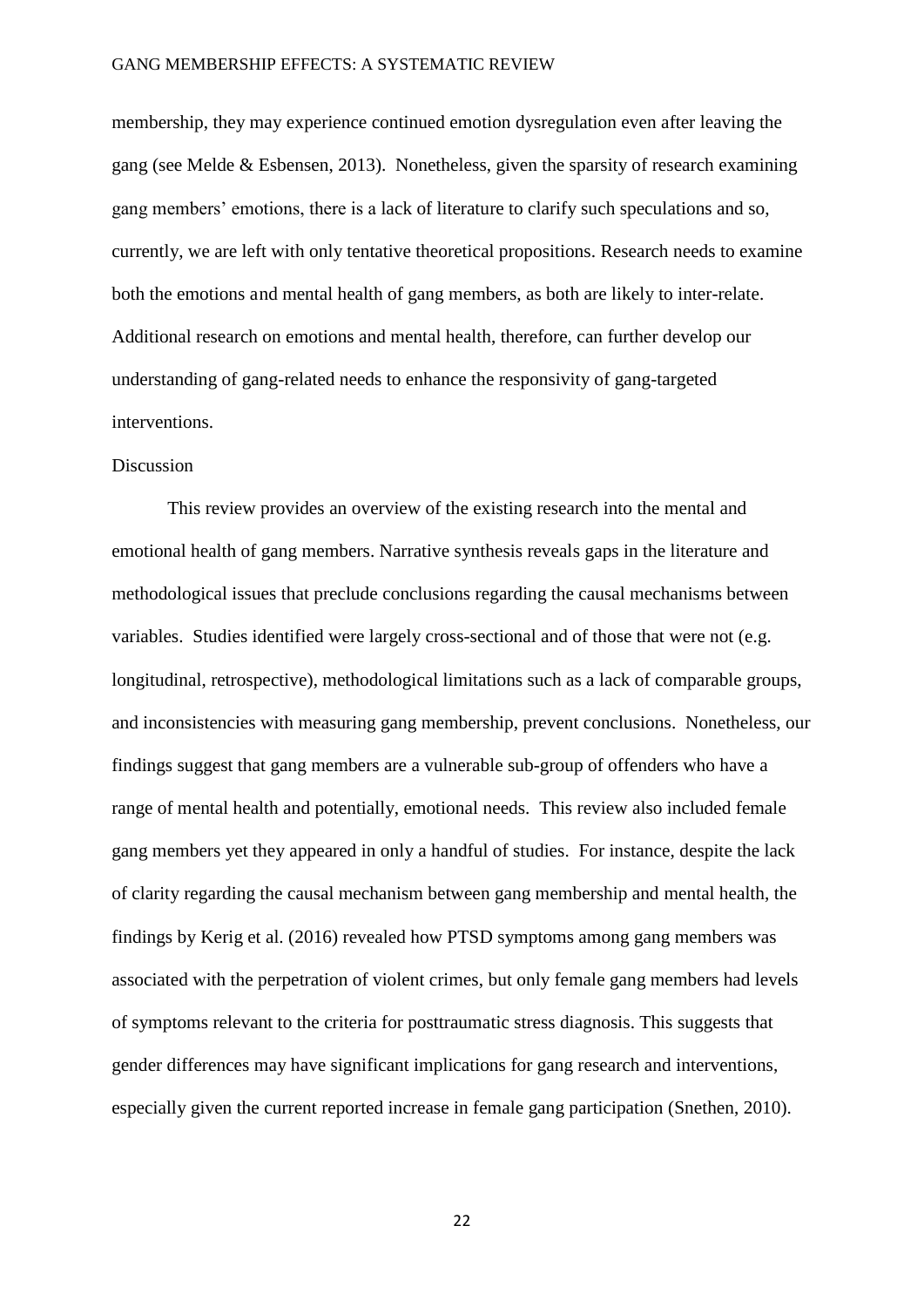The measures for diagnosing mental health in studies also employed differential measures which were designed for varying populations (e.g. measures for clinical vs. community samples). This has clinical implications since some gang members may, dependent on the assessment used, be wrongly, or not, diagnosed. Inaccurately identifying the mental health needs of gang members, who may have a range of unmet needs, may contribute further to maladaptive behavior and contribute to the onset and/or persistence of mental illness. This was demonstrated in the case of 'GH' where an unrecognized mental health illness (PTSD) was missed by clinicians (see Bailey et al., 2014). Consequently, the sporadic behavior displayed by 'GH', was misunderstood and not treated. Any diagnosis with this population should be approached with caution given that most gang members reside in urban neighborhoods characterized by significant socio-economic deprivation, where delinquency and gang membership may be used as a means of coping (Bailey et al.; Watkins & Melde, 2016). However, as seen with the case study presented by Bailey et al. and the findings by Coid et al. (2013) and Wood et al. (2017), gang members' elevated fear of victimization, anxiety, and reported increased service use, suggests that their needs are several. Thus, future research should learn from existing studies and engage in multi-agency work including systemic practice between the criminal justice system and mental health services to develop appropriate mental health screening tools specific to gang members.

Indeed, the extent to which current interventions in the CJS, such as gang exit programs include targeting the emotional and mental health needs of gang-affiliated individuals and members is unclear (Mayor's Office for Policing and Crime, 2014); with trauma-related interventions for gang members only introduced in recent years (Bailey et al., 2014).

It is also imperative that emotions are given more attention in the gang literature. The examination of gang members' emotional experience has important implications for their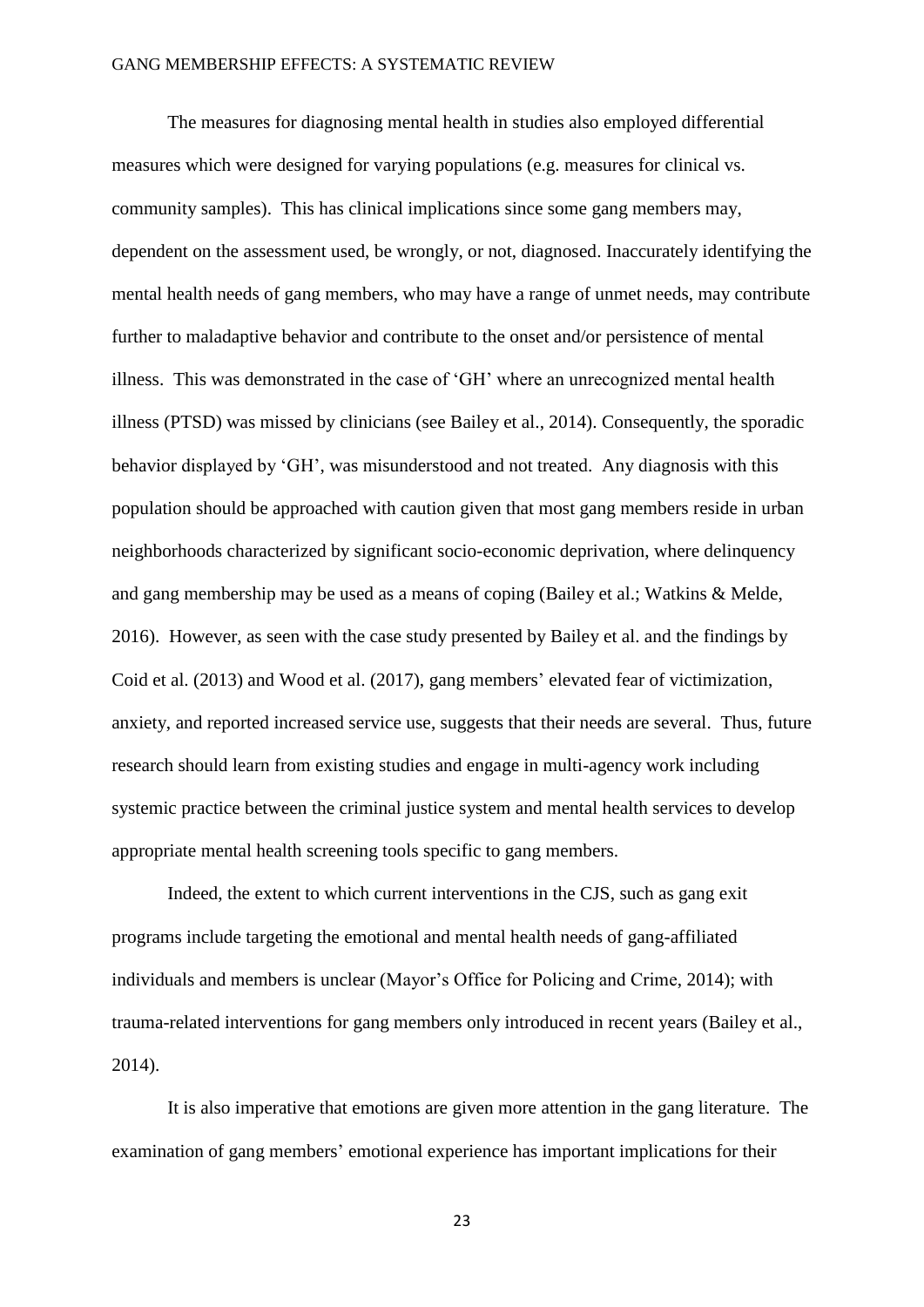treatment, in addition to, prevention work among vulnerable individuals at risk of gang involvement. For instance, we do not know how guilt and shame proneness vary according to differential involvement and status within a gang. We also do not know if gang affiliates become increasingly prone to experiencing guilt due to their fleeting, as opposed to fixed, involvement with gang-related criminality. If so, it may be that affiliate gang members are more 'malleable to treatment' than those more deeply involved in a gang (see Wood et al., 2017). We also do not know how emotions such as shame and guilt link to gang members' heightened engagement in criminality and violence and how these emotions relate to the rehabilitation of gang members. Research that attempts to answer such questions is sparse and as such, this review has identified more questions than answers. Thus, there are significant clinical, research, and policy implications invested in the conducting of research related to the mental and emotional health of gang members. Nonetheless, methodological issues such as the measurement of mental health and study designs must be addressed if gang research is to influence clinical and policy settings and benefit individuals and communities.

As with any study, the current review is not without its limitations. Any review may miss significant papers that have recently been published and this review is no exception. However, our two-part search strategy adopted until very near the write-up process hopefully minimized this effect. The magnitude of gang literature required that comprehensive inclusion criteria was used to ensure relevant papers were not excluded. These ample criteria resulted in difficulties extracting relevant information from studies to assess suitability. For instance, the screening process included an initial screening of the title, abstract, and study outcomes (listed within the method section). However, gang members form part of a delinquent population, and some studies may have included gang members in their delinquent samples, though this was not evident from the initial screening process. Gang members are also hard-to-reach participants, and therefore, to ensure the review was as informed as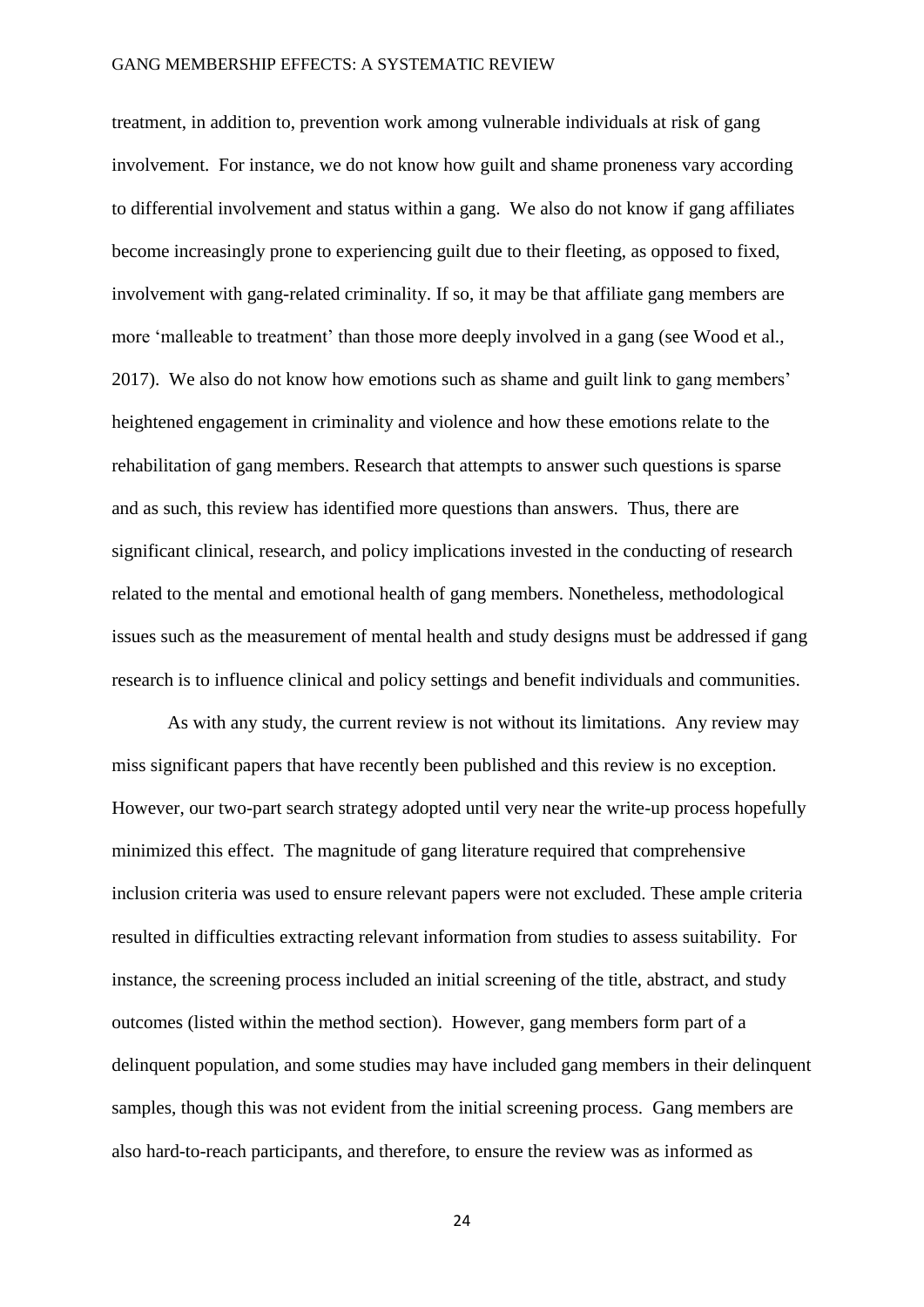possible, sample sizes regardless of how small, were included in this study. Consequently, our conclusions may not be based on national or international representations of gang members. Understandably, this raises further questions about the quality and applicability of empirical work in this area. However, such issues suggest even more the need for additional and increasingly robust empirical research that seeks to address these methodological concerns. Lastly, this review included only those studies published in the English language due to the researchers being English-speakers and so the data extracted may have dismissed important gang-related work published in other languages. Nonetheless, despite the above limitations, this systematic review, to our knowledge, is the first to synthesize the literature on the mental and emotional health of gang members and it identifies some important gaps in the current academic literature that may be addressed in future empirical work.

#### Conclusion

This review examined current literature on the mental and emotional health of gang members. It identifies that current research, whilst invaluable to further our understanding, must progress to include rigorous, longitudinal, multi-site, with robust measures. Furthermore, the review indicates that a role exists for academics across disciplines to engage in systemic practice and promote inclusion by examining the mental health and emotional health needs of vulnerable young people at risk of gang involvement. Our findings suggest that there are significant preventative and rehabilitative implications for gang desistence and prevention invested in further empirical examinations of the mental health and emotions of at risk and gang populations.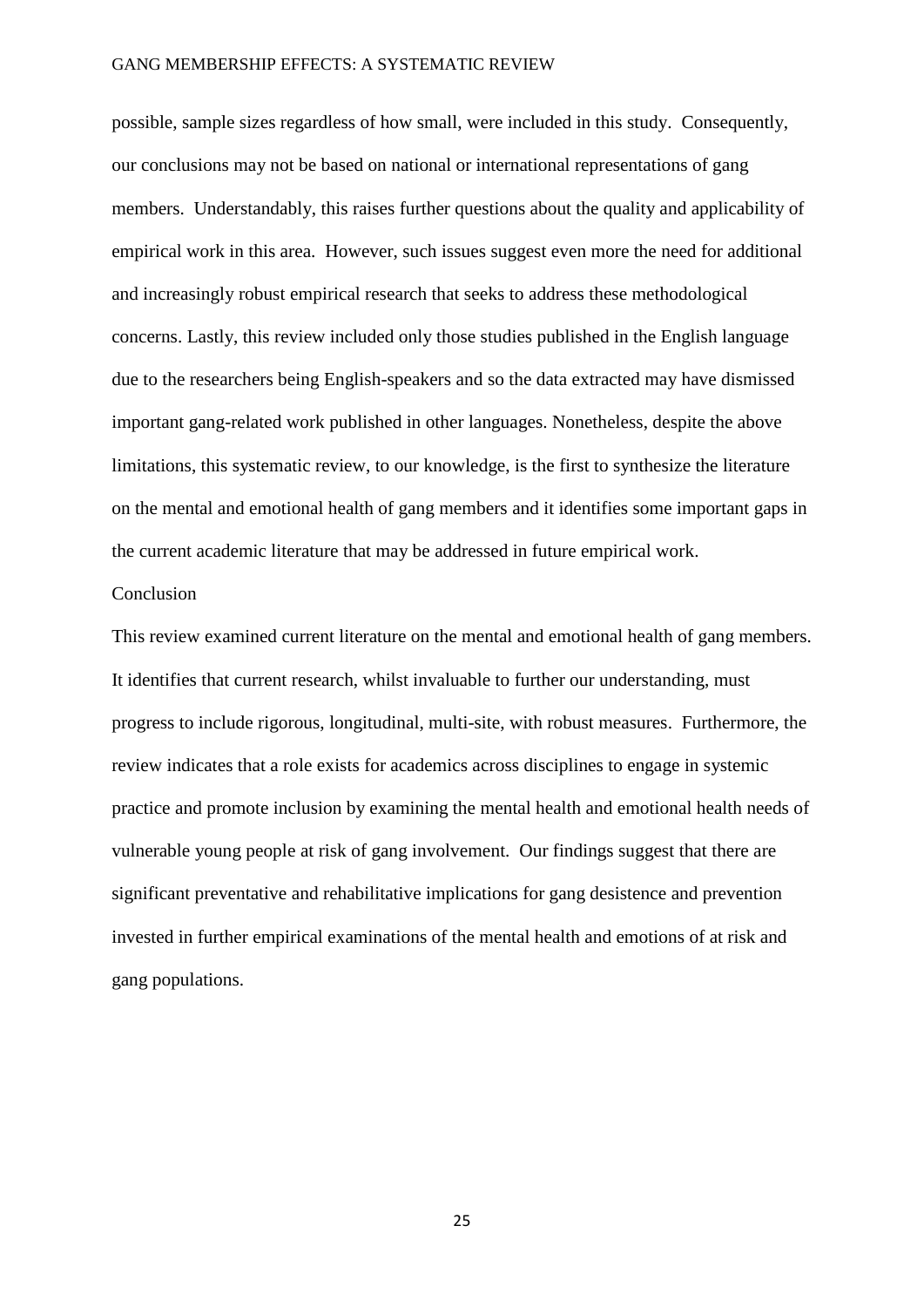Identification Records identified through database Additional records identified searching through other sources  $(n = 207, 418)$  $(n = 10)$ Records after duplicates removed  $(n = 145,381)$ Screening Records excluded Records screened  $(n = 145,381)$  $(n = 145,075)$ Full-text articles assessed Full-text articles excluded Eligibility for eligibility  $(n = 283)$  $(n = 306)$ Included Quantitative studies Qualitative studies Theoretical papers included included included  $(n = 4)$  $(n = 18)$  $(n=1)$ 

Figures

Figure 1. Search process of systematic review adapted from the Preferred Reporting Items for Systematic Reviews and Meta-Analyses (PRISMA; Moher, Liberati, Tetzlaff, Altman; 2009).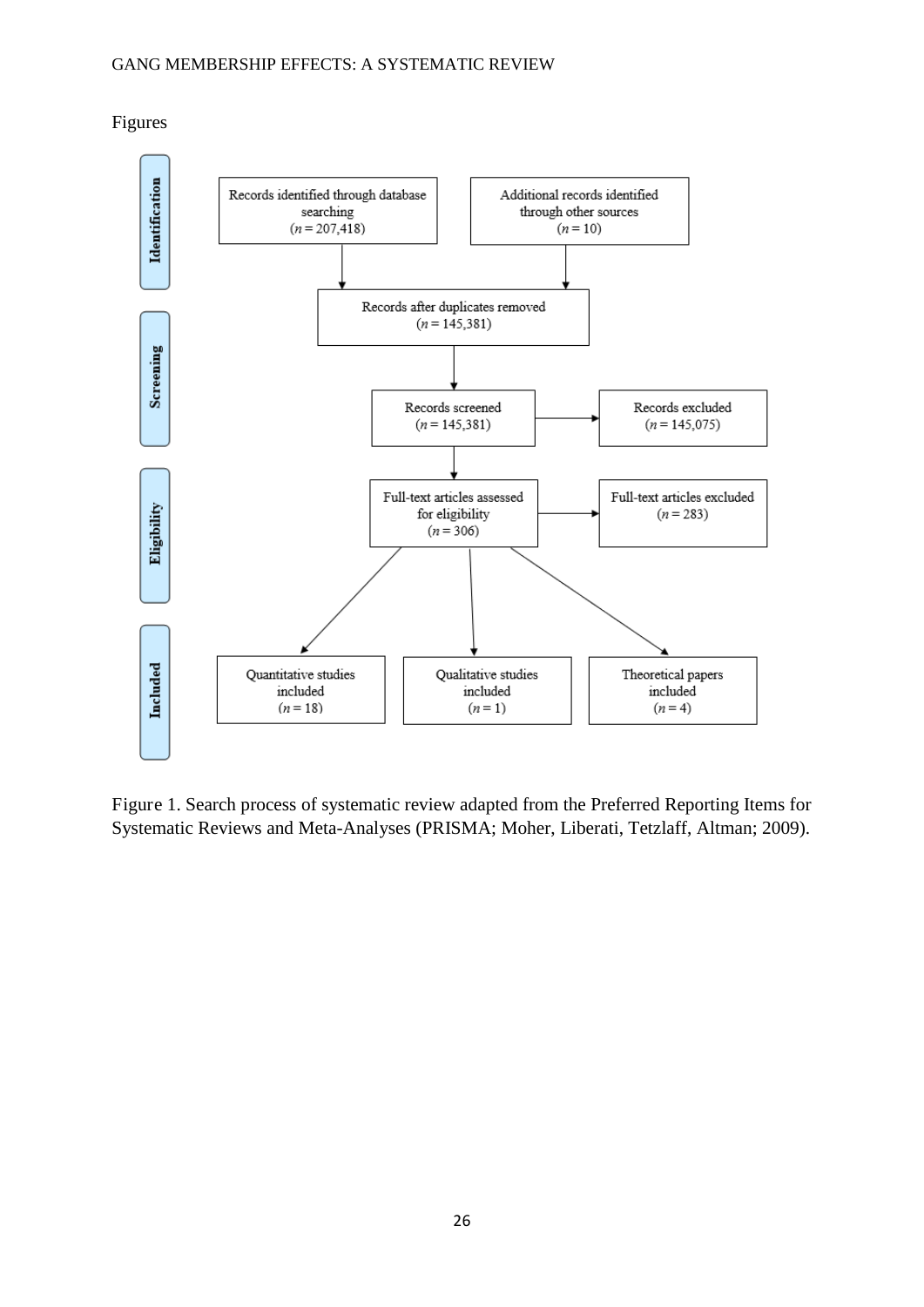Tables

Table 1

Electronic databases utilized in a systematic automated search to identify peer-reviewed

research.

| <b>Electronic Databases</b>                      |                |
|--------------------------------------------------|----------------|
| Academic Search Complete                         | PsycINFO       |
| <b>Cochrane Database of Systematic Reviews</b>   | PubMed         |
| <b>Criminal Justice Abstracts</b>                | Scopus         |
| National Institute of Clinical Excellence (NICE) | Web of Science |
| PsycARTICLES                                     |                |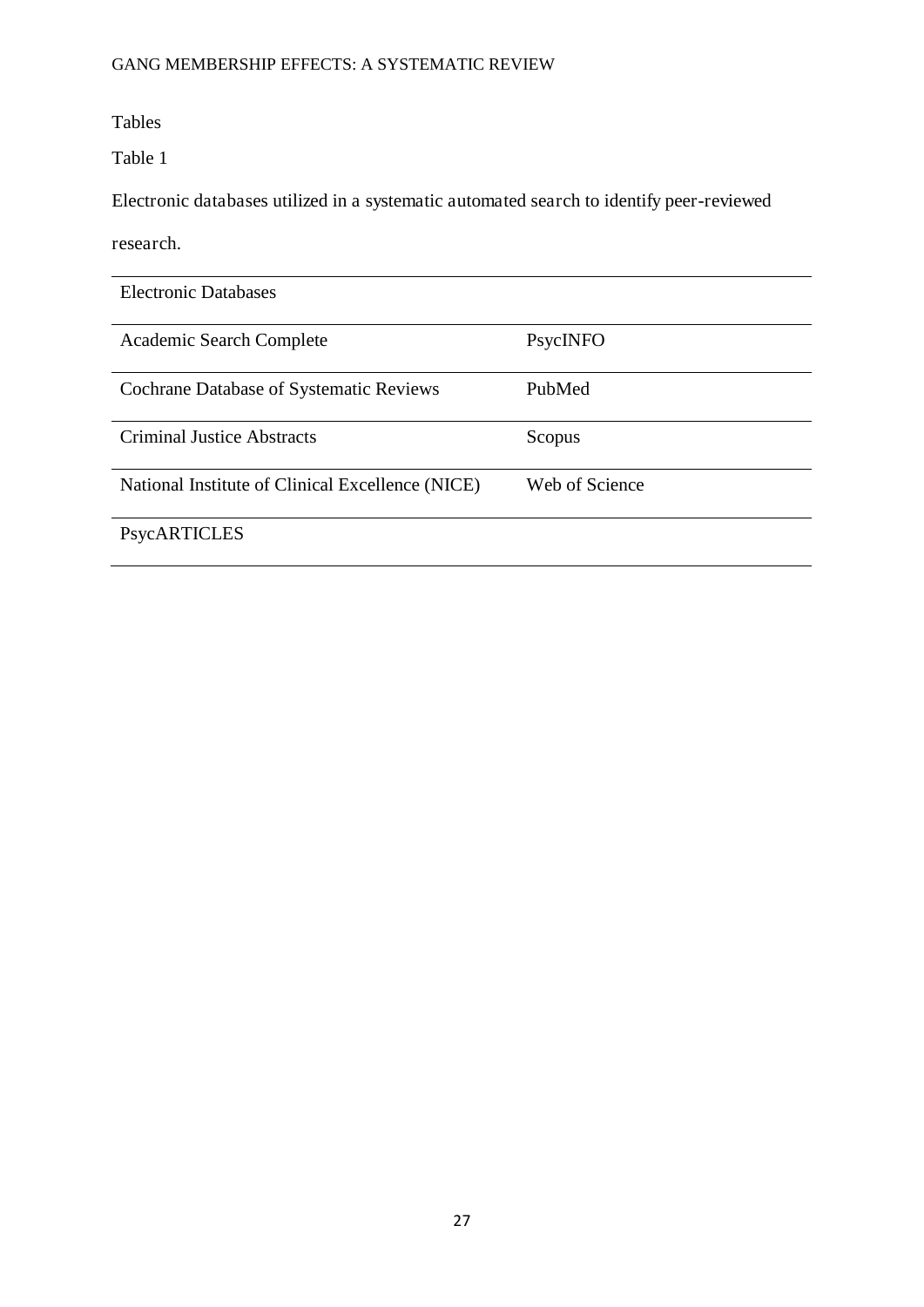Table 2

| Author      | Q1  | $\mathbf{Q}2$ | Q <sub>3</sub> | Q <sub>4</sub> | Q <sub>5</sub> | Q <sub>6</sub> | Q7        | Q <sub>8</sub> | Q <sub>9</sub> | Q10 | Q11 | Q12     | Q13 | Q14     | Sum Score   |
|-------------|-----|---------------|----------------|----------------|----------------|----------------|-----------|----------------|----------------|-----|-----|---------|-----|---------|-------------|
| Alleyne &   | Yes | Yes           | Yes            | Yes            | $\rm N/A$      | $\rm N/A$      | $\rm N/A$ | Yes            | Yes            | Yes | Yes | No(0)   | Yes | Partial | Total sum:  |
| Wood (2010) | (2) | (2)           | $(2)$          | (2)            |                |                |           | (2)            | $(2)$          | (2) | (2) |         | (2) | (1)     | 19          |
|             |     |               |                |                |                |                |           |                |                |     |     |         |     |         | Total       |
|             |     |               |                |                |                |                |           |                |                |     |     |         |     |         | possible    |
|             |     |               |                |                |                |                |           |                |                |     |     |         |     |         | sum: 22     |
|             |     |               |                |                |                |                |           |                |                |     |     |         |     |         | Summary     |
|             |     |               |                |                |                |                |           |                |                |     |     |         |     |         | score: 0.86 |
| Ang et al.  | Yes | Yes           | Partial        | Partial        | N/A            | $\rm N/A$      | $\rm N/A$ | Yes            | Partial        | Yes | Yes | Partial | Yes | Partial | Total sum:  |
| (2015)      | (2) | (2)           | (1)            | (1)            |                |                |           | (2)            | (1)            | (2) | (2) | (1)     | (2) | (1)     | $17\,$      |
|             |     |               |                |                |                |                |           |                |                |     |     |         |     |         | Total       |
|             |     |               |                |                |                |                |           |                |                |     |     |         |     |         | possible    |
|             |     |               |                |                |                |                |           |                |                |     |     |         |     |         | sum: 22     |
|             |     |               |                |                |                |                |           |                |                |     |     |         |     |         | Summary     |
|             |     |               |                |                |                |                |           |                |                |     |     |         |     |         | score: 0.77 |

Quality Assessment of Quantitative Studies (Kmet et al., 2004)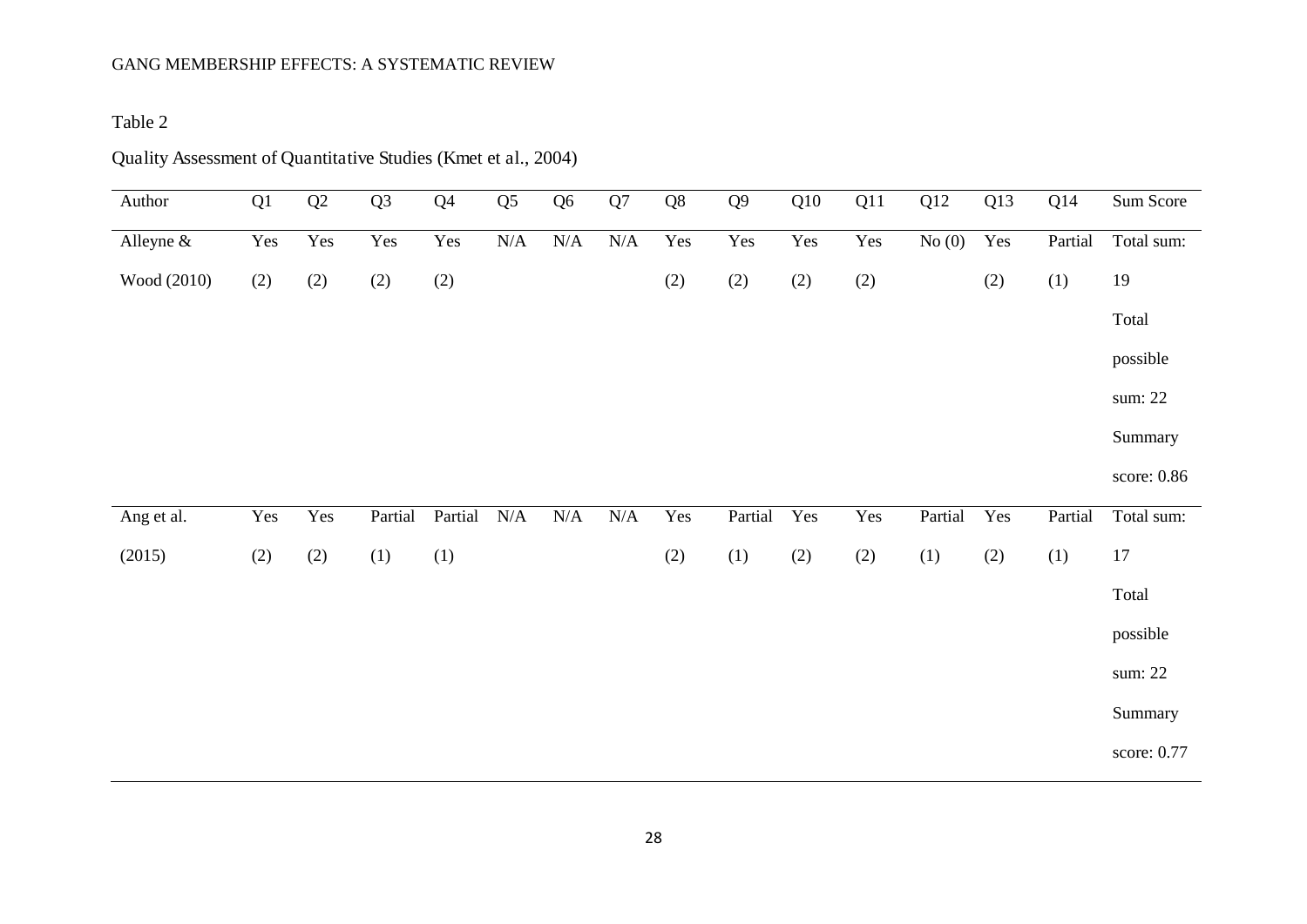| Author        | $\overline{Q1}$ | $\overline{Q2}$ | $\overline{Q3}$ | $\overline{Q4}$ | $\overline{Q5}$ | $\overline{Q6}$ | $\overline{Q7}$ | $\overline{Q8}$ | $\overline{Q9}$ | Q10     | $\overline{Q11}$ | $\overline{Q12}$ | Q13 | Q14     | Sum Score   |
|---------------|-----------------|-----------------|-----------------|-----------------|-----------------|-----------------|-----------------|-----------------|-----------------|---------|------------------|------------------|-----|---------|-------------|
| Cepeda et al. | Yes             | Partial         | Yes             | Partial         | $\rm N/A$       | $\rm N/A$       | $\rm N/A$       | Partial         | No(0)           | Partial | Yes              | Yes              | Yes | Partial | Total sum:  |
| (2016)        | (2)             | (1)             | (2)             | (1)             |                 |                 |                 | (1)             |                 | (1)     | (2)              | $(2)$            | (2) | (1)     | 15          |
|               |                 |                 |                 |                 |                 |                 |                 |                 |                 |         |                  |                  |     |         | Total       |
|               |                 |                 |                 |                 |                 |                 |                 |                 |                 |         |                  |                  |     |         | possible    |
|               |                 |                 |                 |                 |                 |                 |                 |                 |                 |         |                  |                  |     |         | sum: 22     |
|               |                 |                 |                 |                 |                 |                 |                 |                 |                 |         |                  |                  |     |         | Summary     |
|               |                 |                 |                 |                 |                 |                 |                 |                 |                 |         |                  |                  |     |         | Score: 0.68 |
| Coid et al.   | Yes             | Yes             | Yes             | Partial         | $\rm N/A$       | $\rm N/A$       | N/A             | Partial         | Yes             | Yes     | Yes              | Yes              | Yes | Yes     | Total sum:  |
| (2013)        | (2)             | (2)             | (2)             | (1)             |                 |                 |                 | (1)             | (2)             | (2)     | (2)              | $(2)$            | (2) | (2)     | $20\,$      |
|               |                 |                 |                 |                 |                 |                 |                 |                 |                 |         |                  |                  |     |         | Total       |
|               |                 |                 |                 |                 |                 |                 |                 |                 |                 |         |                  |                  |     |         | possible    |
|               |                 |                 |                 |                 |                 |                 |                 |                 |                 |         |                  |                  |     |         | sum: 22     |
|               |                 |                 |                 |                 |                 |                 |                 |                 |                 |         |                  |                  |     |         | Summary     |
|               |                 |                 |                 |                 |                 |                 |                 |                 |                 |         |                  |                  |     |         | Score: 0.91 |
| Author        | Q1              | Q2              | Q <sub>3</sub>  | Q <sub>4</sub>  | Q <sub>5</sub>  | Q <sub>6</sub>  | Q7              | Q8              | Q <sub>9</sub>  | Q10     | Q11              | Q12              | Q13 | Q14     | Sum Score   |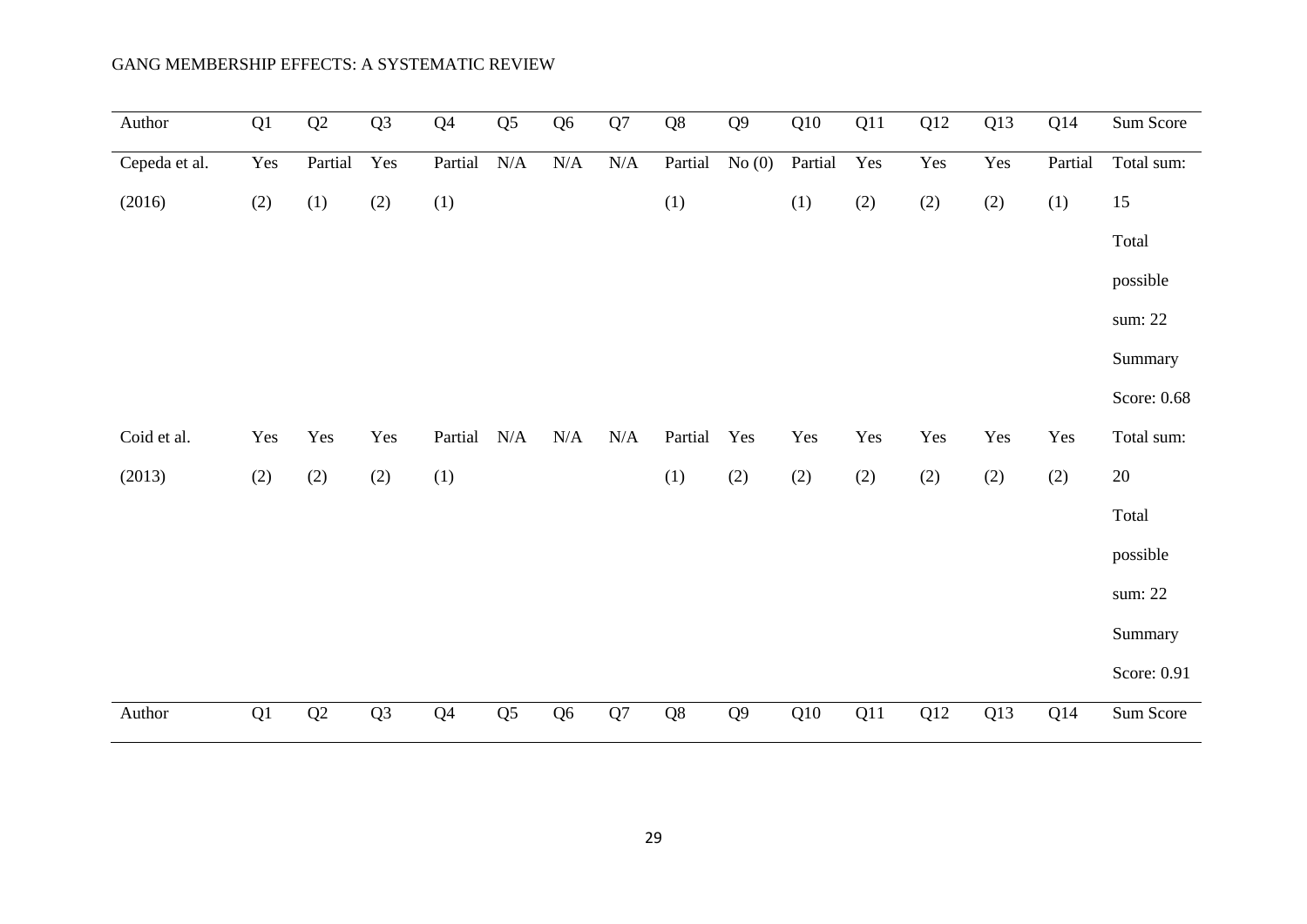| Corcoran et al. | Yes | Partial | Partial        | Partial        | N/A                     | N/A            | $\rm N/A$ | Yes | Partial        | Partial | Partial | Yes     | Partial | Partial | Total sum:  |
|-----------------|-----|---------|----------------|----------------|-------------------------|----------------|-----------|-----|----------------|---------|---------|---------|---------|---------|-------------|
| (2005)          | (2) | (1)     | (1)            | (1)            |                         |                |           | (2) | (1)            | (1)     | (1)     | (2)     | (1)     | (1)     | 14          |
|                 |     |         |                |                |                         |                |           |     |                |         |         |         |         |         | Total       |
|                 |     |         |                |                |                         |                |           |     |                |         |         |         |         |         | possible    |
|                 |     |         |                |                |                         |                |           |     |                |         |         |         |         |         | sum: 22     |
|                 |     |         |                |                |                         |                |           |     |                |         |         |         |         |         | Summary     |
|                 |     |         |                |                |                         |                |           |     |                |         |         |         |         |         | Score: 0.66 |
| Dmitrieva et    | Yes | Yes     | Yes            | Partial        | $\rm N/A$               | $\rm N/A$      | $\rm N/A$ | Yes | Yes            | Yes     | Yes     | Yes     | Yes     | Yes     | Total sum:  |
| al. (2014)      | (2) | (2)     | (2)            | (1)            |                         |                |           | (2) | (2)            | (2)     | (2)     | (2)     | (2)     | (2)     | 21          |
|                 |     |         |                |                |                         |                |           |     |                |         |         |         |         |         | Total       |
|                 |     |         |                |                |                         |                |           |     |                |         |         |         |         |         | possible    |
|                 |     |         |                |                |                         |                |           |     |                |         |         |         |         |         | sum: 22     |
|                 |     |         |                |                |                         |                |           |     |                |         |         |         |         |         | Summary     |
|                 |     |         |                |                |                         |                |           |     |                |         |         |         |         |         | Score: 0.95 |
| Author          | Q1  | Q2      | Q <sub>3</sub> | Q <sub>4</sub> | Q <sub>5</sub>          | Q <sub>6</sub> | Q7        | Q8  | Q <sub>9</sub> | Q10     | Q11     | Q12     | Q13     | Q14     | Sum Score   |
| Dupere et al.   | Yes | Partial | Yes            | Yes            | $\overline{\text{N/A}}$ | N/A            | N/A       | Yes | Yes            | Yes     | Yes     | Partial | Yes     | Yes     | Total sum:  |
| (2007)          | (2) | (1)     | (2)            | (2)            |                         |                |           | (2) | (2)            | (2)     | (2)     | (1)     | (2)     | (2)     | $20\,$      |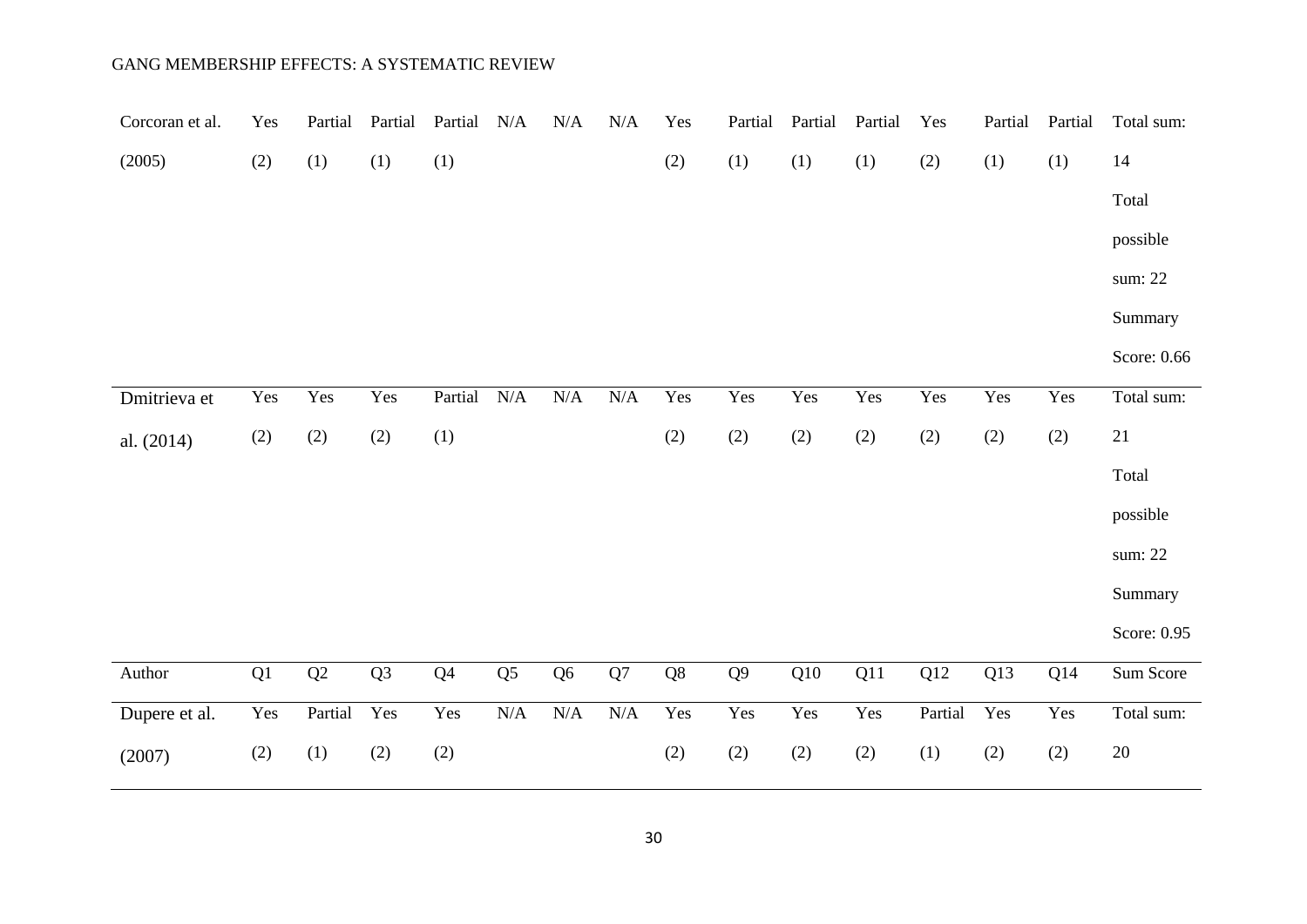|               |     |               |                |                |                |                |            |     |                |     |         |         |     |         | Total       |
|---------------|-----|---------------|----------------|----------------|----------------|----------------|------------|-----|----------------|-----|---------|---------|-----|---------|-------------|
|               |     |               |                |                |                |                |            |     |                |     |         |         |     |         | possible    |
|               |     |               |                |                |                |                |            |     |                |     |         |         |     |         | sum: 22     |
|               |     |               |                |                |                |                |            |     |                |     |         |         |     |         | Summary     |
|               |     |               |                |                |                |                |            |     |                |     |         |         |     |         | Score: 0.91 |
| Harper et al. | Yes | Yes           | Partial        | Partial        | $\rm N/A$      | $\rm N/A$      | $\rm N/A$  | Yes | Partial        | Yes | Partial | No(0)   | Yes | Yes     | Total sum:  |
| (2008)        | (2) | (2)           | (1)            | (1)            |                |                |            | (2) | (1)            | (2) | (1)     |         | (2) | (2)     | 16          |
|               |     |               |                |                |                |                |            |     |                |     |         |         |     |         | Total       |
|               |     |               |                |                |                |                |            |     |                |     |         |         |     |         | possible    |
|               |     |               |                |                |                |                |            |     |                |     |         |         |     |         | sum: 22     |
|               |     |               |                |                |                |                |            |     |                |     |         |         |     |         | Summary     |
|               |     |               |                |                |                |                |            |     |                |     |         |         |     |         | Score: 0.73 |
| Author        | Q1  | $\mathbf{Q}2$ | Q <sub>3</sub> | Q <sub>4</sub> | Q <sub>5</sub> | Q <sub>6</sub> | ${\bf Q}7$ | Q8  | Q <sub>9</sub> | Q10 | Q11     | Q12     | Q13 | Q14     | Sum Score   |
| Kerig et al.  | Yes | Yes           | Partial        | Yes            | $\rm N/A$      | N/A            | N/A        | Yes | Yes            | Yes | Partial | Partial | Yes | Partial | Total sum:  |
| (2016)        | (2) | (2)           | (1)            | (2)            |                |                |            | (2) | (2)            | (2) | (1)     | (1)     | (2) | (1)     | $18\,$      |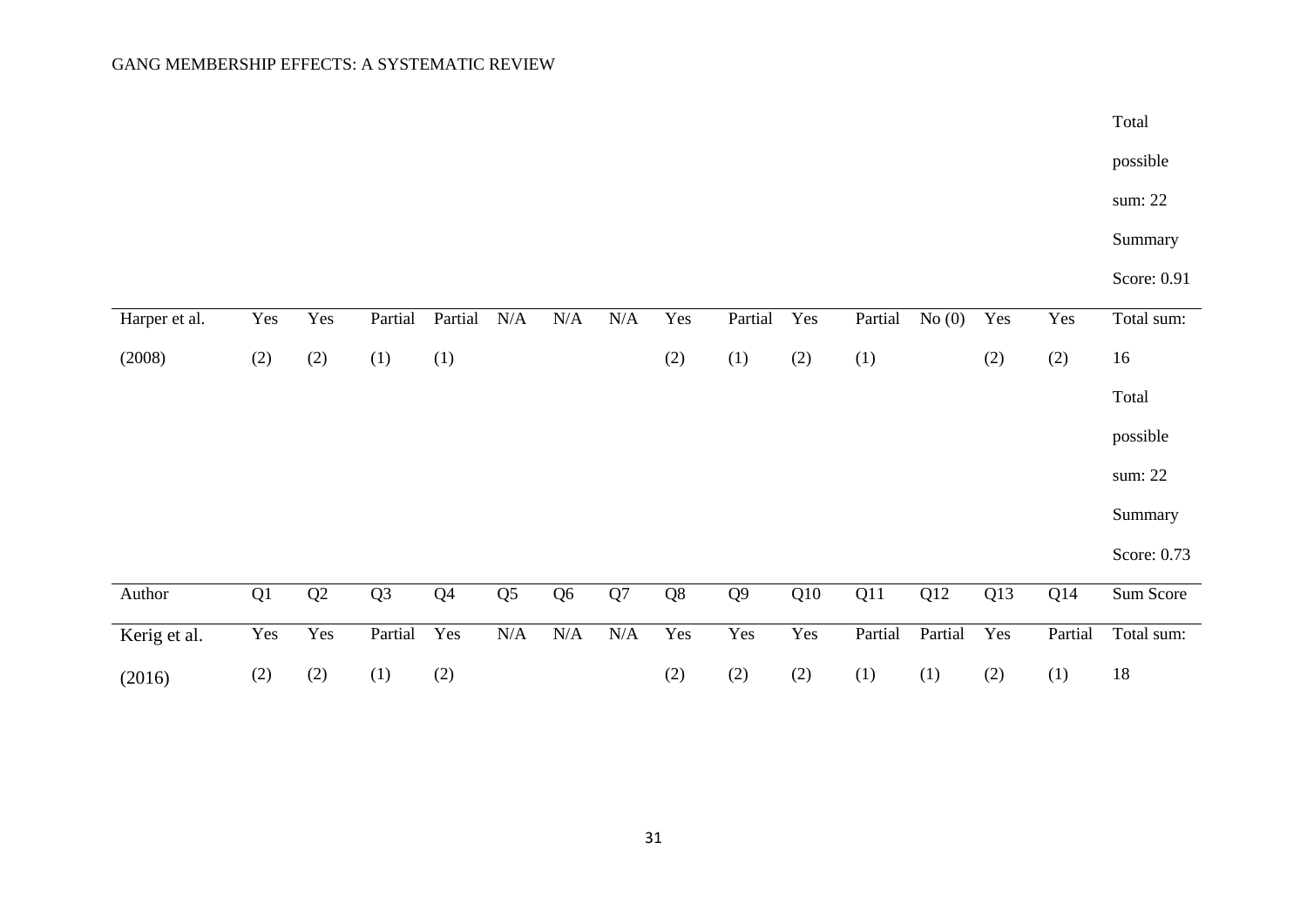|                  |               |               |                |                |                |           |           |     |         |         |         |         |         |         | Total       |
|------------------|---------------|---------------|----------------|----------------|----------------|-----------|-----------|-----|---------|---------|---------|---------|---------|---------|-------------|
|                  |               |               |                |                |                |           |           |     |         |         |         |         |         |         | possible    |
|                  |               |               |                |                |                |           |           |     |         |         |         |         |         |         | sum: 22     |
|                  |               |               |                |                |                |           |           |     |         |         |         |         |         |         | Summary     |
|                  |               |               |                |                |                |           |           |     |         |         |         |         |         |         | Score: 0.82 |
| Li et al. (2002) | Yes           | Yes           | Yes            | Yes            | N/A            | N/A       | $\rm N/A$ | Yes | Partial | Yes     | Yes     | Yes     | Yes     | Yes     | Total sum:  |
|                  | (2)           | $(2)$         | (2)            | (2)            |                |           |           | (2) | (1)     | (2)     | $(2)$   | $(2)$   | (2)     | (2)     | 21          |
|                  |               |               |                |                |                |           |           |     |         |         |         |         |         |         | Total       |
|                  |               |               |                |                |                |           |           |     |         |         |         |         |         |         | possible    |
|                  |               |               |                |                |                |           |           |     |         |         |         |         |         |         | sum: 22     |
|                  |               |               |                |                |                |           |           |     |         |         |         |         |         |         | Summary     |
|                  |               |               |                |                |                |           |           |     |         |         |         |         |         |         | Score: 0.95 |
| Author           | $\mathbf{Q}1$ | $\mathbf{Q}2$ | Q <sub>3</sub> | Q <sub>4</sub> | Q <sub>5</sub> | $Q6$      | Q7        | Q8  | $Q9$    | Q10     | Q11     | Q12     | Q13     | Q14     | Sum Score   |
| Madan et al.     | Yes           | Yes           | Partial        | Partial        | $\rm N/A$      | $\rm N/A$ | N/A       | Yes | Partial | Partial | Partial | Partial | Partial | Partial | Total sum:  |
| (2011)           | (2)           | (2)           | (1)            | (1)            |                |           |           | (2) | (1)     | (1)     | (1)     | (1)     | (1)     | (1)     | 14          |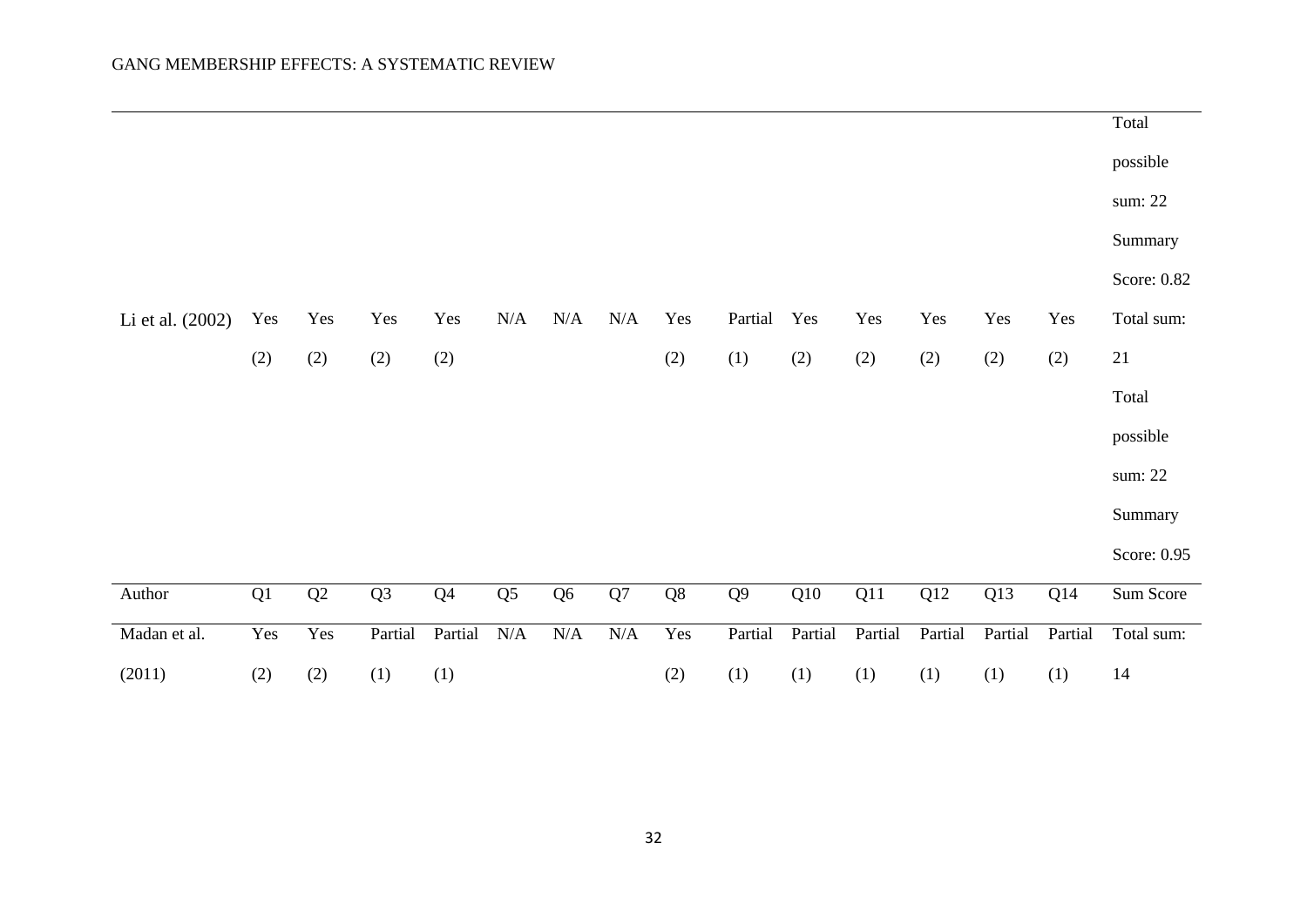|                   |     |                 |                |                |                |                |           |               |                |     |         |       |     |         | Total       |
|-------------------|-----|-----------------|----------------|----------------|----------------|----------------|-----------|---------------|----------------|-----|---------|-------|-----|---------|-------------|
|                   |     |                 |                |                |                |                |           |               |                |     |         |       |     |         | possible    |
|                   |     |                 |                |                |                |                |           |               |                |     |         |       |     |         | sum: 22     |
|                   |     |                 |                |                |                |                |           |               |                |     |         |       |     |         | Summary     |
|                   |     |                 |                |                |                |                |           |               |                |     |         |       |     |         | Score: 0.64 |
| Melde $&$         | Yes | Yes             | Yes            | Yes            | N/A            | N/A            | N/A       | Yes           | Yes            | Yes | Yes     | Yes   | Yes | Yes     | Total sum:  |
| Esbensen $(2013)$ | (2) | (2)             | (2)            | (2)            |                |                |           | (2)           | (2)            | (2) | $(2)$   | $(2)$ | (2) | (2)     | $22\,$      |
|                   |     |                 |                |                |                |                |           |               |                |     |         |       |     |         | Total       |
|                   |     |                 |                |                |                |                |           |               |                |     |         |       |     |         | possible    |
|                   |     |                 |                |                |                |                |           |               |                |     |         |       |     |         | sum: 22     |
|                   |     |                 |                |                |                |                |           |               |                |     |         |       |     |         | Summary     |
|                   |     |                 |                |                |                |                |           |               |                |     |         |       |     |         | Score: 1    |
|                   |     |                 |                |                |                |                |           |               |                |     |         |       |     |         |             |
| Author            | Q1  | $\overline{Q2}$ | Q <sub>3</sub> | Q <sub>4</sub> | Q <sub>5</sub> | Q <sub>6</sub> | Q7        | $\mathbf{Q}8$ | Q <sub>9</sub> | Q10 | Q11     | Q12   | Q13 | Q14     | Sum Score   |
| Vasquez et al.    | Yes | Partial         | Partial        | Yes            | $\rm N/A$      | $\rm N/A$      | $\rm N/A$ | Partial       | Yes            | Yes | Partial | Yes   | Yes | Partial | Total sum:  |
| (2012)            | (2) | (1)             | (1)            | (2)            |                |                |           | (1)           | (2)            | (2) | (1)     | (2)   | (2) | (1)     | 17          |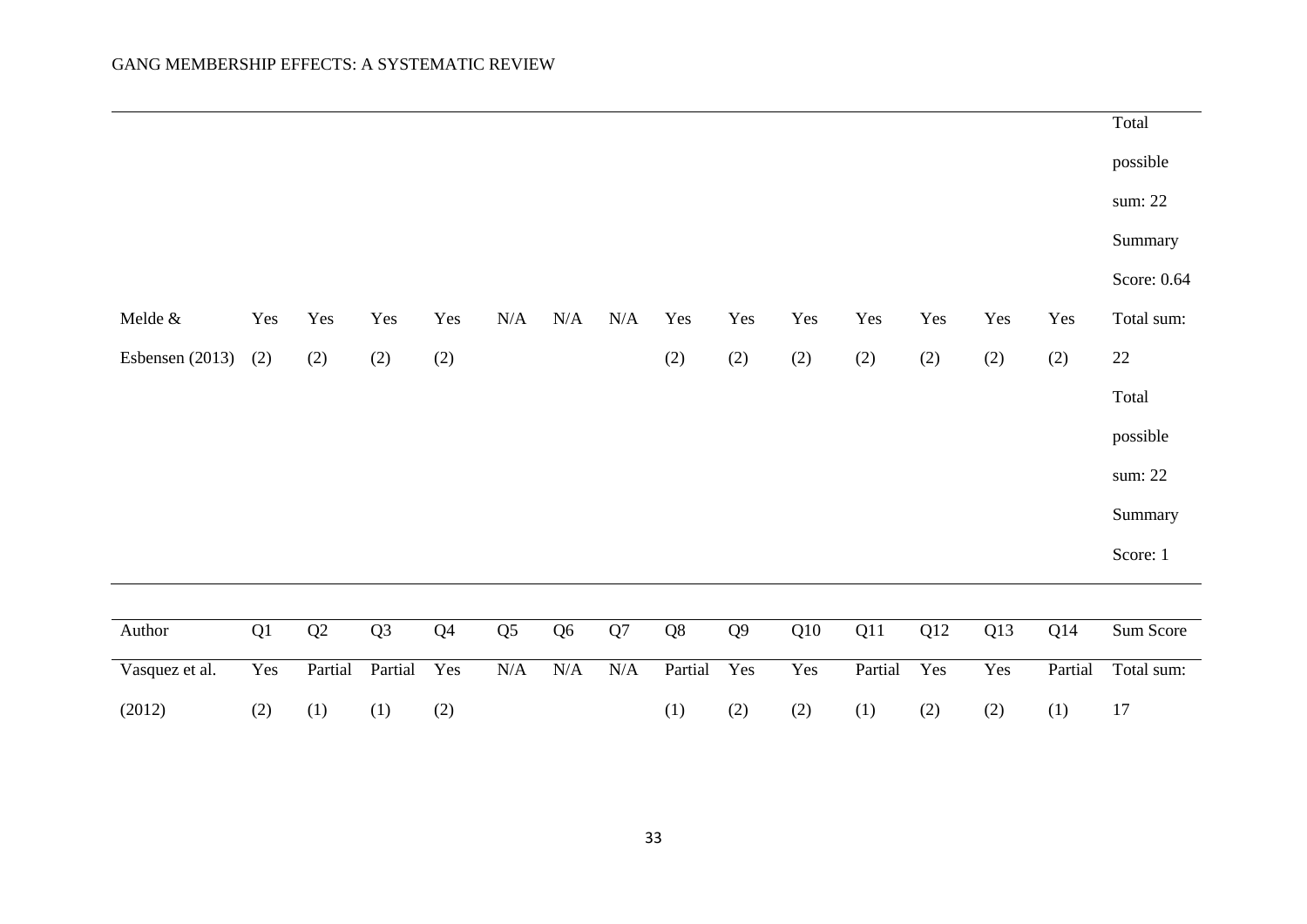|                |     |     |                |                |                |                |           |     |                |     |     |       |       |         | Total       |
|----------------|-----|-----|----------------|----------------|----------------|----------------|-----------|-----|----------------|-----|-----|-------|-------|---------|-------------|
|                |     |     |                |                |                |                |           |     |                |     |     |       |       |         | possible    |
|                |     |     |                |                |                |                |           |     |                |     |     |       |       |         | sum: 22     |
|                |     |     |                |                |                |                |           |     |                |     |     |       |       |         | Summary     |
|                |     |     |                |                |                |                |           |     |                |     |     |       |       |         | Score: 0.77 |
| Watkins &      | Yes | Yes | Yes            | Yes            | N/A            | N/A            | N/A       | Yes | Yes            | Yes | Yes | Yes   | Yes   | Yes     | Total sum:  |
| Melde (2016)   | (2) | (2) | (2)            | (2)            |                |                |           | (2) | (2)            | (2) | (2) | $(2)$ | $(2)$ | (2)     | $22\,$      |
|                |     |     |                |                |                |                |           |     |                |     |     |       |       |         | Total       |
|                |     |     |                |                |                |                |           |     |                |     |     |       |       |         | possible    |
|                |     |     |                |                |                |                |           |     |                |     |     |       |       |         | sum: 22     |
|                |     |     |                |                |                |                |           |     |                |     |     |       |       |         | Summary     |
|                |     |     |                |                |                |                |           |     |                |     |     |       |       |         | Score: 1    |
|                |     |     |                |                |                |                |           |     |                |     |     |       |       |         |             |
| Author         | Q1  | Q2  | Q <sub>3</sub> | Q <sub>4</sub> | Q <sub>5</sub> | Q <sub>6</sub> | Q7        | Q8  | Q <sub>9</sub> | Q10 | Q11 | Q12   | Q13   | Q14     | Sum Score   |
| Wood $\&$      | Yes | Yes | Yes            | Yes            | $\rm N/A$      | $\rm N/A$      | $\rm N/A$ | Yes | Partial        | Yes | Yes | Yes   | Yes   | Partial | Total sum:  |
| Dennard (2017) | (2) | (2) | (2)            | (2)            |                |                |           | (2) | (1)            | (2) | (2) | (2)   | (2)   | (1)     | 20          |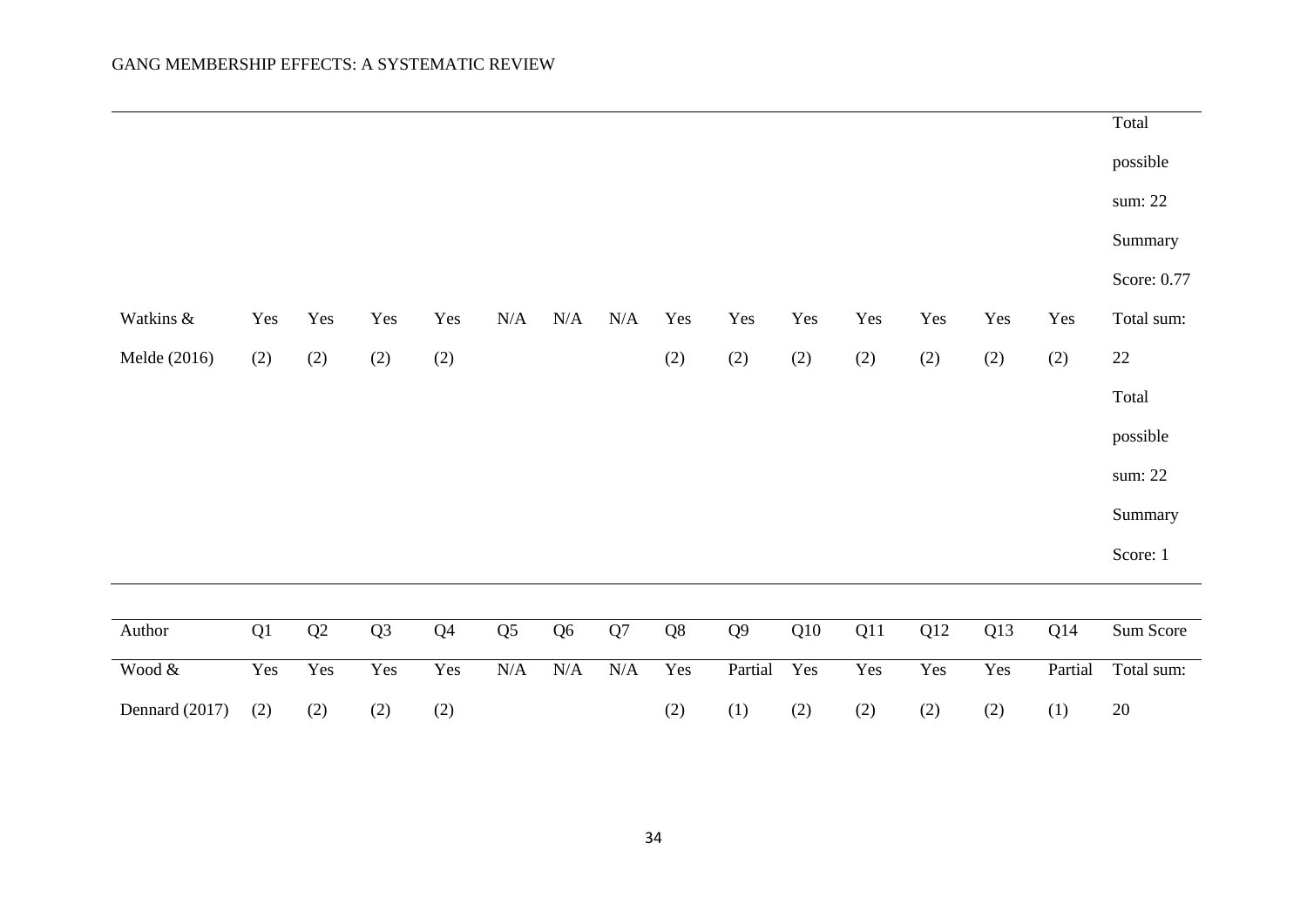|             |     |     |     |     |     |     |     |     |     |     |         |                   |       |         | Total       |
|-------------|-----|-----|-----|-----|-----|-----|-----|-----|-----|-----|---------|-------------------|-------|---------|-------------|
|             |     |     |     |     |     |     |     |     |     |     |         |                   |       |         | possible    |
|             |     |     |     |     |     |     |     |     |     |     |         |                   |       |         | sum: 22     |
|             |     |     |     |     |     |     |     |     |     |     |         |                   |       |         | Summary     |
|             |     |     |     |     |     |     |     |     |     |     |         |                   |       |         | Score: 0.91 |
| Wood et al. | Yes | Yes | Yes | Yes | N/A | N/A | N/A | Yes | Yes | Yes | Partial | Yes               | Yes   | Partial | Total sum:  |
| (2017)      | (2) | (2) | (2) | (2) |     |     |     | (2) | (2) | (2) | (1)     | $\left( 2\right)$ | $(2)$ | (1)     | $20\,$      |
|             |     |     |     |     |     |     |     |     |     |     |         |                   |       |         | Total       |
|             |     |     |     |     |     |     |     |     |     |     |         |                   |       |         | possible    |
|             |     |     |     |     |     |     |     |     |     |     |         |                   |       |         | sum: 22     |
|             |     |     |     |     |     |     |     |     |     |     |         |                   |       |         | Summary     |
|             |     |     |     |     |     |     |     |     |     |     |         |                   |       |         | Score: 0.91 |
|             |     |     |     |     |     |     |     |     |     |     |         |                   |       |         |             |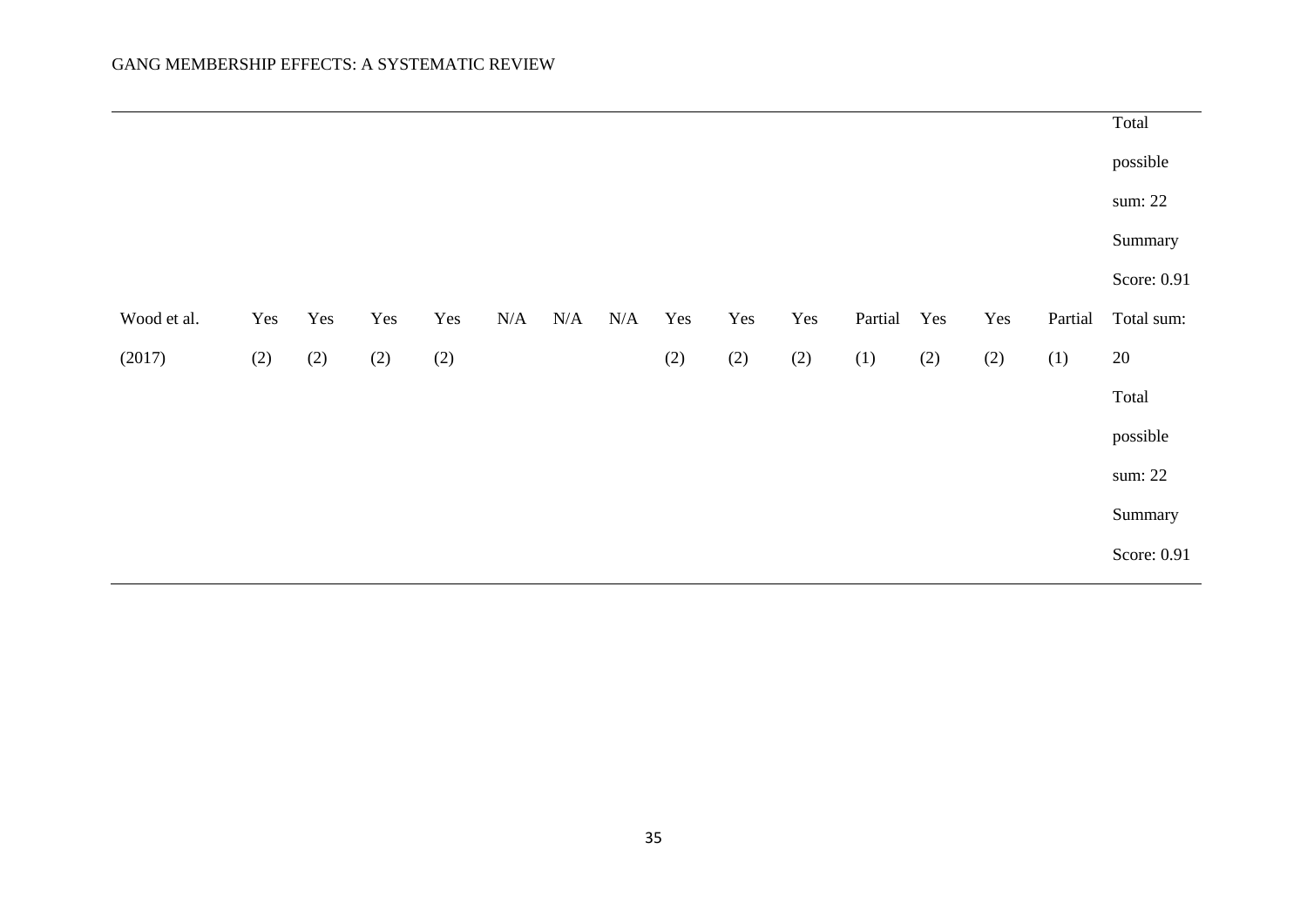Table 3

# Quality Assessment of Qualitative Studies (Kmet et al., 2004)

| Author        | Q <sub>1</sub> | Q2               | Q <sub>3</sub> | Q <sub>4</sub> | Q <sub>5</sub> | Q <sub>6</sub> | Q <sub>7</sub> | Q8    | Q <sub>9</sub> | Q10       | Sum Score      |
|---------------|----------------|------------------|----------------|----------------|----------------|----------------|----------------|-------|----------------|-----------|----------------|
| Bailey et al. | Yes $(2)$      | Partial          | Yes $(2)$      | Yes $(2)$      |                | No (0) Partial | Partial        | No(1) | Yes $(2)$      | Yes $(2)$ | Total sum: 13  |
| (2014)        |                | $\left(1\right)$ |                |                |                | (1)            | (1)            |       |                |           | Total possible |
|               |                |                  |                |                |                |                |                |       |                |           | sum: 20        |
|               |                |                  |                |                |                |                |                |       |                |           | Summary        |
|               |                |                  |                |                |                |                |                |       |                |           | Score: 0.65    |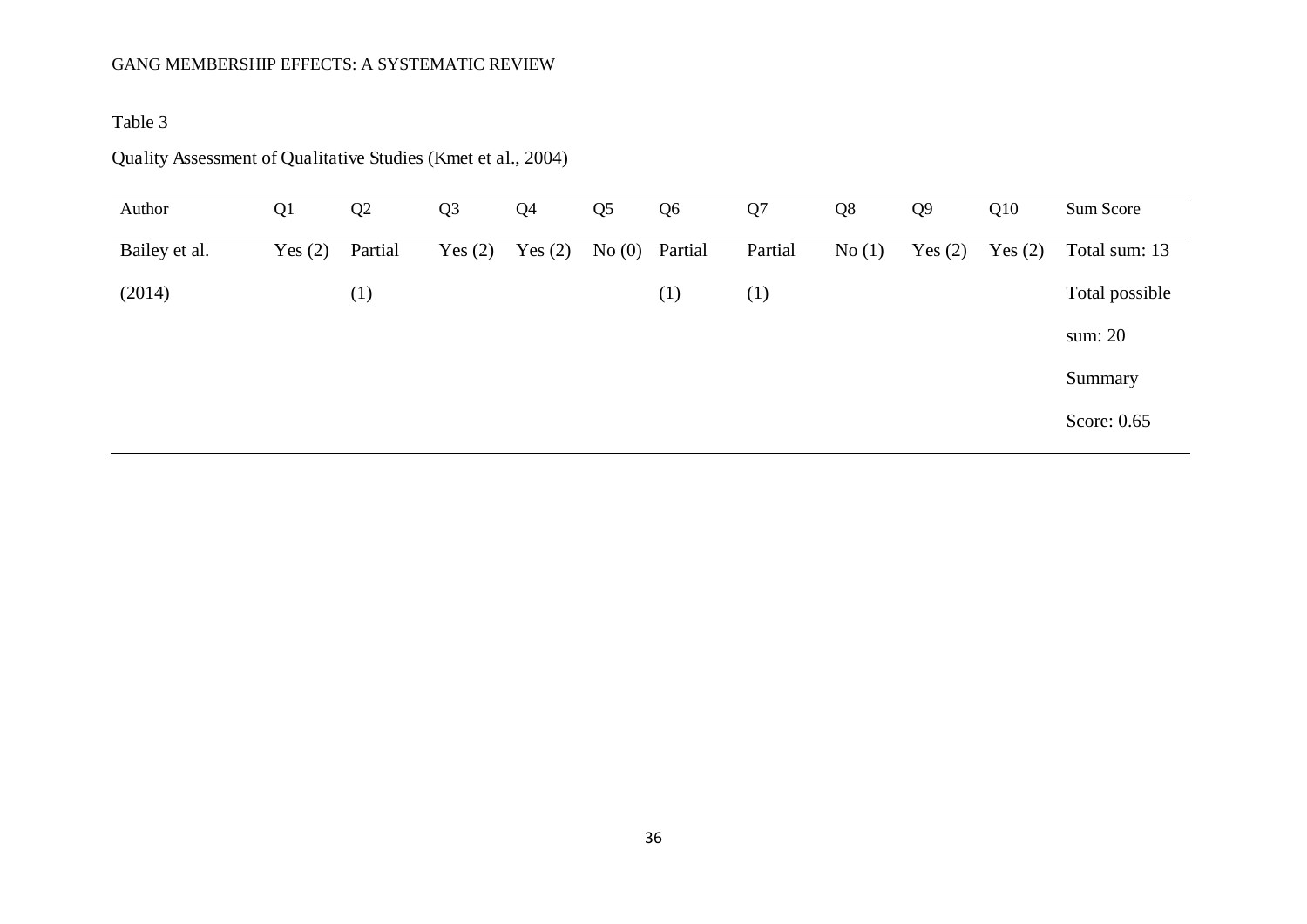#### References

- Alleyne, E., & Wood, J. L. (2010). Gang involvement: Psychological and behavioral characteristics of gang member, affiliate youth, and non-gang youth. Aggressive Behavior, 36(6), 423-436. doi: 10.1002/ab.20360
- American Psychiatric Association (2013). Diagnostic and Statistical Manual of Mental Disorders (Fifth ed.). Arlington, VA: American Psychiatric Publishing. ISBN: 978-0-89042-555-
- Andrews, D. A., & Bonta, J. (2003). The psychology of criminal conduct (3rd edition). New York: Routledge. ISBN-13: 9781583605448.
- Augustyn, M. B., Ward, J. T., & Krohn, M. D. (2017). Exploring intergenerational continuity in gang membership. Journal of Crime and Justice, 40(3), 252-274. doi: 10.1080/0735648X.2017.1337556
- Bailey, C. E., Smith, C., Huey, S. R., McDaniel, D. D., & Babeva, K. (2014). Unrecognized posttraumatic stress disorder as a treatment barrier for a gang-involved juvenile offender. Journal of Aggression, Maltreatment & Trauma, 23(2), 199-214. doi: 10.1080/10926771.2014.872748
- Ball, R. A., & Curry, G. D. (1995). The logic of definition in criminology: Purposes and methods for defining gangs. Criminology, 33(2), 225-245. doi: 10.1111/j.1745- 9125.1995.tb01177.x
- Battin, S. R., Hill, K. G. Abbott, R. D., Catalano, R. F., & Hawkins. J. D. (1998). The Contribution of Gang Membership to Delinquency Beyond Delinquent Friends. Criminology, 36(1), 93-115. doi: 10.1111/j.1745-9125.1998.tb01241.x
- Bebbington, P. E., McBride, O., Steel, C., Kuipers, E., Radovanovic, M., Brugha, T…Freeman, D. (2013). The structure of paranoia in the general population. The British Journal of Psychiatry, 202(6), 419-427. doi: 10.1192/bjp.bp.112.119032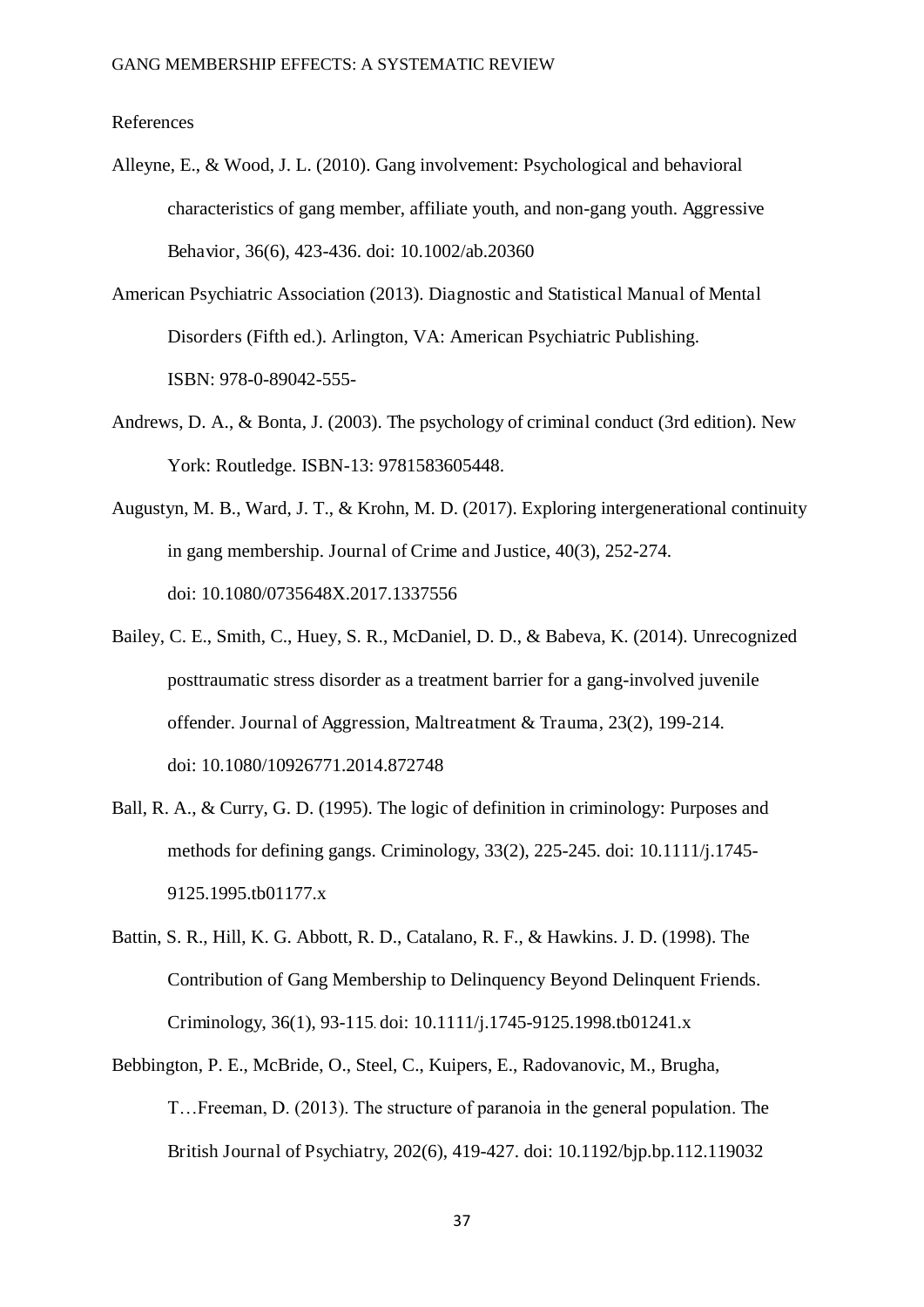- Bennett, T., & Holloway, K. (2004). Gang membership, drugs, and crime in the UK. The British Journal of Criminology, 44(3), 305-323. doi: [10.1093/bjc/azh025](https://doi.org/10.1093/bjc/azh025)
- Beresford, H., & Wood, J. L. (2016). Patients or perpetrators? The effects of trauma exposure on gang members' mental health: A review of the literature. Journal of Criminological Research, Policy and Practice, 2(2), 148-159. doi: [10.1108/JCRPP-](http://dx.doi.org/10.1108/JCRPP-05-2015-0015)[05-2015-0015](http://dx.doi.org/10.1108/JCRPP-05-2015-0015)
- Bjelland, I., Dahl, A.A., Haug, T.T. and Neckelmann, D. (2002). The validity of the hospital anxiety and depression scale: An updated literature review. Journal of Psychosomatic Research, 52(2), 69-77. doi:10.1016/S0022-3999(01)00296-3
- Bjerregaard, B., & Smith, C. (1993). Gender differences in gang participation, delinquency, and substance use. Journal of Quantitative Criminology, 9(4), 329-355. doi: 10.1007/BF01064108
- Boruda, D. J. (1961). Delinquent subcultures: Sociological interpretations of gang delinquency. The ANNALS of the American Academy of Political and Social Science, 383(1), 119-136. doi: [10.1177/000271626133800113](https://doi.org/10.1177/000271626133800113)
- Cecil, C. A. M., Viding, E., Barker, E. D., Guiney, J., & McCrory, E. J. (2014). Double disadvantage: The influence of childhood maltreatment and community violence exposure on adolescent mental health. Journal of Child Psychology and Psychiatry, 55(7), 839-848. doi: 10.1111/jcpp.12213
- Cepeda, A., Valdez, A., Nowotny, K. M. (2016). Childhood trauma among Mexican American gang members and delinquent youth: A comparative and exploratory study. Child Abuse Review, 25(3), 205-217. doi: 10.1002/car.2340
- Chettleburgh, M. (2007). Youth thugs: Inside the dangerous world of Canadian street gangs. Toronto, Ontario: Harper Collins. ISBN-13: 978-0002008396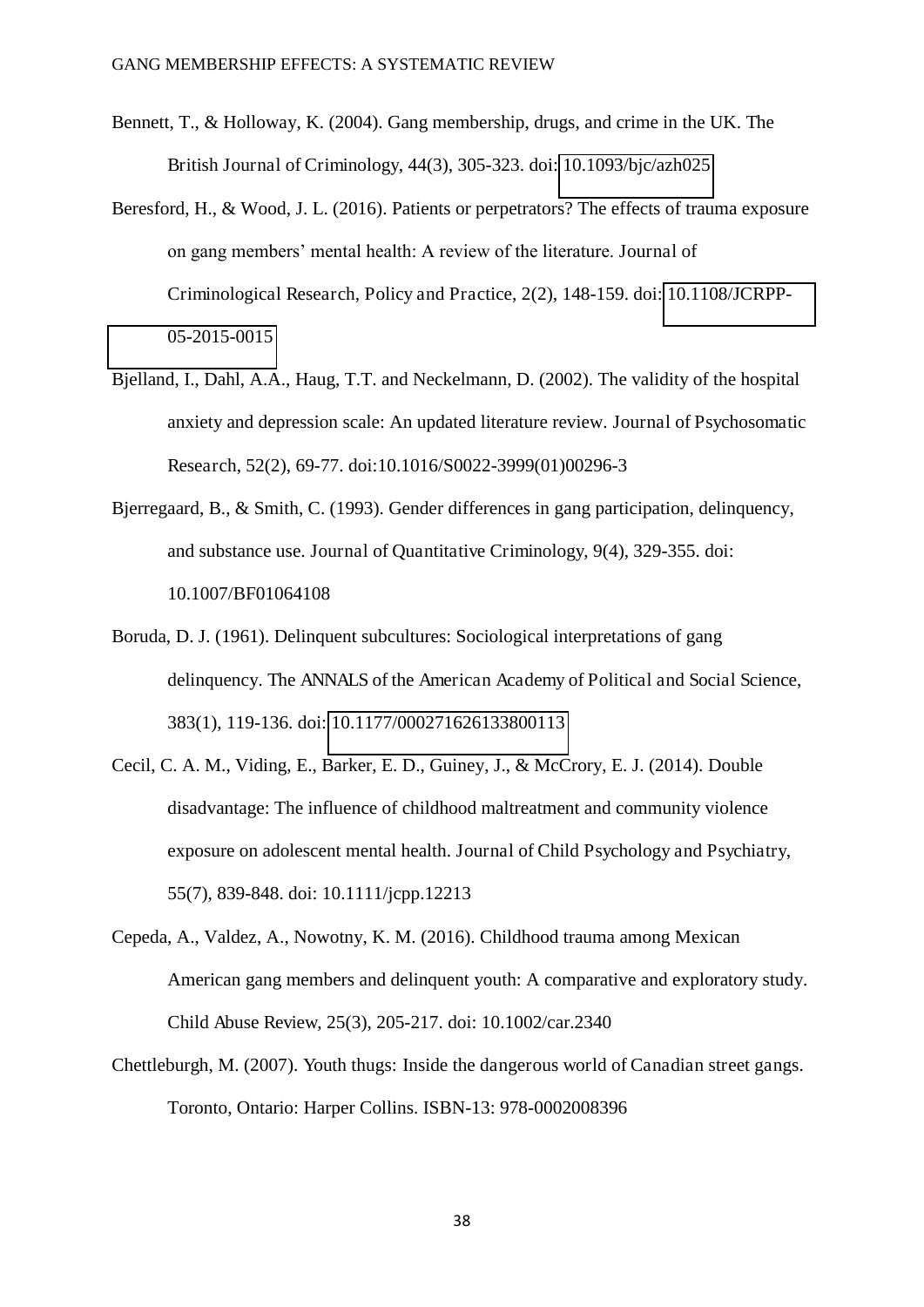- Coid, J. W., Ullrich, S., Keers, R., Bebbington, P., Destavola, B. L., Kallis, C., Yang, M., et al. (2013). Gang membership, violence, and psychiatric morbidity. American Journal of Psychiatry, 170(9), 985-993. doi: [10.1176/appi.ajp.2013.12091188](http://dx.doi.org.chain.kent.ac.uk/10.1176/appi.ajp.2013.12091188)
- Corcoran, K., Washington, A., & Myers, N. (2005). The impact of gang membership on mental health symptoms, behavior problems, and antisocial criminality of incarcerated young men. Journal of Gang Research, 12(4), 25-35. Retrieved from: <http://www.ngcrc.com/journalofgangresearch/jour.v12n4.corcoran.fin.pdf>
- Craig, W. M., Vitaro, F., Gagnon, L., & Tremblay, R. E. (2002). The road to gang membership: Characteristics of male gang and non-gang members from ages 10 to 14. Social Development, 11(1), 53-68. doi: 10.1111/1467-9507.00186
- Curry, G. D. (2000). Self-reported gang involvement and officially recorded delinquency. Criminology, 38(4), 1253-1274. doi: 10.1111/j.1745-9125.2000.tb01422.x
- Decker, S. H. (2007). Youth gangs and violent behavior. In Falnnery, D., Vazsonyi, A., & Waldman, I (Eds), The cambridge handbook of violent behavior and aggression. New York: Cambridge University Press, pp. 388-402.
- De La Rue., L., & Espelage, D. L. (2014). Family and abuse characteristics of gang-involved, pressured-to-join, and non-gang involved girls. Psychology of Violence, 4(3), 253- 265. doi: 10.1037/a0035492
- Di Placido, C., Simon, T. L., Witte, T. D., Gu, D., & Wong, S. C. P. (2006). Treatment of gang members can reduce recidivism and institutional misconduct. Law and Human Behavior, 30(1), 93-114. doi: 10.1007/s10979-006-9003-6
- Dmitrieva, J., Gibson, L., Steinberg, L., Piquero, A., & Fagan, J. (2014). Predictors and consequences of gang membership: Comparing gang members, gang leaders, and non-gang affiliated adjudicated youth. Journal of Research on Adolescence, 24(2), 220, 234. doi: 10.1111/jora.12111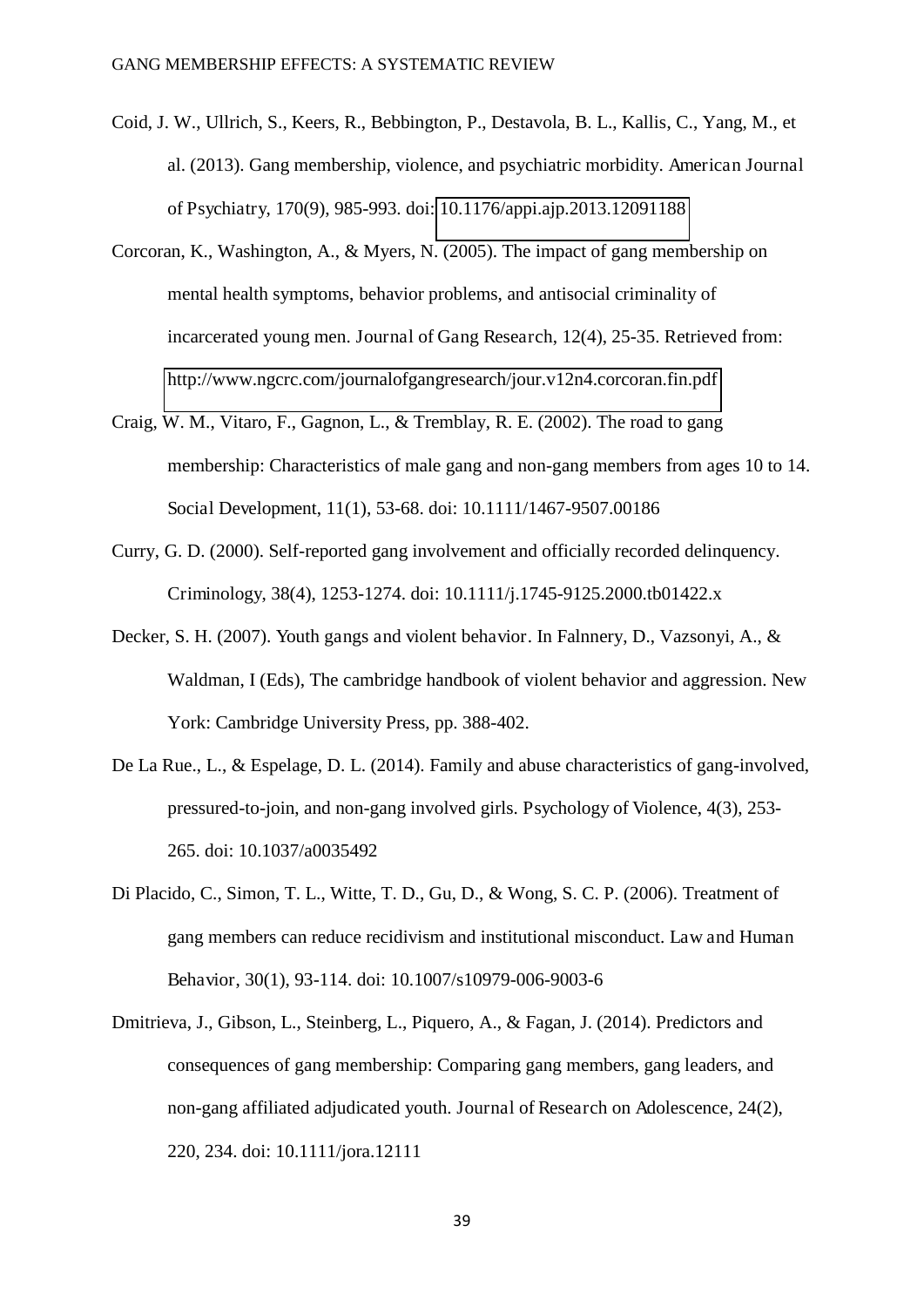- Dupere, V., Lacourse, E., Willms, D. J., Vitaro, F., & Tremblay, R. E. (2007). Affiliation to youth gangs during adolescence: The interaction between childhood psychopathic tendencies and neighborhood disadvantage. Journal of Abnormal Child Psychology, 35(6), 1035-1045. doi: 10.1007/s10802-007-9153-0
- Edens, J. F., Kelley, S. E., Skeem, J. L., Lilienfeld, S. O., & Douglas, K. S. (2015). DSM-5 Antisocial personality disorder: Predictive validity in a prison sample. Law and Human Behavior, 39(2), 123-129. doi: 10.1037/lhb0000105
- Eitle, D., Gunkel, S., & Van Gundy, K. (2004). Cumulative exposure to stressful life events and male gang membership. Journal of Criminal Justice, 32(2), 95-111. doi: 10.1016/j.jcrimjus.2003.12.001
- Esbensen, F-A., Brick, B. T., Melde, C., Tusinski, K., & Taylor, T. J. (2008). The role of race and ethnicity in gang membership. In F. van Gemert, D. Peterson, & I. L. Lien (Eds.), Street Gangs, Migration, and Ethnicity. (pp.117-139). Devon, UK: Willan Publishing.
- Esbensen, F-A., & Weerman, F. M. (2005). Youth gangs and troublesome youth groups in the United States and the Netherlands: A cross-national comparison. European Journal of Criminology, 2(1), 5-37. doi: 101177/1477370805048626
- Esbensen, F-A., Winfree Jr, L. T., He, N., & Taylor, T. J. (2001). Youth gangs and definitional issues: When is a gang a gang, and why does it matter? Crime & Delinquency, 47(1), 105-130. doi:10.1177/0011128701047001005
- Fagan, J.A. (1996). Gangs, drugs, and neighborhood change. In C. R. Huff, Gangs in America (2nd ed., pp. 39-74). Thousand Oaks, California: Sage.
- Fink, A. (2005). Conducting Research Literature Reviews: From the Internet to Paper. Thousand Oaks, California: Sage Publications. ISBN: 141290904X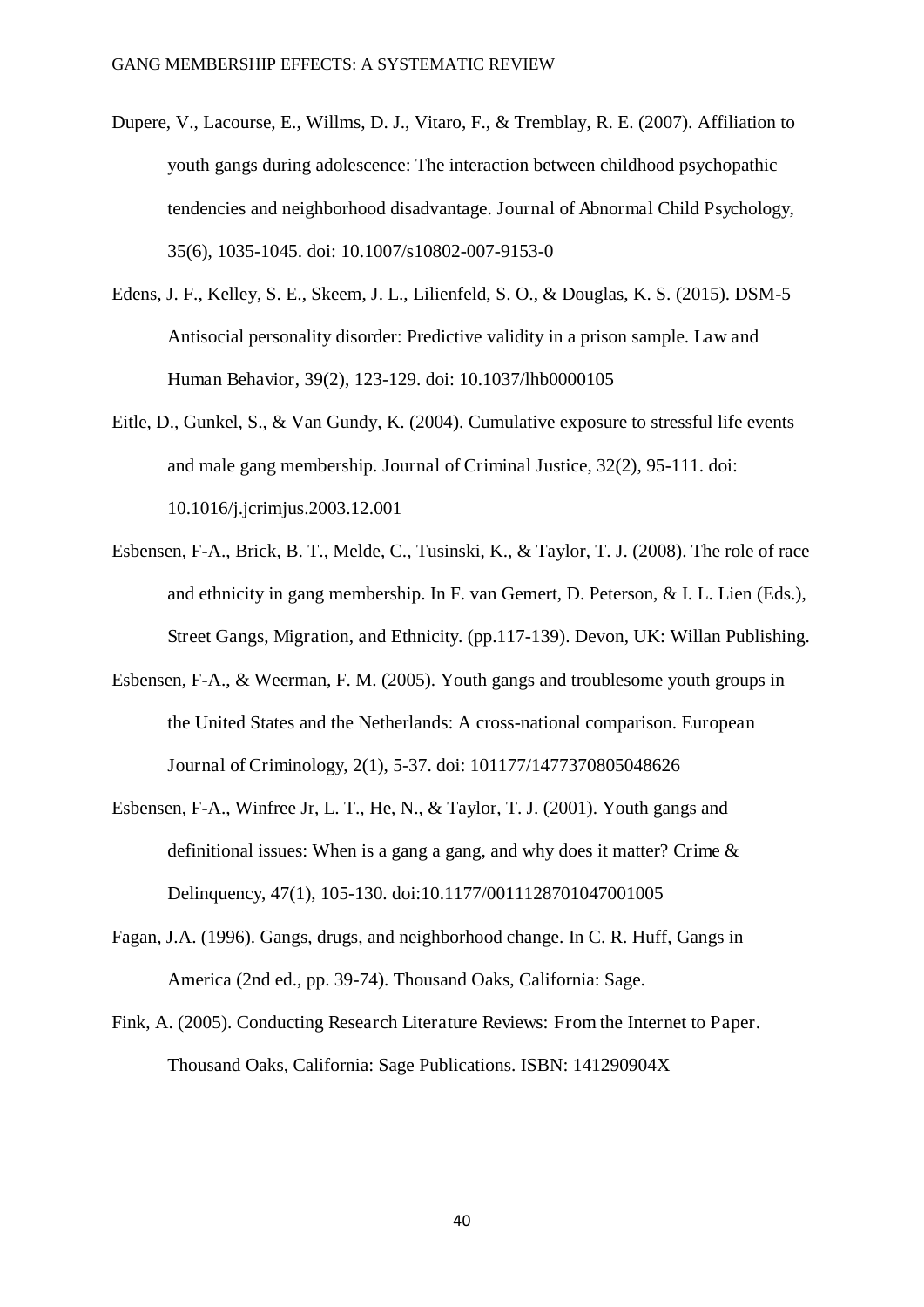- Gordon, R. A., Lahey, B. B., Kawai, E., Loeber, R., Stouthamer-Loeber, M., & Farrington, D. P. (2004). Antisocial behavior and youth gang membership: Selection and Socialization. Criminology, 42(1), 55-88. doi: 10.1111/j.1745-9125.2004.tb00513.x
- Harper, G. W., Davidson, J., & Hosek, S. G. (2008). Impact of gang membership on negative affect substance abuse, and antisocial behavior among homeless African American Male Youth. *American Journal of Men's Health,* 2(3), 229-243. doi: 10.1177/1557988307312555
- Harris, T. B., Elkins, S., Butler, A., Shelton, M., Robles, B., Kwok, S., Simpson, S., Young, D. W., Mayhew, A., Brown, A., & Sargent, A. J. (2013). Youth gang members: Psychiatric Disorders and Substance Abuse. Laws, 2(4), 392-400. doi: [10.3390/laws2040392](http://dx.doi.org/10.3390/laws2040392)
- Hill, K. G., Howell, J. C., Hawkins, D. J., Battin-Pearson, S. R. (1999). Risk factors for adolescent gang membership: Results from the Seattle Social Development Project. Journal of Research in Crime and Delinquency, 36(3), 300-322. Retrieved November 16, 2017, from: http://www.streetgangs.com/academic/hill\_childrisk.pdf
- Howell, J. C., & Egley, A. (2005). Moving risk factors into developmental theories of gang membership. Youth Violence and Juvenile Justice, 3(4), 334-354. doi: 10.1177/1541204005278679
- International Classification of Diseases. (2016). Retrieved from http://apps.who.int/classifications/icd10/browse/2016/en
- Katz, C. M., Maguire, E. R., & Choate, D. (2011). A cross-national comparison of gangs in the United States and Trinidad and Tobago. International Criminal Justice Review, 21(3), 243-262. doi: [10.1177/1057567711417179](https://doi.org/10.1177/1057567711417179)
- Kelly, S. (2010). The psychological consequences to adolescents of exposure to gang violence in the community: An integrated review of the literature. Journal of Child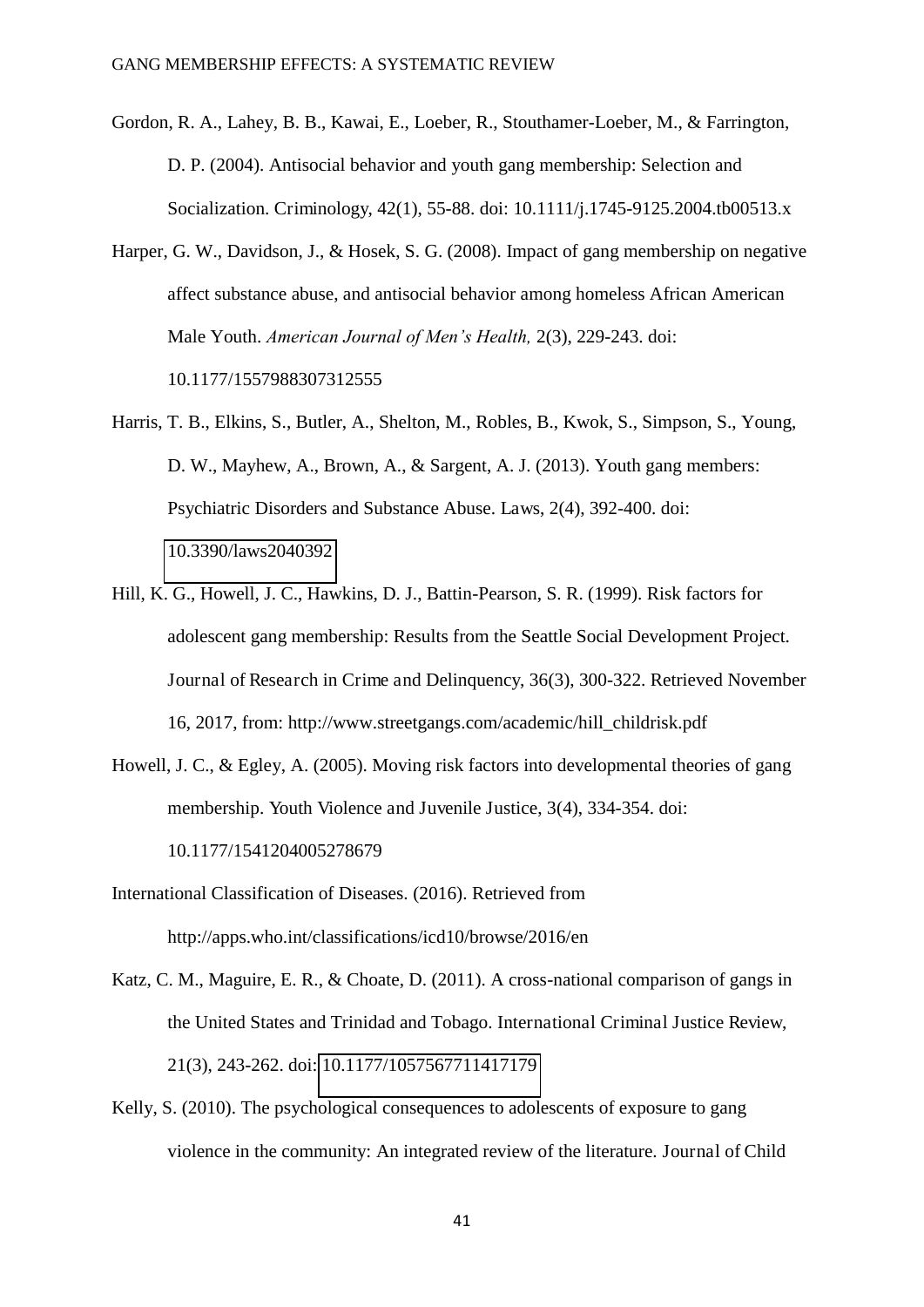and Adolescent Psychiatric Nursing, 23(2), 61-73. doi: 10.1111/j.1744- 6171.2010.00225.x

- Kelly, S., Anderson, D., Hall, L., Peden, A., & Cerel, J. (2012). The effects of exposure to gang violence on adolescent boys' mental health. Issues in mental health nursing, 33(2), 80-88. doi: 10.3109/01612840.2011.623217
- Kerig, P. K., Chaplo, S. D., Bennett, D. C., & Modrowski, C. A. (2016). "Harm as Harm": Gang membership, perpetration trauma, and posttraumatic stress symptoms among youth in the juvenile justice system. Criminal Justice and Behavior, 43(5), 635-652. Doi: 10.1177/0093854815607307
- Kerig, P. K., Wainryb, C., Twali, M. S., & Chaplo, S. D. (2013). America's child soldiers: Toward a research agenda for studying gang-involved youth in the United States. Journal of Aggression, Maltreatment and Trauma, 22(7), 773-796. doi: 10.1080/10926771.2013.813883
- Klein, M. W., & Maxson, C. L. (2006). Street gang patterns and policies. New York: Oxford University Press Inc. ISBN: 9780195163445
- Klein, M. W., Weerman, F. M., & Thornberry, T. P. (2006). Street gang violence in Europe. European Journal of Criminology, 3(4), 413-437. doi: 10.1177/1477370806067911
- Kmet, L. M., Lee, R. C., & Cook, L. S. (2004). Standard Quality Assessment Criteria for Evaluating Primary Research Papers from a variety of fields. Alberta Heritage Foundation for Medical Research, Canada.
- Levitt, S. D., & Venkatesh, S. A. (2001). Growing up in the projects: The economic lives of a cohort of men who came of age in Chicago public housing. The American Economic Review, 91(2), 79-84. doi: 10.1257/aer.91.2.79
- Lewis, H. B. (1971). Shame and guilt in neurosis. New York: International Universities Press. ISBN: 978-0823626076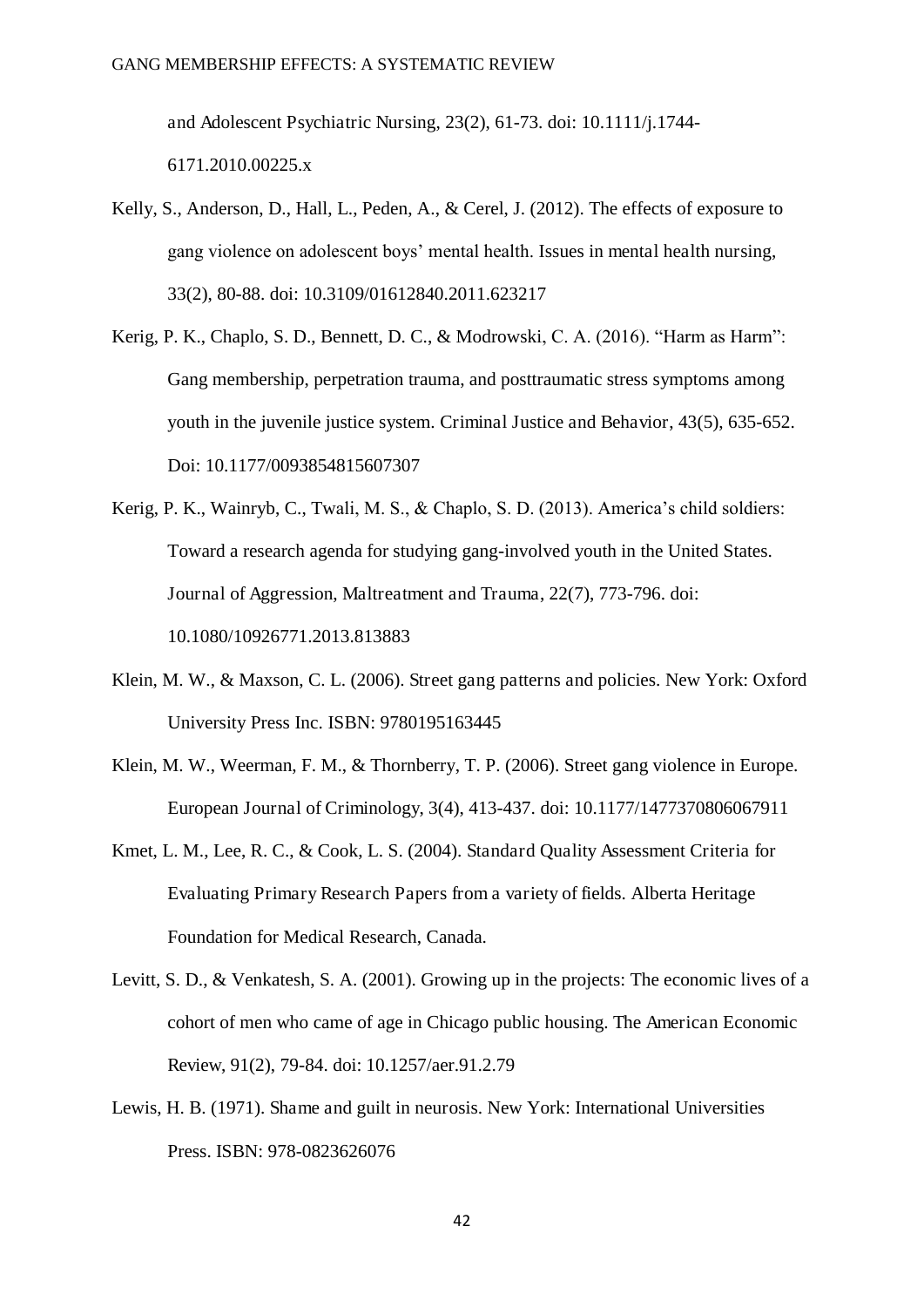- Low, N., Dugas, E., O'Loughlin, E., Rodriguez, D., Contreras, G., Chaiton, M., & O'Loughlin, J. (2012). Common stressful life events and difficulties are associated with mental health symtpoms and substance use in young adolescents. BMC Psychiatry, 12(1), 116-125. doi: 10.1186/1471-244X-12-116
- Madan, A., Mrug, S., & Windle, M. (2011). Brief report: Do delinquency and community violence exposure explain internalizing problems in early adolescent gang members? Journal of Adolescence, 34(5), 1093-1096. doi:10.1016/j.adolescence.2010.06.003
- Marks, J. S., & Turner, N. (2014). The critical link between health care and jails. Health Affairs, 33(3), 443-447. Retrieved from,

http://www.healthaffairs.org/doi/pdf/10.1377/hlthaff.2013.1350

- Marshall, M. N. (1996). Sampling for qualitative research. Family Practice, 13(6), 522-525. Retrieved from [http://spa.hust.edu.cn/2008/uploadfile/2009-](http://spa.hust.edu.cn/2008/uploadfile/2009-9/20090916221539453.pdf) [9/20090916221539453.pdf](http://spa.hust.edu.cn/2008/uploadfile/2009-9/20090916221539453.pdf)
- Matz, A. K., Stevens-Martin, K. D., & DeMichele, M. T. (2014). Barriers to Effective Gang-Member Reentry: An examination of street gang-affiliated probationer revocation in a Southwestern State. Journal of Gang Research, 21(2), 32-51. Retrieved from https://www.ncjrs.gov/App/Publications/abstract.aspx?ID=268080
- Maxson, C. L. (1998). Gang members on the move. OJJDP Juvenile Justice Bulletin. Washington, DC: Department of Justice. Retrieved from http://journals.sagepub.com/doi/pdf/10.1177/0011128701047001005
- Mayor's Office for Policing and Crime. (2014). Strategic Ambition for London: Gangs and Serious Youth Violence. London: MOPAC. Retrieved from: [https://www.london.gov.uk/sites/default/files/gla\\_migrate\\_files\\_destination/Strategic](https://www.london.gov.uk/sites/default/files/gla_migrate_files_destination/Strategic%20Ambitions%20for%20London_%20Gangs%20and%20SYV%202014.pdf) [%20Ambitions%20for%20London\\_%20Gangs%20and%20SYV%202014.pdf](https://www.london.gov.uk/sites/default/files/gla_migrate_files_destination/Strategic%20Ambitions%20for%20London_%20Gangs%20and%20SYV%202014.pdf)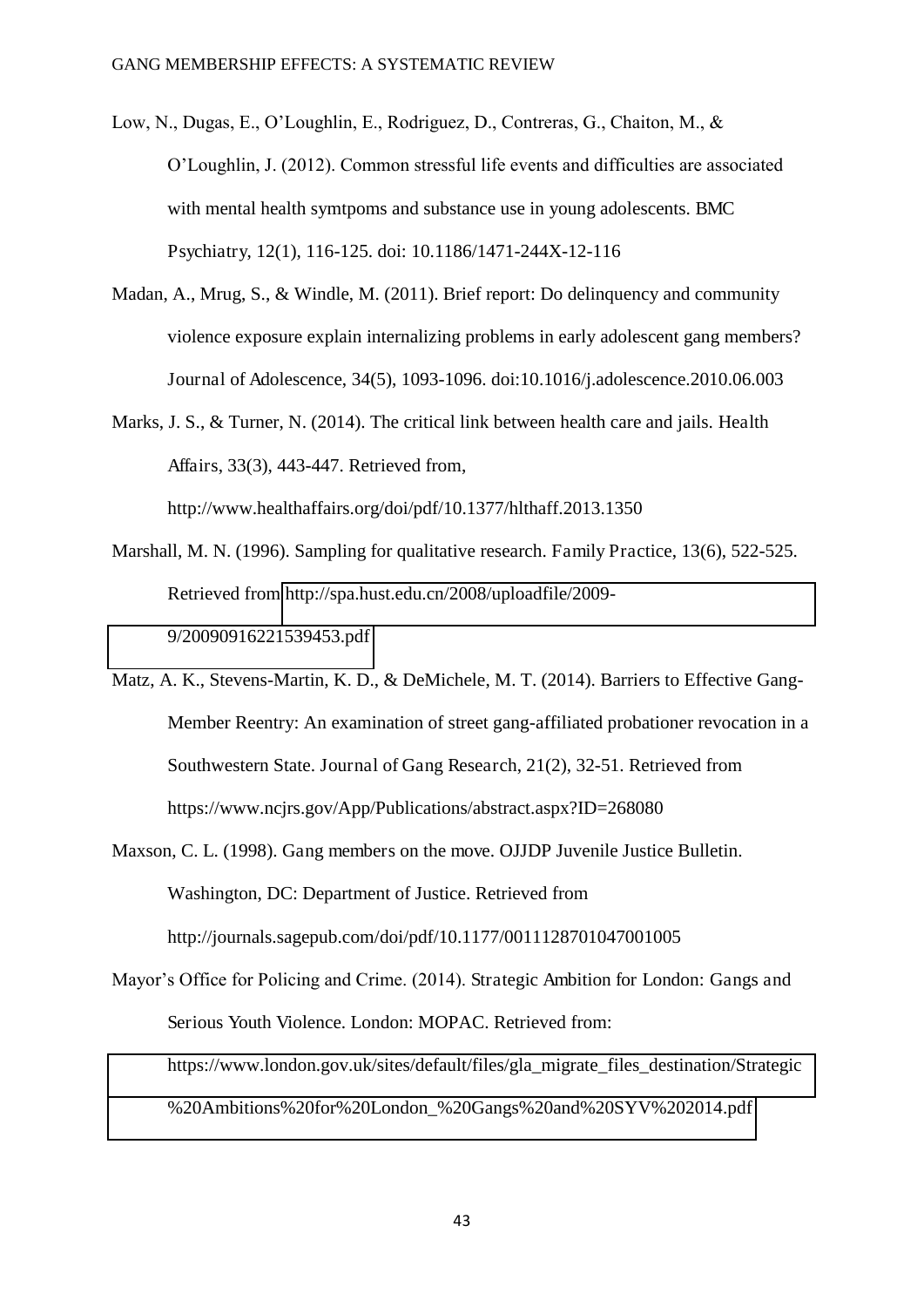- Mazza, J. J., & Reynolds, W. M. (1999). Exposure to violence in young inner-city adolescents: Relationship with suicidal ideation. Journal of Abnormal Child Psychology, 27(3), 203-213. doi: 10.1023/A:1021900423004
- Melde, C., & Esbensen, F. (2013). Gangs and violence: Disentangling the impact of gang membership on the level and nature of offending. Journal of Quantitative Criminology, 29(2), 143-166. doi: 10.1007/s10940-012-9164-z
- Moran, K. (2014). Social Structure and Bonhomie: Emotions in the youth street gang. The British Journal of Criminology, 55(3), 556-577. doi: [10.1093/bjc/azu085](https://doi.org/10.1093/bjc/azu085)
- Mrug, S., Loosier, P. S., & Windle, M. (2008). Violence exposure across multiple contexts: Individual and joint effects on adjustment. American Journal of Orthopsychiatry, 78(1), 70-84. doi: 10.1037/0002-9432.78.1.70.
- Nolen-Hoeksema, S., Wisco, B. E., & Lyubomirsky, S. (2008). Rethinking Rumination. Association for Psychological Science, 3(5), 400-424. Retrieved from <http://drsonja.net/wp-content/themes/drsonja/papers/NWL2008.pdf>
- O'Brien, K., Daffern, M., Meng Chu, C., Thomas, S. D. M. (2013). Youth gang affiliation, violence, and criminal activities: A review of motivational, risk, and protective factors. Aggression and Violent Behavior, 18(4), 417-425. doi: [10.1016/j.avb.2013.05.001](https://doi.org/10.1016/j.avb.2013.05.001)
- Petering, R. (2016). Sexual risk, substance use, mental health, and trauma experiences of gang-involved homeless youth. Journal of Adolescence, 48(0), 73-81. doi: 10.1016/j.adolescence.2016.01.009
- Peterson, D., Taylor, T. J., & Esbensen, F. A. (2004). Gang membership and violent victimization. Justice Quarterly, 21(4), 793-815. doi: 10.1080/07418820400095991
- Petticrew, M., & Roberts, H. (2008). Systematic reviews–do they 'work' in informing decision-making around health inequalities? Health Economics, Policy, and Law,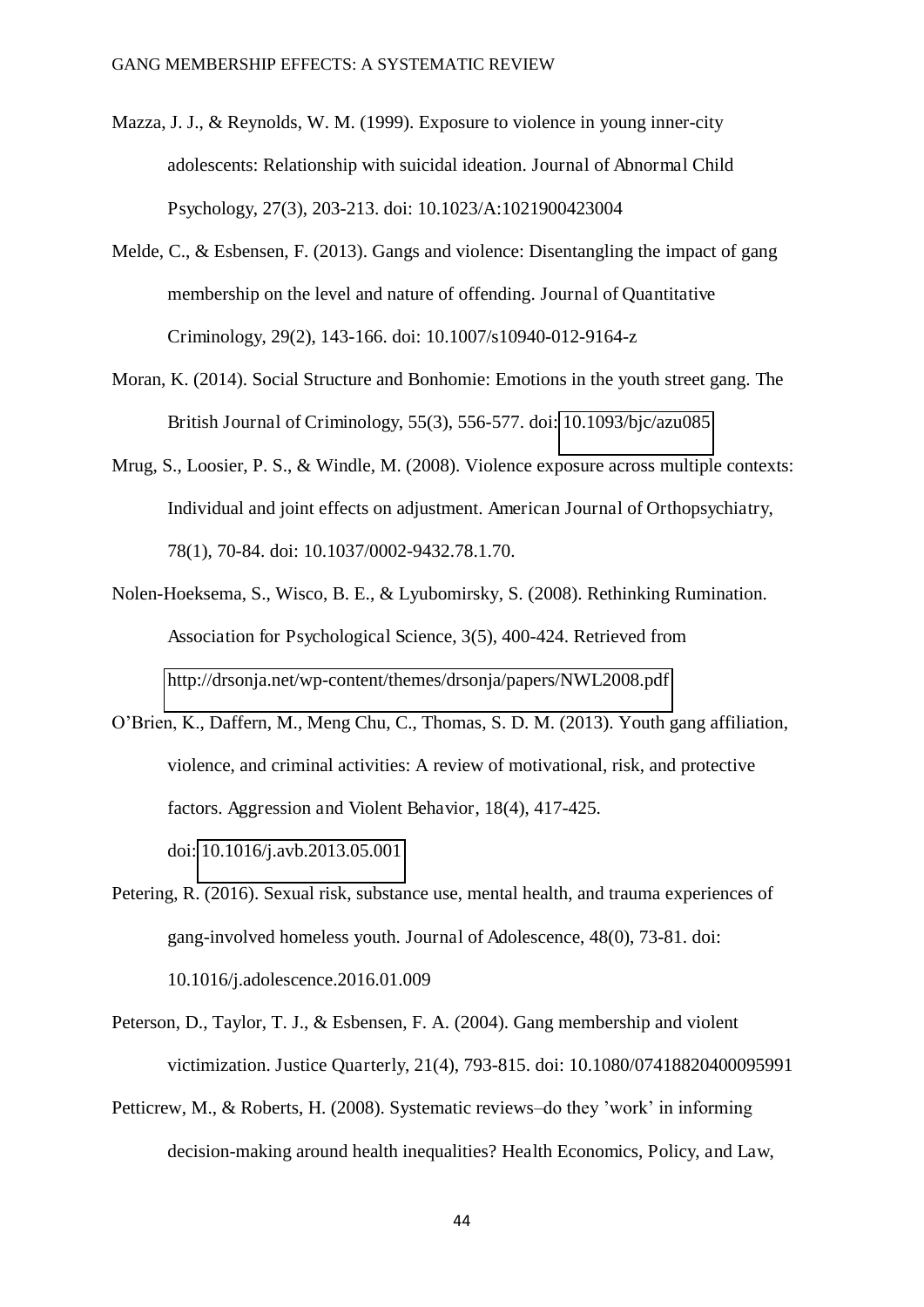3 (2), 197-211. Retrieved from https://core.ac.uk/download/pdf/13100428.pdf

- Podsakoff, P. M., MacKenzie, S. B., & Podsakoff, N. P. (2016). Recommendations for creating better concept definitions in the organizational, behavioral, and social sciences. Organizational Research Methods, 19(2), 159-203. doi: 10.1177/1094428115624965
- Public Health England. (2015). The mental health needs of gang-affiliated young people: A briefing produced as part of the ending gang and youth violence program. London, United Kingdom: Hughes, Hardcastle, & Perkins. Retrieved from: [https://www.gov.uk/government/uploads/system/uploads/attachment\\_data/file/398674](https://www.gov.uk/government/uploads/system/uploads/attachment_data/file/398674/The_mental_health_needs_of_gang-affiliated_young_people_v3_23_01_1.pdf) The mental health needs of gang-affiliated young people v3 23 01 1.pdf
- Pyrooz, D. C., & Decker, S. H. (2013). Delinquent behavior, violence, and gang involvement in China. Journal of Quantitative Criminology, 29(2), 251-272. doi: 10.1007/s10940- 012-9178-6
- Pyrooz, D. C., & Sweeten, G. (2015). Gang membership between ages 5 and 17 years in the United States. Journal of Adolescent Health, 56(4), 414-419. doi: [10.1016/j.jadohealth.2014.11.018](http://dx.doi.org/10.1016/j.jadohealth.2014.11.018)
- Radloff, L. (1977). The CES-D scale: A self-report depression scale for research in the general population. Applied psychological measurement, 1(50), 385-401. doi: [10.13072/midss.120](http://dx.doi.org/10.13072/midss.120)
- Schalkwijk, F., Stams, J. G., Stegge, H., Dekker, J., & Peen, J. (2016). The conscience as a regulatory function: Empathy, shame, pride, guilt, and moral orientation in delinquent adolescents. International Journal of Offender Therapy and Comparative Criminology, 60(6), 675-693. doi: 10.1177/0306624X14561830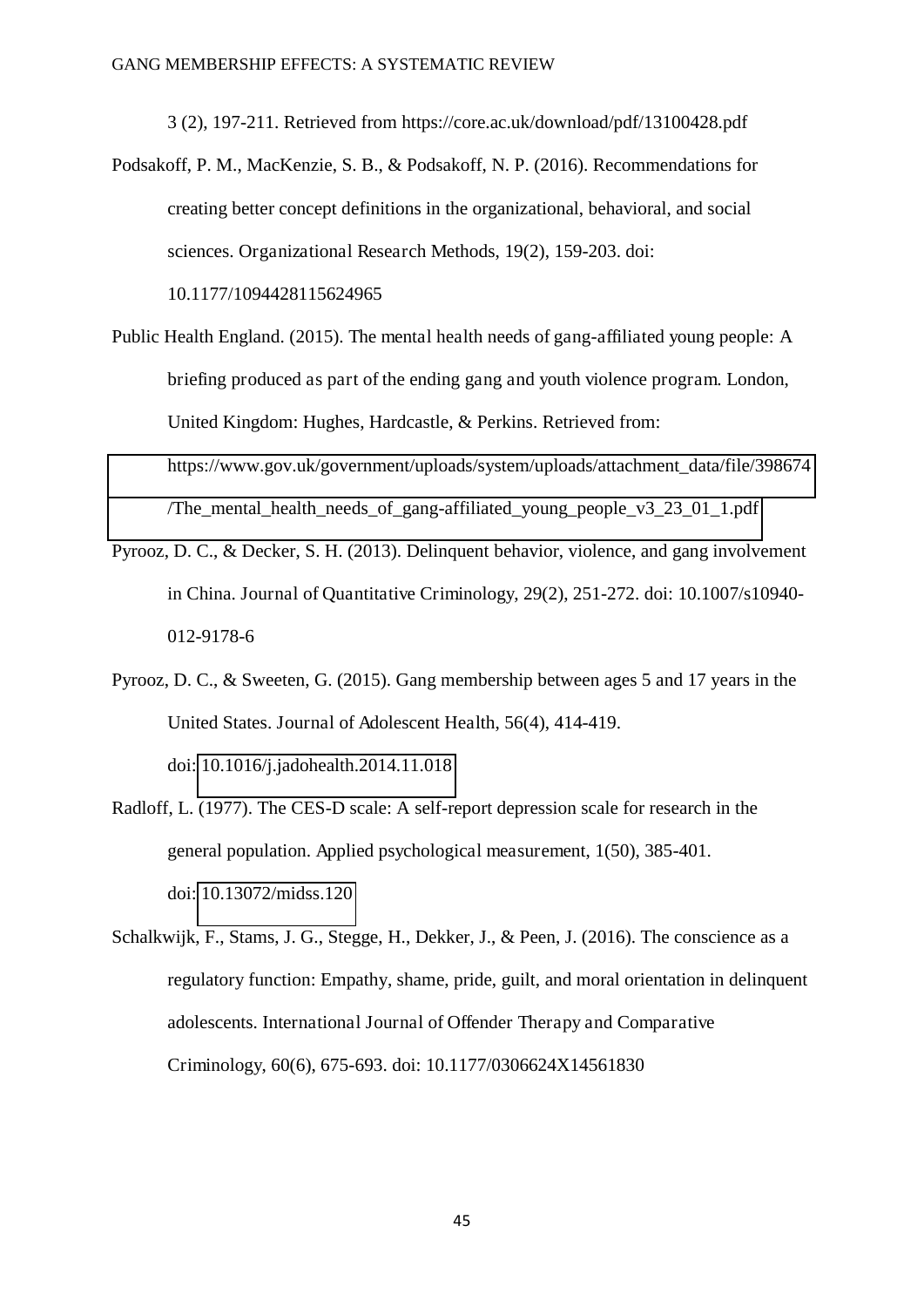- Schardt, C., Adams, M. B., Owens, T., Keitz, S., & Fontelo, P. (2007). Utilization of the PICO framework to improve searching PubMed for clinical questions. BMC Medical Informatics and Decision Making, 7(16), 1-6. doi: 10.1186/1472-6947-7-16
- Snethen, G. (2010). Preventing female gang involvement: Development of the joint-interstate care and balance model of mother/daughter leisure functioning. Aggression and Violent Behavior, 15(1), 42-48. doi: [10.1016/j.avb.2009.07.015](https://doi.org/10.1016/j.avb.2009.07.015)
- Stuewig, J., Tangney, J. P., Kendall, S., Folk, J. B., Meyer, C. R., & Dearing, R. L. (2015). Children's proneness to shame and illegal behaviors in young adulthood. Child Psychiatry and Human Development, 46(2), 217-227. doi:10.1007/s10578-014-0467-1
- Tangney, J. P., Stuewig, J., Mashek, D., & Hastings, M. (2011). Assessing jail inmates' proneness to shame and guilt. Feeling bad about the behavior or self? Journal of Criminal Justice and Behavior, 38(7), 710-734. doi: 10.1177/0093854811405762
- Tapia, M. (2011). U.S. Juvenile arrests: Gang membership, social class, and labelling effects. Youth and Society, 43(4), 1407-1432. doi: 10.1177/0044118X10386083
- Thornberry, T. P., Krohn, M. D., Lizotte, A. J., Smith, C., & Tobin, K. (2003). Gangs and delinquency in developmental perspective. Cambridge: Cambridge University of Chicago Press.
- Thrasher, F. (1927). The gang: A study of 1,313 gangs in Chicago. Chicago: University of Chicago Press.
- Tracy, J. L., & Robins, R. W. (2004). Putting the self into self-conscious emotions: A theoretical model. Psychological Inquiry, 15(2), 103-125. Retrieved from [http://ubc](http://ubc-emotionlab.ca/wp-content/files_mf/publishedtargetarticle.pdf)[emotionlab.ca/wp-content/files\\_mf/publishedtargetarticle.pdf](http://ubc-emotionlab.ca/wp-content/files_mf/publishedtargetarticle.pdf)
- Turner, J. R., Wheaton, B., & Lloyd, D. A. (1995). The Epidemiology of Social Stress. American Sociological Review, 60. 104-125. doi: 10.2307/2096348.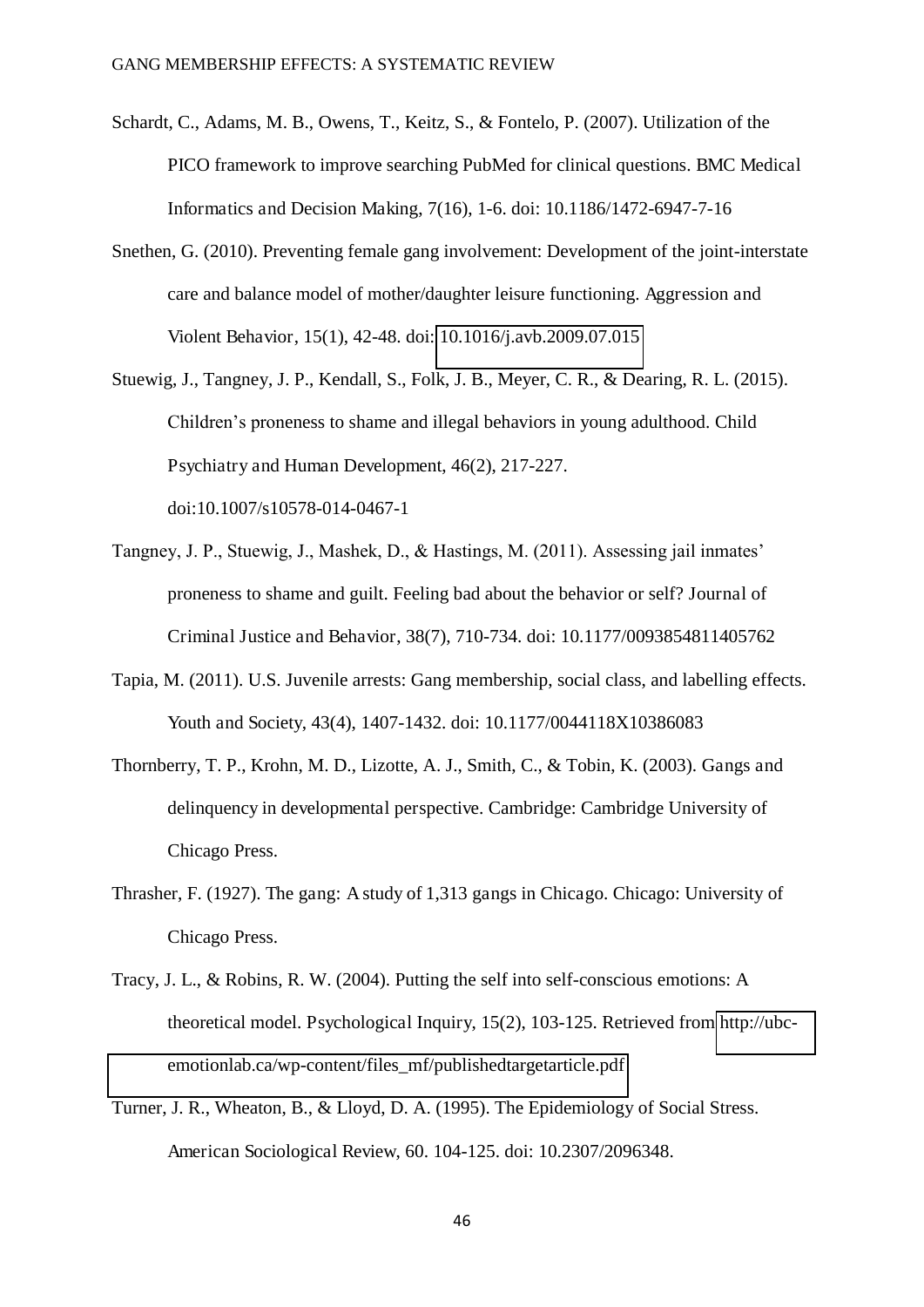- Tyrer, P. (2014). A comparison of DSM and ICD classifications of mental disorder. Advances in Psychiatric Treatment, 20(4), 280-285. doi: 10.1192/apt.bp.113.011296
- Vasquez, E. A., Osman, S., & Wood, J. L. (2012). Rumination and the displacement of aggression in United Kingdom gang-affiliated youth. Journal of Aggressive Behavior, 38(1), 89-97. doi: 10.1002/ab.20419
- Vinokur, A., & Selzer, M. L. (1975). Desirable versus undesirable life events: their relationship to stress and mental distress. Journal of Personality and Social Psychology, 32(2), 329-337. doi: 10.1037/0022-3514.32.2.329
- Watkins, A. M., & Melde, C. (2016). Bad medicine: The relationship between gang membership, depression, self-esteem, and suicidal behavior. Criminal Justice and Behavior, 43(8), 1107-1126. doi: 10.1177/0093854816631797
- Watkins, A. M., & Taylor, T. J. (2016). The prevalence, predictors, and criminogenic effect of joining a gang among urban, suburban, and rural youth. Journal of Criminal Justice, 47, 133-142. doi: 10.1016/j.jcrimjus.2016.09.001
- Weerman, F. M., Maxson, C. L., Esbensen, F. A., Aldridge, J., Medina, J., & van Gemert, F. (2009). Eurogang program manual: Background, development, and use of the eurogang instruments in multi-site, multi-method comparative research. Retrieved from<http://www.umsl.edu/ccj/Eurogang/EurogangManual.pdf>
- Wood, J. L. (2014). Understanding gang membership: The significance of group processes. Group Processes and Intergroup Relations, 17(6), 710-729. doi: [10.1177/1368430214550344](https://doi.org/10.1177/1368430214550344)
- Wood, J., & Alleyne, E. (2010). Street gang theory and research: Where are we now and where do we go from here? Aggression and Violent Behavior, 15(2), 100-111. doi:10.1016/j.avb.2009.08.005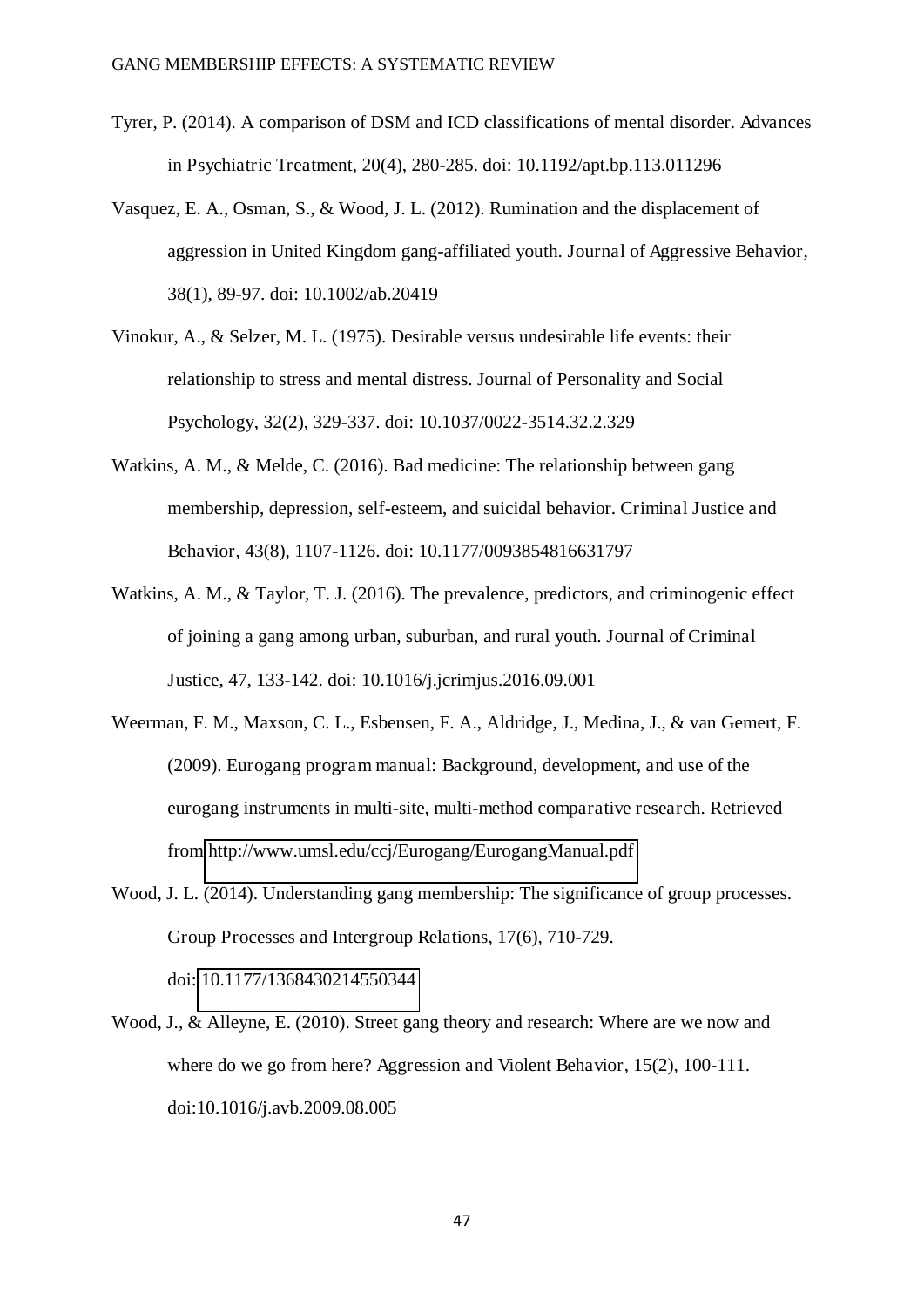- Wood, J. L., & Dennard, S. (2017) Gang membership: links to violence exposure, paranoia, PTSD, anxiety and forced control of behavior in prison. Psychiatry: Interpersonal and Biological Processes, 80(1), 30-41. doi.org/10.1080/00332747.2016.1199185
- Wood, J. L., Kallis, C., & Coid, J.W. (2017) Differentiating gang members, gang affiliates and violent men on their psychiatric morbidity and traumatic experiences. Psychiatry: Interpersonal and Biological Processes, 80(1), 221-235. doi: 10.1080/00332747.2016.1256144

Zigmond, A. S., & Snaith, R. P. (1983). The hospital anxiety and depression scale. Acta

Psychiatrica Scandinavica, 67(6), 361-370. doi: 10.1111/j.1600-0447.1983.tb09716.x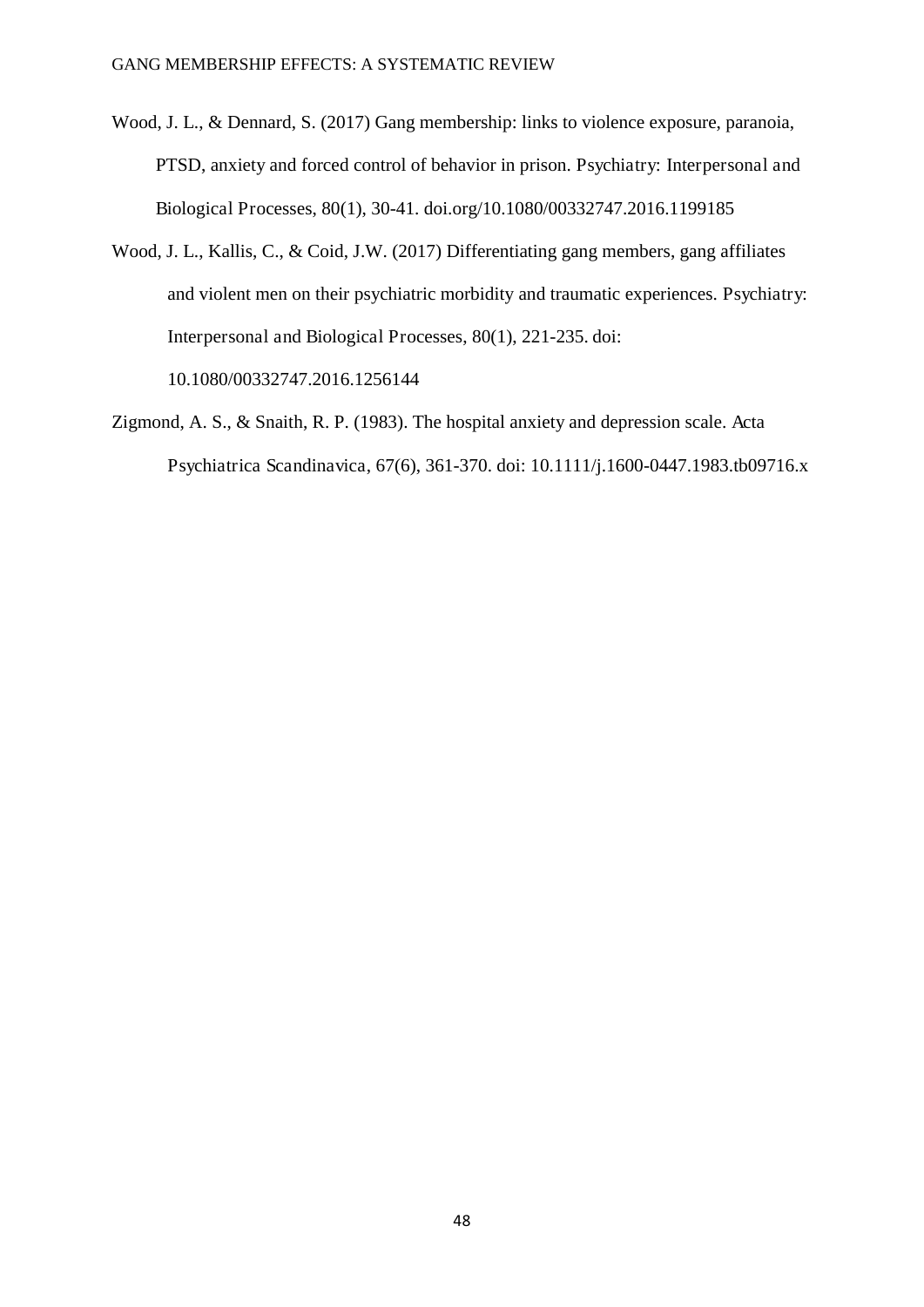# Appendix A

Definition of Terms

| <b>Antisocial Personality</b> | "An enduring pattern of unlawful behavior, aggressiveness,          |  |  |  |  |
|-------------------------------|---------------------------------------------------------------------|--|--|--|--|
| Disorder                      | deceitfulness, impulsivity, irresponsibility, reckless disregard    |  |  |  |  |
|                               | for the welfare of others, and/or remorselessness manifest          |  |  |  |  |
|                               | during adulthood, as well as evidence of conduct disorder in        |  |  |  |  |
|                               | childhood or adolescence (see Edens, Kelley, Skeem,                 |  |  |  |  |
|                               | Lilienfeld, & Douglas, 2015. p. 123).                               |  |  |  |  |
| Anxiety                       | Anxiety is characterized by feelings of unease and worry            |  |  |  |  |
|                               | experienced consistently and effecting daily life. (APA, 2013).     |  |  |  |  |
| Depression                    | Depression is characterized by a state of consistent low mood.      |  |  |  |  |
|                               | (APA, 2013).                                                        |  |  |  |  |
| Gang                          | A durable, street-orientated youth group whose involvement in       |  |  |  |  |
|                               | illegal activity forms part of its group identity (Weerman et al.,  |  |  |  |  |
|                               | 2009, p.20).                                                        |  |  |  |  |
| Guilt                         | Guilt can arise from wrongful conduct, but is related to regret     |  |  |  |  |
|                               | over a particular act, rather than an attack on the self. Guilt has |  |  |  |  |
|                               | been found to be reparative and motivates the individual to         |  |  |  |  |
|                               | correct his/her transgression (Lewis, 1971).                        |  |  |  |  |
| Mental Health                 | A state of well-being in which every individual realizes his or     |  |  |  |  |
|                               | her own potential, can cope with the normal stresses of life,       |  |  |  |  |
|                               | can work productively and fruitfully, and can contribute to her     |  |  |  |  |
|                               | or his community (World Health Organization, 2014).                 |  |  |  |  |

49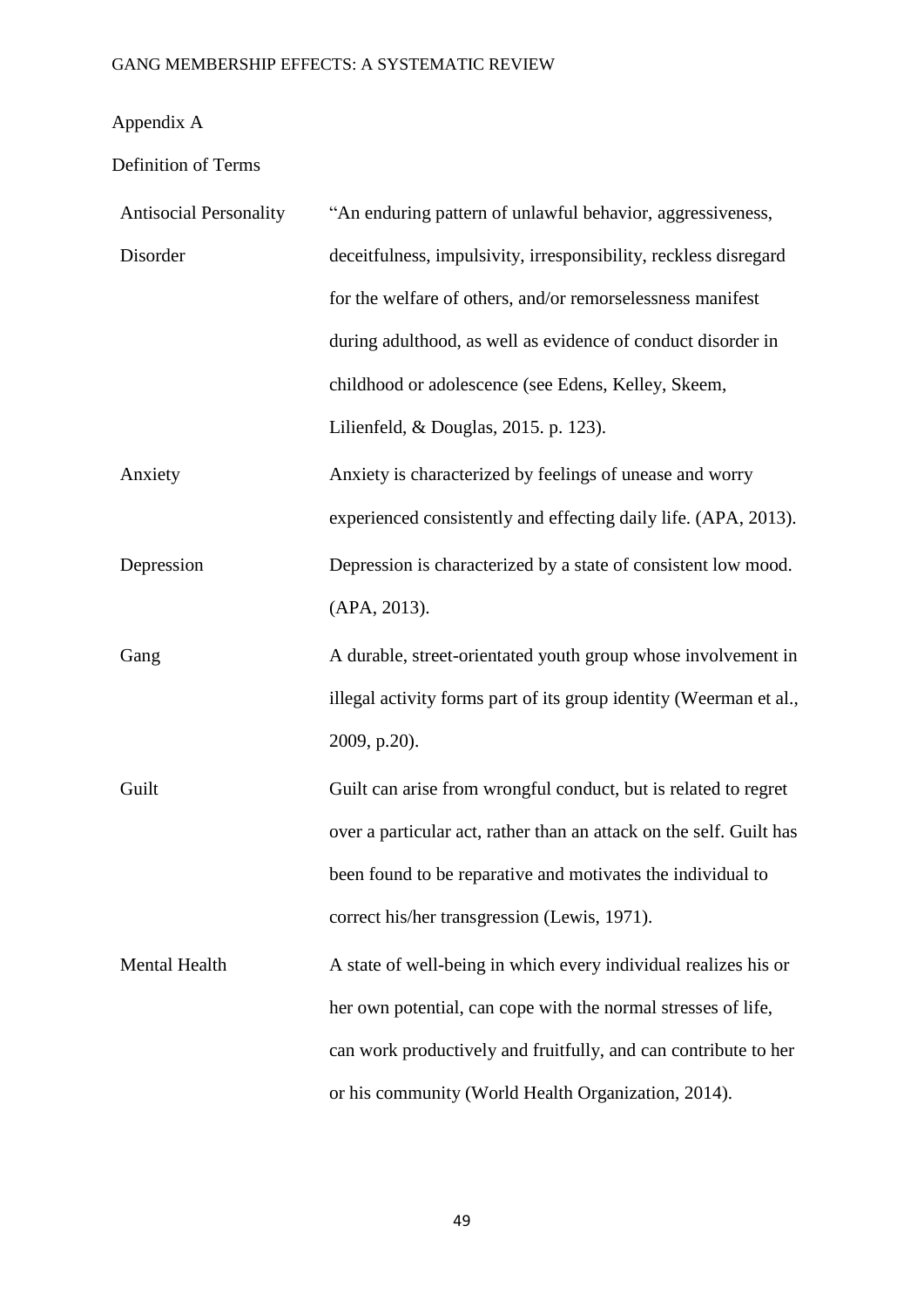| Paranoia                    | It is characterized by a sense of fear that others wish to cause |  |  |  |  |  |
|-----------------------------|------------------------------------------------------------------|--|--|--|--|--|
|                             | you harm (see Bebbington et al., 2013). Paranoid thinking may    |  |  |  |  |  |
|                             | characterize mental health, such as psychosis, if experienced    |  |  |  |  |  |
|                             | consistently and regularly, but it is also present among the     |  |  |  |  |  |
|                             | general population.                                              |  |  |  |  |  |
| Perpetration Induced        | Individuals who commit acts of violence or inflict harm on       |  |  |  |  |  |
| Trauma                      | others may suffer trauma symptoms as a consequence (see          |  |  |  |  |  |
|                             | Kerig et al., 2016).                                             |  |  |  |  |  |
|                             | A form of anxiety disorder that develops following exposure to   |  |  |  |  |  |
|                             | an extremely threatening or catastrophic event, such as sever    |  |  |  |  |  |
| <b>Posttraumatic Stress</b> | violence. Symptoms include re-experiencing the traumatic         |  |  |  |  |  |
| Disorder                    | event, avoidance of stimuli associated with the trauma, feeling  |  |  |  |  |  |
|                             | emotionally flat, and increased arousal (Public Health England:  |  |  |  |  |  |
|                             | Meeting the mental health needs of gang-affiliated young         |  |  |  |  |  |
|                             | people, 2015).                                                   |  |  |  |  |  |
|                             | "The process of thinking perseveratively about one's feelings    |  |  |  |  |  |
|                             | and problems rather than in terms of the specific content of     |  |  |  |  |  |
| Rumination:                 | thoughts" (Nolen-Hoeksema, Wisco, & Lyubomirsky, 2008. p.        |  |  |  |  |  |
|                             | 400).                                                            |  |  |  |  |  |
|                             | Self-conscious emotions require self-awareness and mental        |  |  |  |  |  |
|                             | representations of the self. These emotions include              |  |  |  |  |  |
| Self-conscious emotions     | embarrassment, guilt, pride, or shame. (Tracy & Robins,          |  |  |  |  |  |
|                             | 2004).                                                           |  |  |  |  |  |

50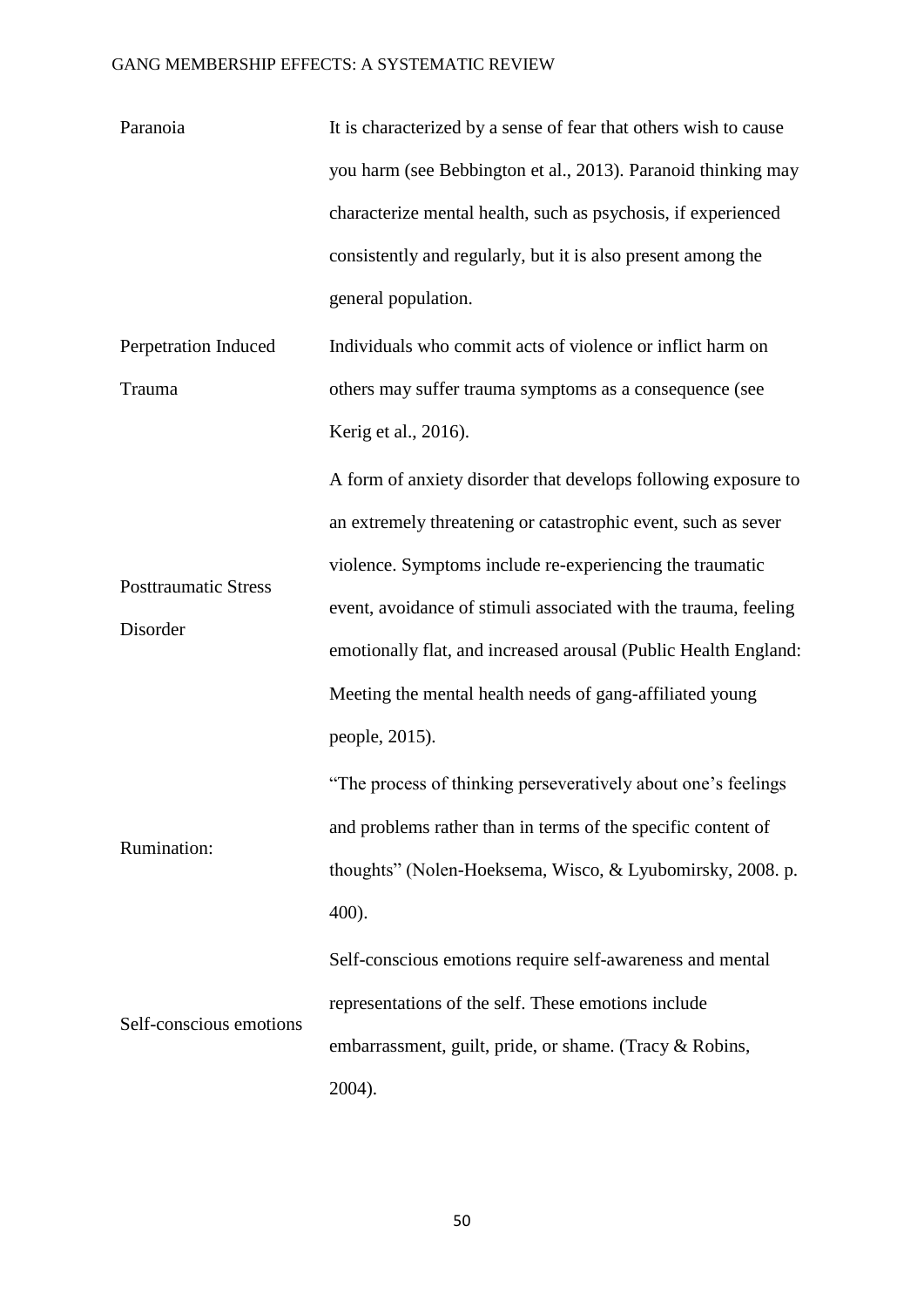Shame:

Shame can occur due to committing a transgression or behavior, which causes the individual to attribute this to an inadequate self (e.g. "I am awful, I can't believe I did that"; Lewis, 1971).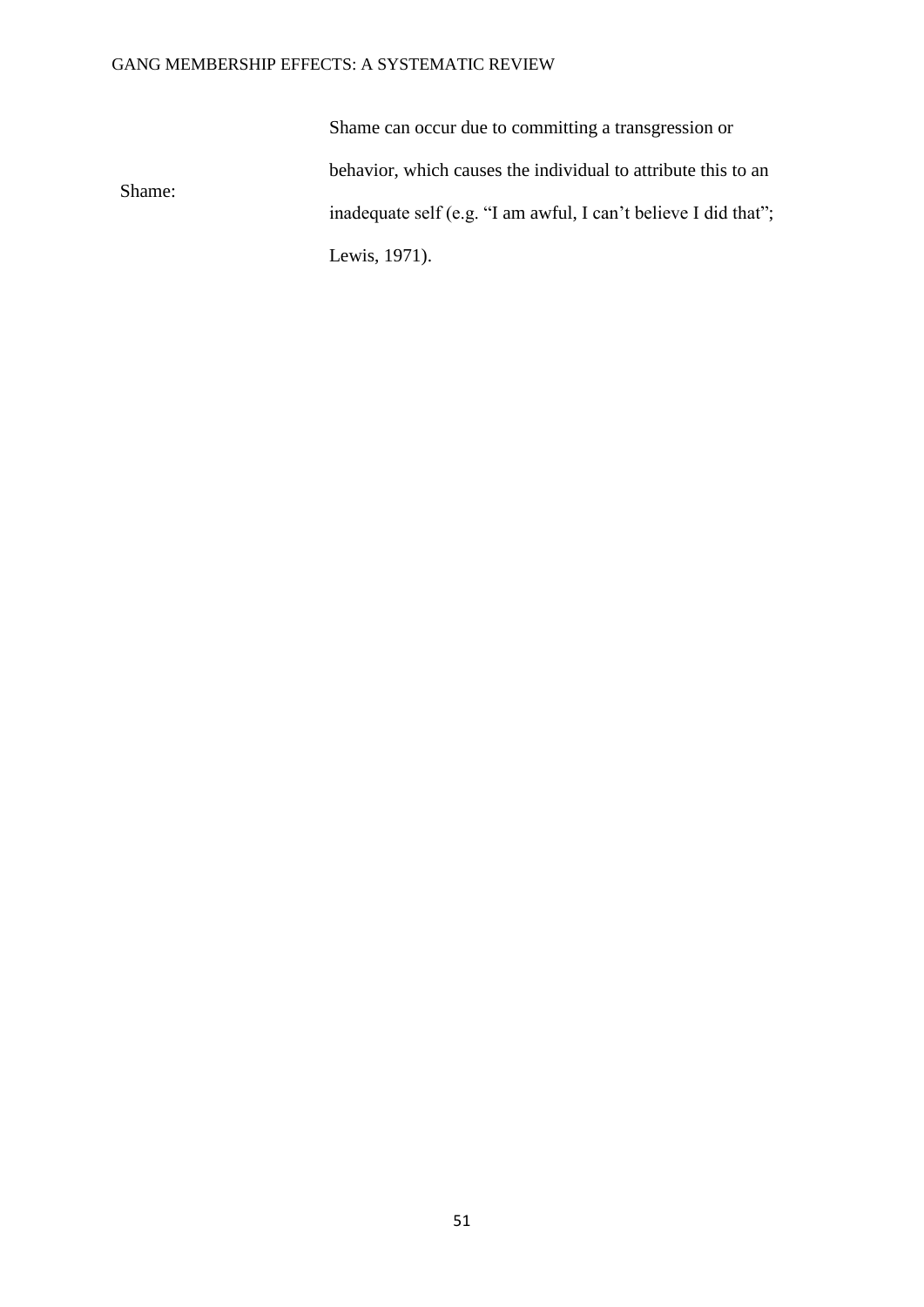## Appendix B

Kmet et al. (2004) inclusion and quality criteria for quantitative studies included in systematic review.

- 1. Is the question or objective sufficiently described?
- 2. Is the design evidence and appropriate to answer the study question?
- 3. Is the method of subject selection (and comparison group selection, if applicable) or source of information input variables (e.g. for decision analysis) described and appropriate?
- 4. Are the subject (and comparison group, if applicable) characteristics or input variables information (e.g. for decision analysis) sufficiently described?
- 5. If random allocation to treatment group was possible, is it described?
- 6. If interventional and blinding of investigators to intervention was possible is it reported?
- 7. If interventional and blinding of subjects to intervention was possible, it is reported?
- 8. Are outcome and (if applicable) exposure measure(s) well defined and robust to measurement/misclassification bias? And are means of assessment reported?
- 9. Is the sample size appropriate?
- 10. Is the analysis described and appropriate?
- 11. Is some estimate of variance (e.g. confidence intervals, standard errors) reported for the main outcomes and results (e.g. those directly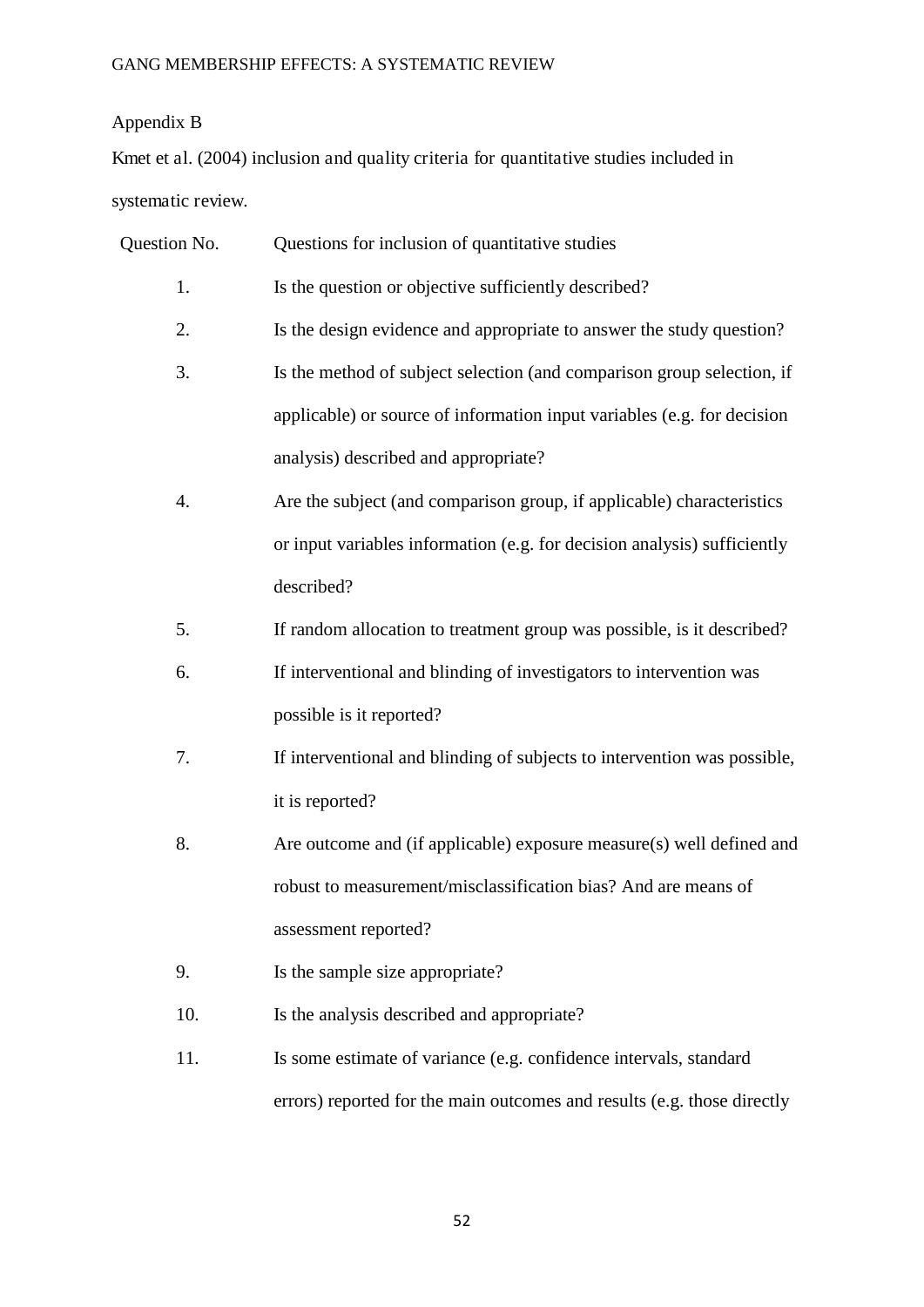addressing the study question/objective upon which the conclusions are based)?

| 12.            | Are confounding factors controlled for?                             |
|----------------|---------------------------------------------------------------------|
| 13.            | Are results reported in sufficient detail?                          |
| 14.            | Do the results support the conclusions?                             |
| Summary Score: | Total sum: (number of "yes" $* 2$ ) + (number of "partials" $* 1$ ) |
|                | Total possible sum: $28 - (number of "N/A" * 2)$                    |
|                | Summary Score: total sum / total possible sum                       |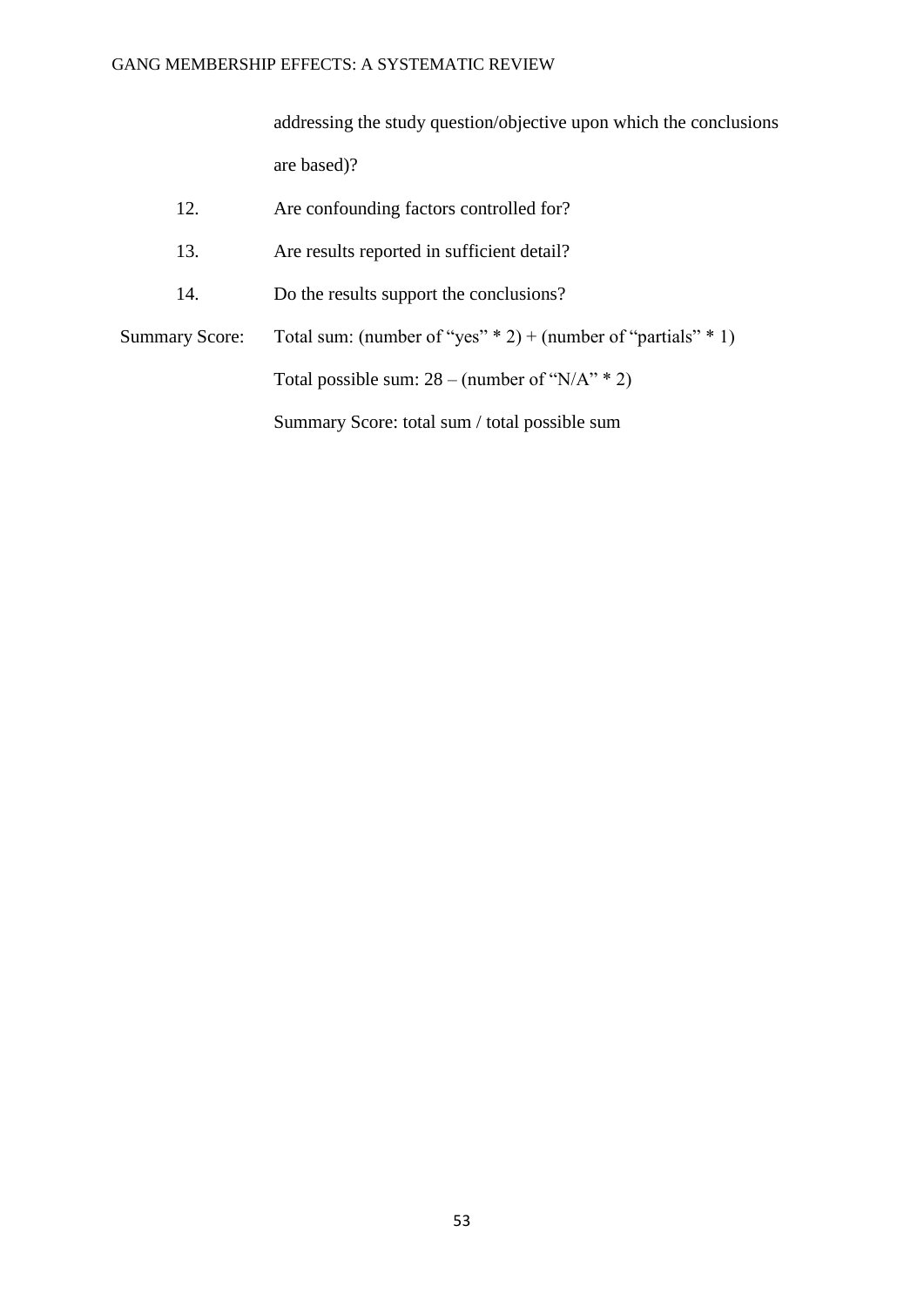## Appendix C

Kmet et al. (2004) inclusion and quality criteria for qualitative studies included in systematic review.

| Question No.          | Questions for inclusion of quantitative studies                      |  |  |  |  |  |
|-----------------------|----------------------------------------------------------------------|--|--|--|--|--|
| 1.                    | Is the question or objective sufficiently described?                 |  |  |  |  |  |
| 2.                    | Is the design evidence and appropriate to answer the study question? |  |  |  |  |  |
| 3.                    | Is the context for the study clear?                                  |  |  |  |  |  |
| 4.                    | Connection to a theoretical framework/wider body of knowledge?       |  |  |  |  |  |
| 5.                    | Sampling Strategy described and systematic?                          |  |  |  |  |  |
| 6.                    | Data collection methods clearly described and systematic?            |  |  |  |  |  |
| 7.                    | Data analysis clearly described and systematic?                      |  |  |  |  |  |
| 8.                    | Use of verification procedure to establish credibility?              |  |  |  |  |  |
| 9.                    | Conclusions supported by the results?                                |  |  |  |  |  |
| 10.                   | Reflexivity of the account?                                          |  |  |  |  |  |
| <b>Summary Score:</b> | Total sum: (number of "yes" $*$ 2) + (number of "partials" $*$ 1)    |  |  |  |  |  |
|                       | Total possible sum: 20                                               |  |  |  |  |  |
|                       | Summary Score: total sum / total possible sum                        |  |  |  |  |  |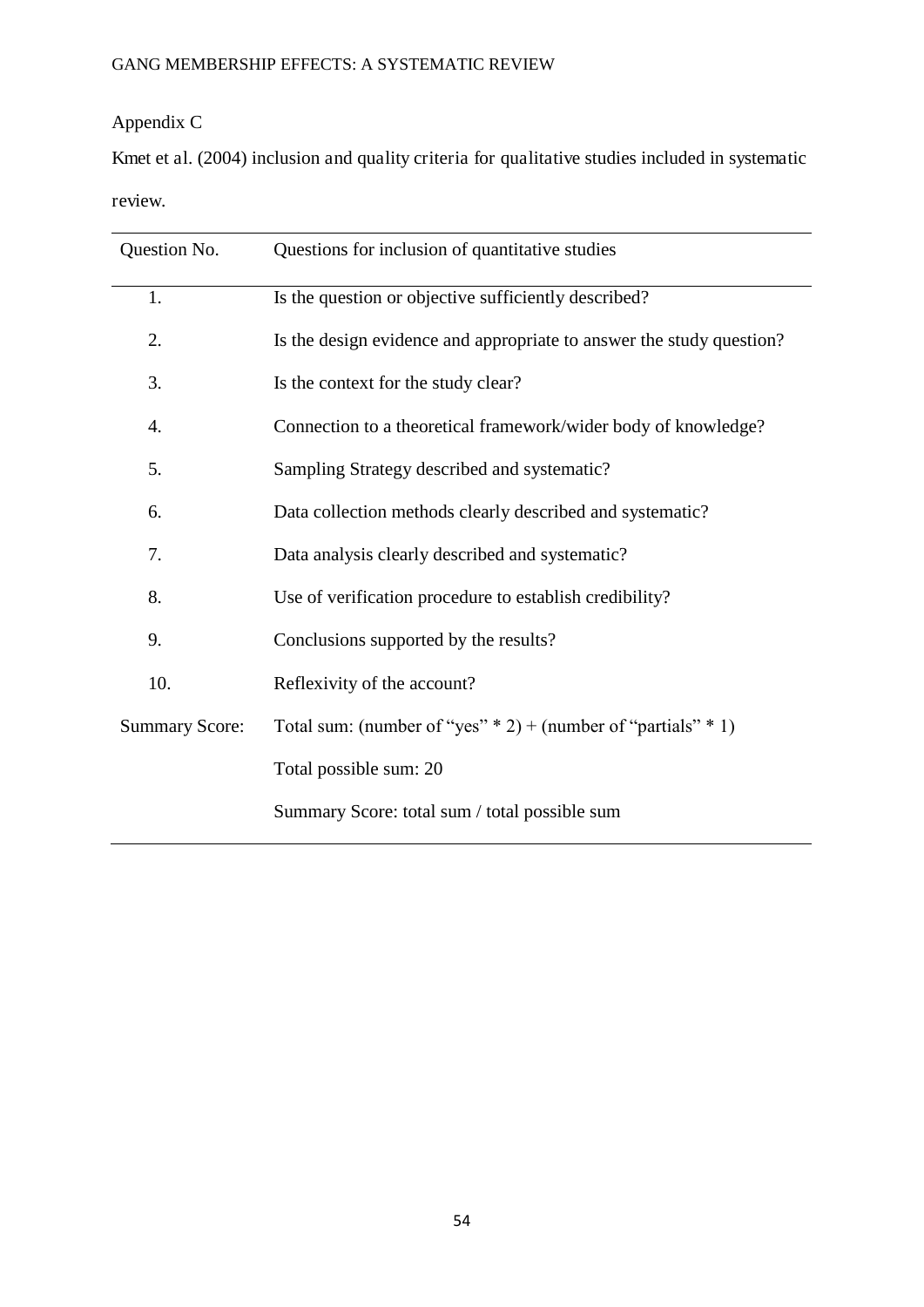## Appendix D

## Studies included in Systematic Review

| Author(s)    | <b>Study Aims</b>            | Sample           | Comparison          | Design/Measures              | Outcomes                             |
|--------------|------------------------------|------------------|---------------------|------------------------------|--------------------------------------|
|              |                              |                  | Group               |                              |                                      |
| Alleyne $\&$ | The study explored the       | Total: $n = 798$ | Non-gang youth:     | Design: Quantitative, cross- | The results revealed differences     |
| Wood (2010)  | behavioral, psychological,   | (male: $n =$     | $n = 739$ (male:    | sectional design.            | in the types of crime committed      |
| United       | and social characteristics   | 566; female: n   | $n = 528$ ; female: | Gang membership: Eurogang    | by gang vs. non-gang youth           |
| Kingdom      | specific to gang-related     | $= 232$          | $n = 211$           | Youth Survey                 | whereby gang members engaged         |
|              | crime when compared to       | Gang             |                     |                              | in higher levels of group crime      |
|              | group crime perpetrated by   | members:         |                     |                              | overall. In addition, specific types |
|              | non-gang youth aged $12 -$   | $n = 59$ (male:  |                     |                              | of criminal activity committed       |
|              | 18 years. Two objectives     | $n = 38;$        |                     |                              | more so by gang members              |
|              | were proposed $(1)$ identify |                  |                     |                              | included: threatening people,        |
|              | the typology of crime        | female:          |                     |                              | robbery, theft and destroying        |
|              | committed by gang            | $n = 21$         |                     |                              | property.                            |
|              | members and (2) examine      |                  |                     |                              |                                      |
|              |                              |                  |                     |                              |                                      |

what the specific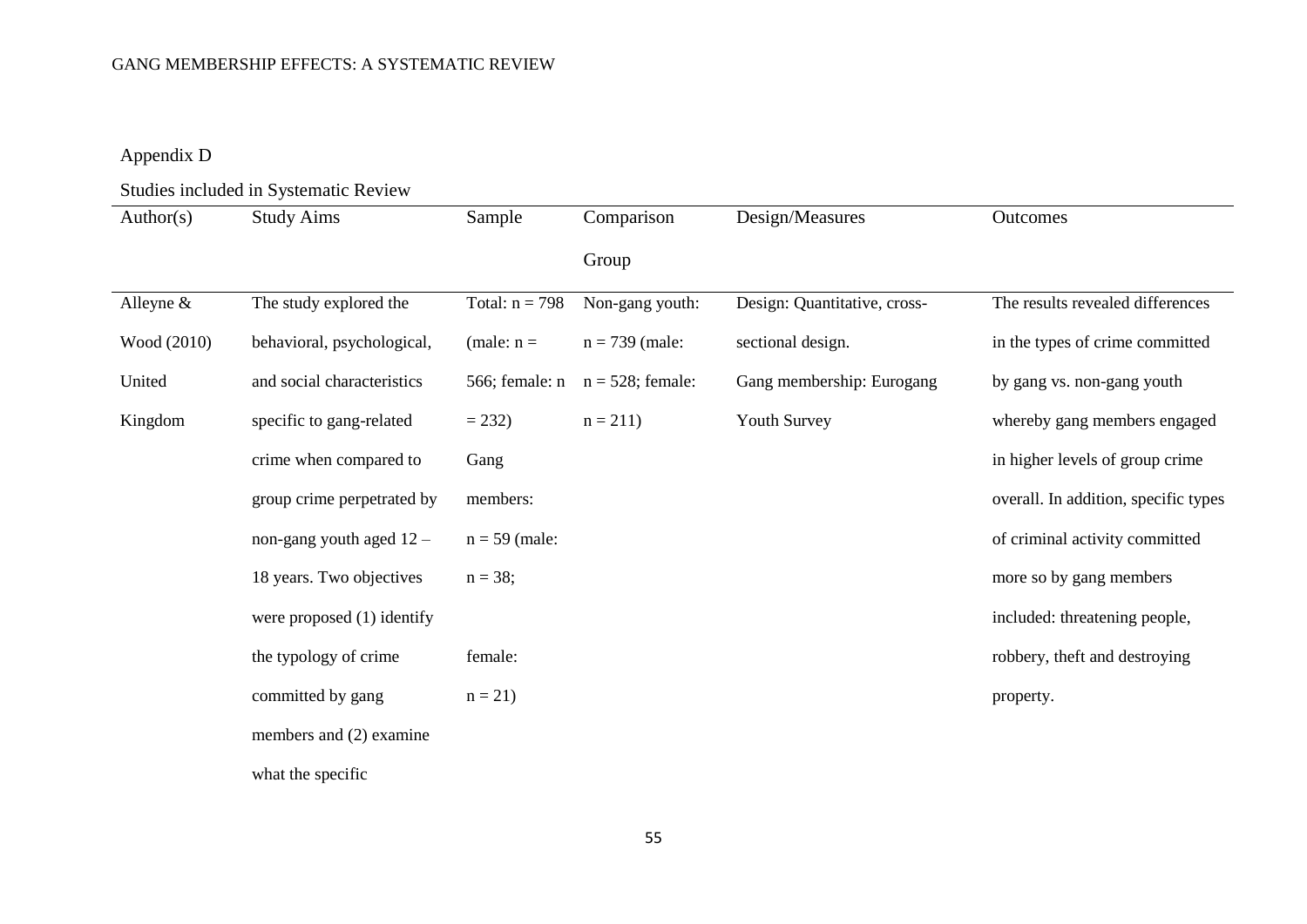|                      | characteristics that are      |                |                     |                                    |                                 |
|----------------------|-------------------------------|----------------|---------------------|------------------------------------|---------------------------------|
|                      | conducive to group crime      |                |                     |                                    |                                 |
|                      | committed by gang             |                |                     |                                    |                                 |
|                      | members compared to non-      |                |                     |                                    |                                 |
|                      | gang members.                 |                |                     |                                    |                                 |
| Ang et al.           | The study examined whether    | Total: $n =$   | Non-gang affiliated | Design: Quantitative, cross-       | A significant relationship      |
| (2015)               | delinquency, psychopathy,     | 1027           | youth: $n = 976$    | sectional study.                   | between psychopathy and gang    |
| Singapore            | aggression and school         | Gang           |                     | Gang membership: Participants      | membership was not found.       |
|                      | engagement was                | members: $n =$ |                     | were asked to self-report whether  |                                 |
|                      | significantly associated with | 51 (based on   |                     | they had ever been involved in     |                                 |
|                      | gang membership.              | 5%             |                     | gang fights or belonged to a gang. |                                 |
|                      |                               | prevalence     |                     | Psychopathy (including callous-    |                                 |
|                      |                               | rate).         |                     | unemotional behavior): Antisocial  |                                 |
|                      |                               |                |                     | processes screening device.        |                                 |
| Bailey et al.        | The study aimed to provide    | Previous gang  | N/A                 | Design: Qualitative, case study.   | In his initial screening using  |
| (2014)               | a case study examination of   | member aged    |                     | Gang membership: Identified        | M.I.N.I, GH was diagnosis with  |
| <b>United States</b> | a young, male, ex-gang        | 18 years, of   |                     | through historical case notes      | social anxiety disorder, but no |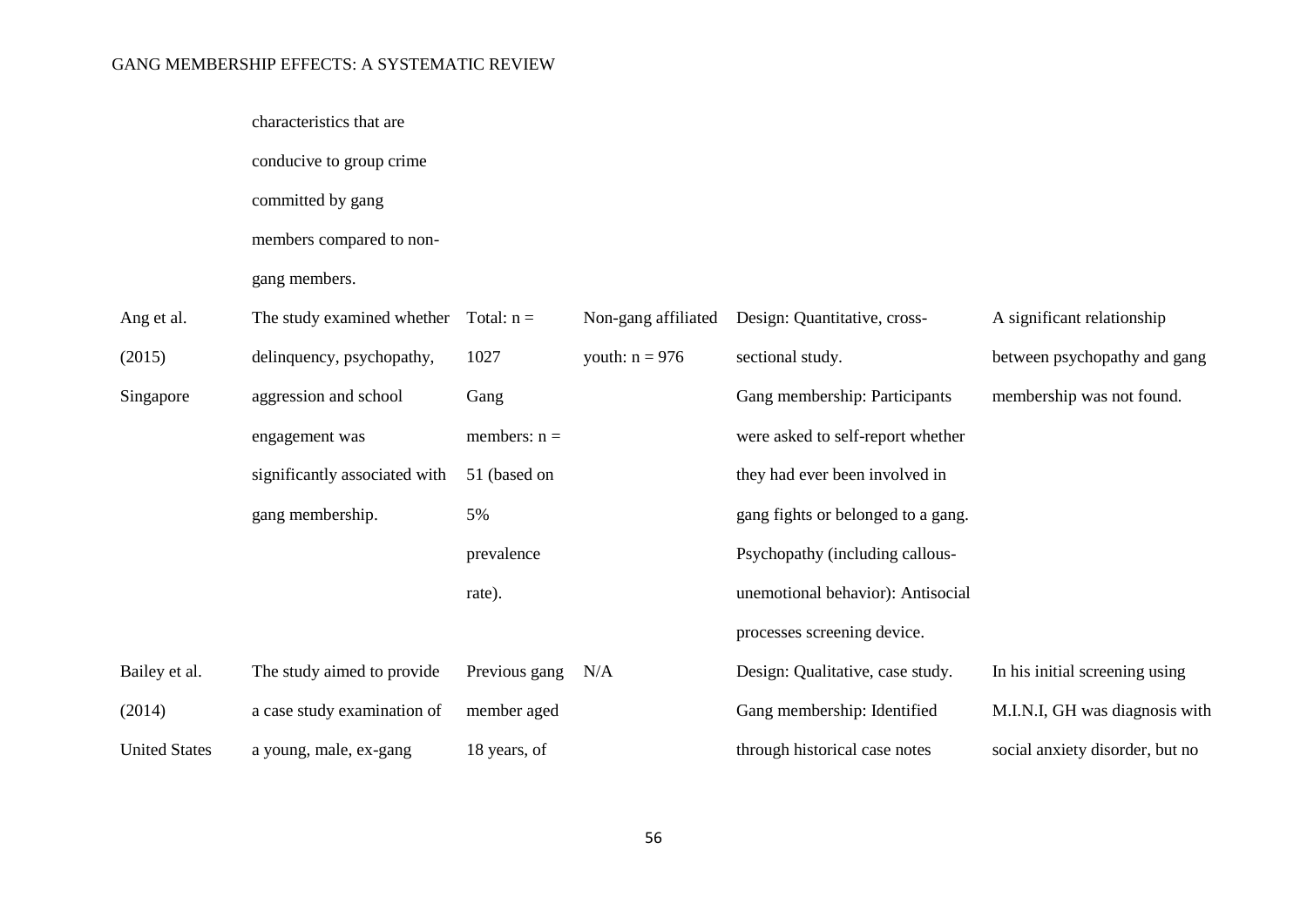| member named GH             | Latin-           | documenting gang involvement at          | other mental health difficulties.  |
|-----------------------------|------------------|------------------------------------------|------------------------------------|
| engaging in an intervention | American         | age 16.                                  | Review progress reports revealed   |
| program and assess          | descent: $n = 1$ | Mental health:                           | that although GH demonstrated      |
| outcomes including          |                  | General mental health: Mini-             | enthusiasm and attended the        |
| psychological well-being,   |                  | <b>International Neuropsychiatric</b>    | intervention program regularly,    |
| delinquency, and            |                  | Interview, a brief screening             | he demonstrated maladaptive        |
| employment.                 |                  | instrument for mental illnesses.         | patterns of behavior irregularly,  |
|                             |                  | <b>Anxiety: The Anxiety Disorders</b>    | such as engaging in fights,        |
|                             |                  | Interview Schedule (ADIS-IV).            | substance abuse, and               |
|                             |                  | PTSD: PTSD section of the ADIS-          | delinquency. The case study        |
|                             |                  | IV.                                      | reported that GH was aware of      |
|                             |                  | ASPD and Conduct Disorder:               | his transgressions but 'did not    |
|                             |                  | Antisocial Behaviors scale,              | understand his own behavior'       |
|                             |                  | <b>Negative and Positive Impressions</b> | $(p.201)$ , with counsellors also  |
|                             |                  | Scale from Personality                   | being unable to fully identify his |
|                             |                  | Assessment Inventory (PAI).              | behavior. A psychological          |
|                             |                  |                                          | assessment towards the end of his  |
|                             |                  |                                          |                                    |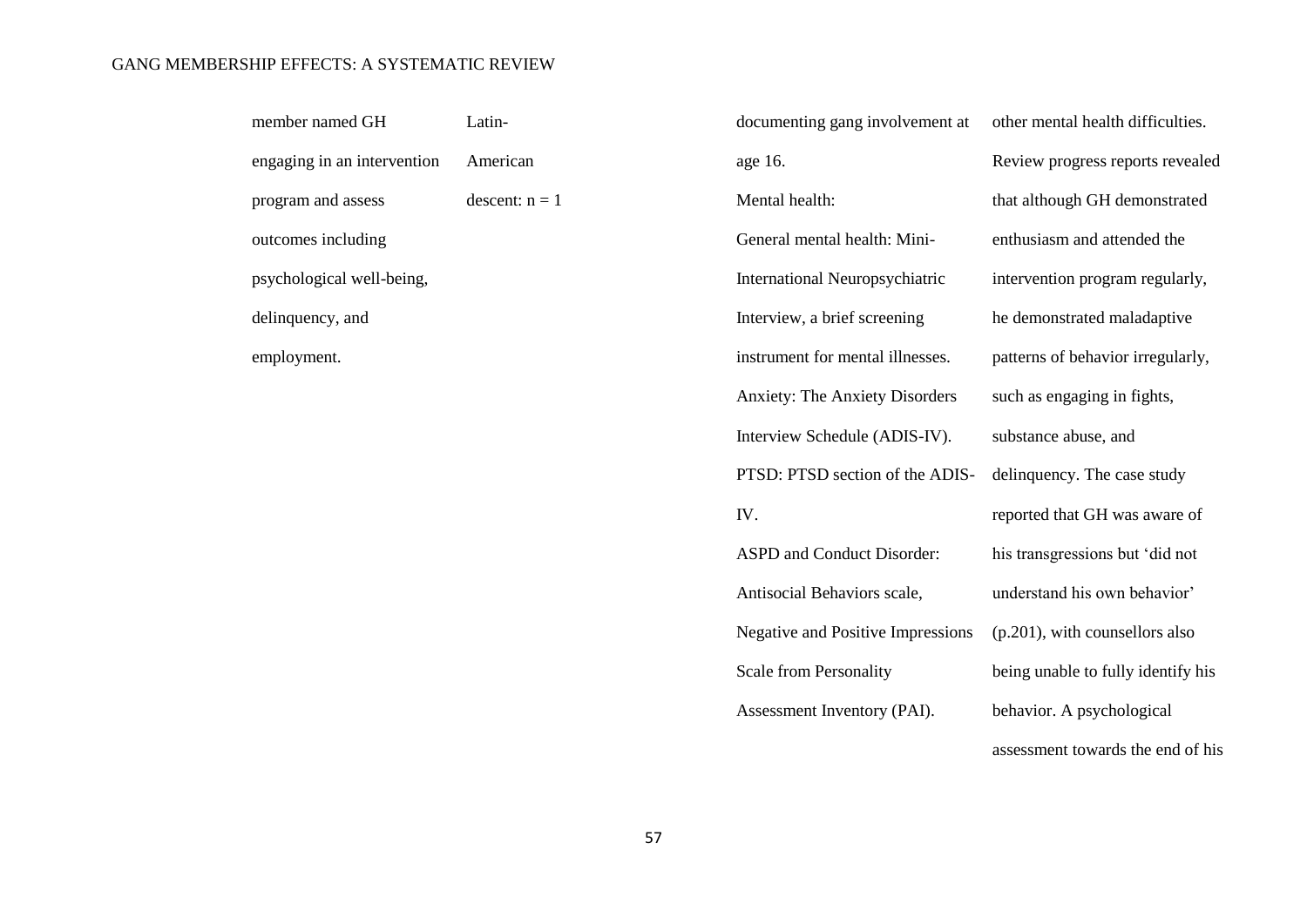| intervention program revealed       |
|-------------------------------------|
| that due to GH's experiences of     |
| violence as a perpetrator, victim,  |
| and witness, he presented           |
| symptoms, such as hyper-            |
| arousal/vigilance, flashbacks and   |
| emotional numbing, consistent       |
| with a diagnosis of PTSD, which     |
| was unrecognized during his         |
| attendance to the intervention      |
| program. Consequently,              |
| unrecognized PTSD resulted in       |
| recidivism and lapsed success of    |
| the treatment program.              |
| Using a wide range of literature,   |
| such as referring to child soldiers |
| and mental health, the authors      |

| Beresford & | A review of gang and other   | N/A | N/A |
|-------------|------------------------------|-----|-----|
| Wood (2016) | research examining the links |     |     |
|             | between gang membership      |     |     |

58

Design: Theoretical

paper/literature review.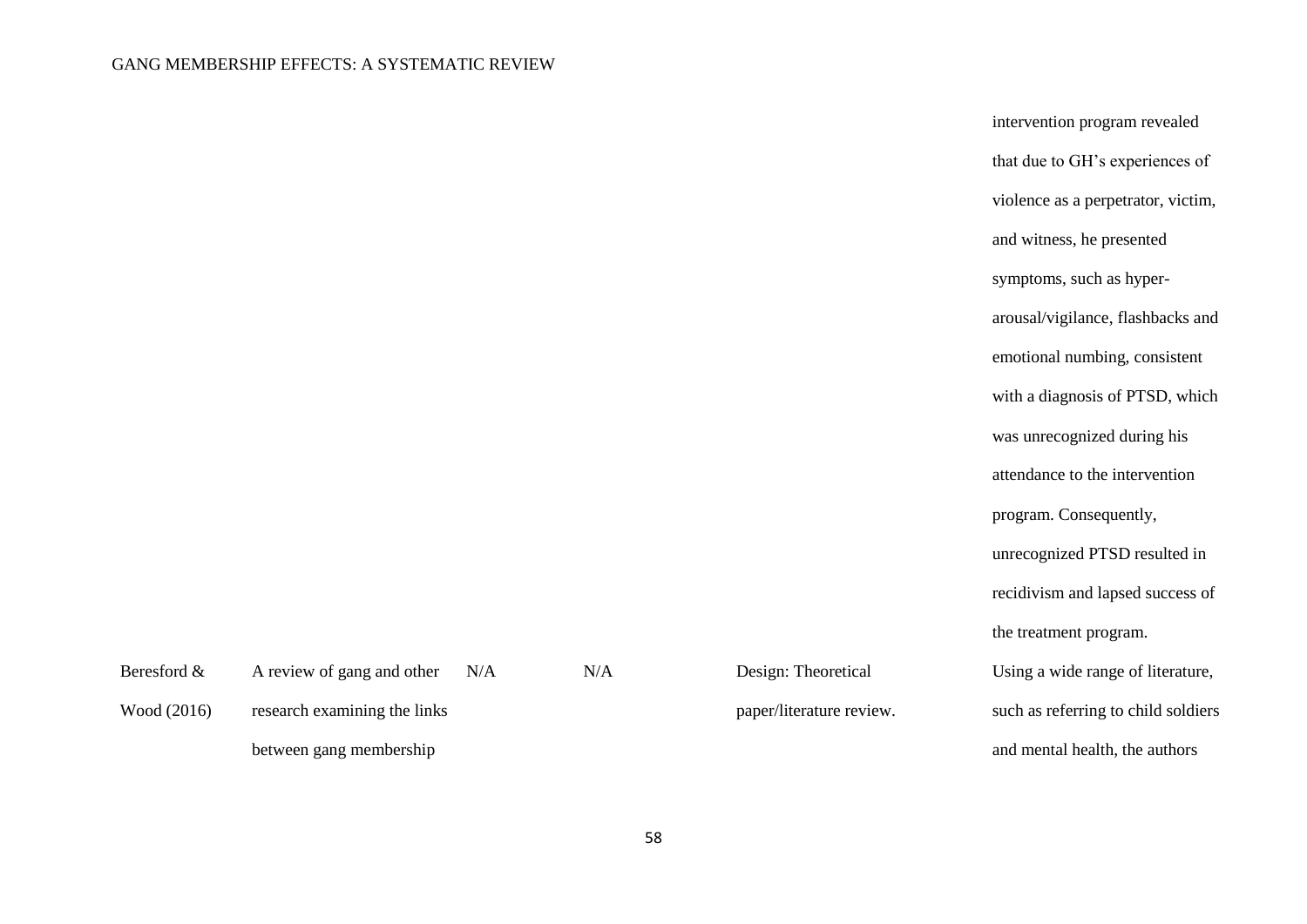United Kingdom and mental health conditions. concluded that gang membership exposes members to a range of difficulties, including psychological and social problems. The authors suggest directions for future research and the development of interventions. Cepeda et al. (2016) United States The authors examined childhood trauma by comparing traumatic events between Mexican American gang members and delinquents with normative samples of adolescent inpatients and an undergraduate sample. Total:  $n = 75$ males Gang members:  $n = 50$ Non-gang delinquent group: n  $= 25$ Design: Quantitative, crosssectional, pilot study. Gang membership: Gang membership was defined using the definition by Valdez and Sifaneck (2004; as cited in Cepeda et al., 2016) "…a group of adolescents who engage in collective acts of delinquency and violence, and are Findings revealed that gang members reported lower levels on all categories of abuse excluding neglect – were levels demonstrated least variation. Thus, although delinquent participants reported overall higher levels of physical neglect, there was no significant

59

perceived by others and

difference between groups.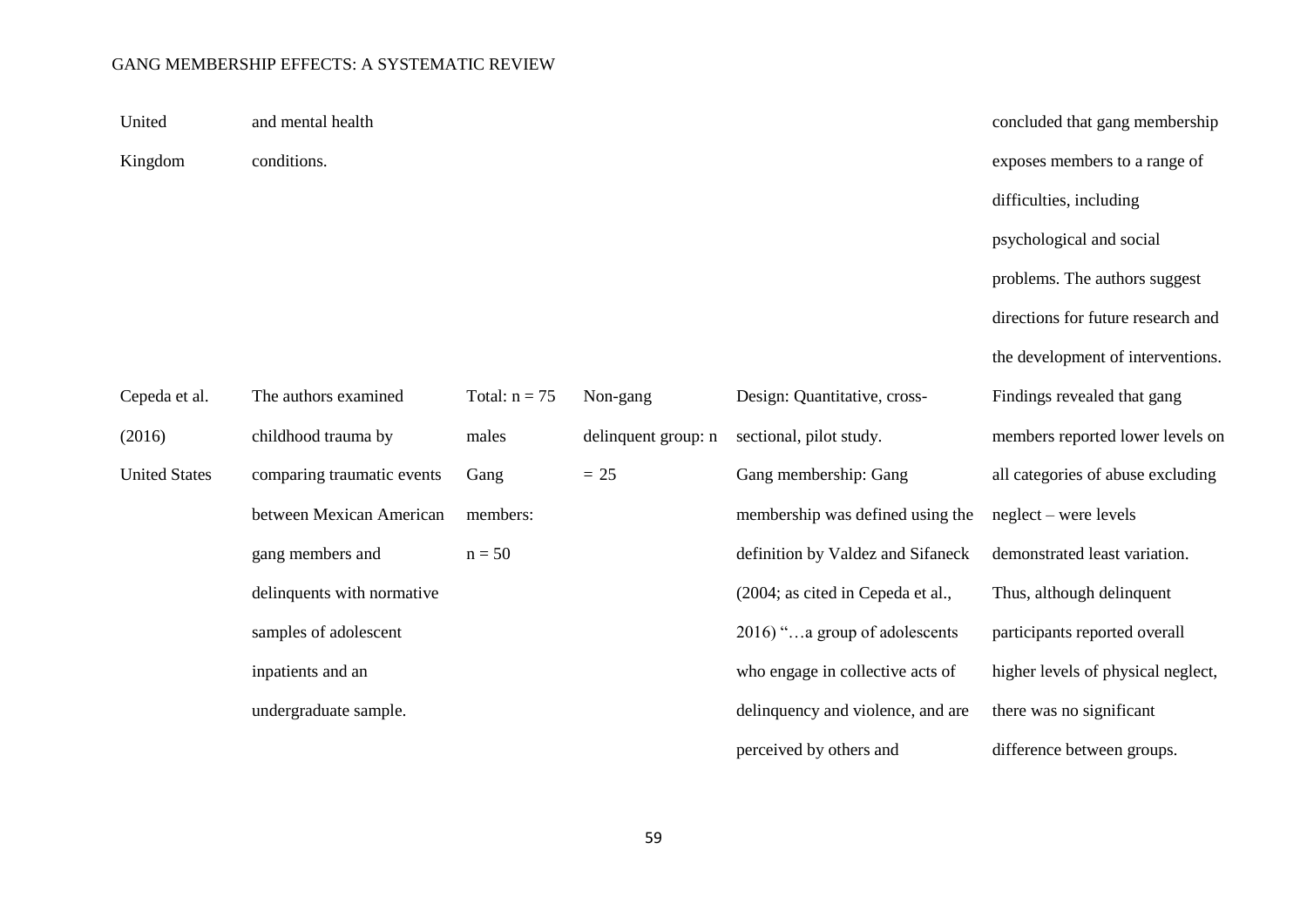|             |                            |               |                    | themselves as a distinct group" (p. | Furthermore, the emotional needs   |
|-------------|----------------------------|---------------|--------------------|-------------------------------------|------------------------------------|
|             |                            |               |                    | 206).                               | of gang members seem to have       |
|             |                            |               |                    |                                     | been met and in part               |
|             |                            |               |                    |                                     | characterized by familial gang     |
|             |                            |               |                    | Trauma: Childhood Trauma            | joining due to economic            |
|             |                            |               |                    | Questionnaire (28-item measure      | deprivation and social exclusion,  |
|             |                            |               |                    | with 5 subscales; emotional abuse,  | more so than emotional abuse.      |
|             |                            |               |                    | emotional neglect, physical abuse,  |                                    |
|             |                            |               |                    | physical neglect and sexual         |                                    |
|             |                            |               |                    | abuse).                             |                                    |
| Coid et al. | To examine associations    | Total: $n =$  | Non-violent men: n | Design: Quantitative, cross-        | Findings revealed increased        |
| (2013)      | between gang membership,   | 4,664 men     | $= 3,285$          | sectional survey using random       | levels of psychiatric morbidity    |
| United      | psychiatric morbidity,     | only aged 18- | Violent men:       | location sampling.                  | (excluding depression), service    |
| Kingdom     | violence and use of mental | 34 years.     | $n = 1,272$        | Gang membership: Self-report:       | use, positive attitudes towards    |
|             | health services.           | Gang          |                    | "Are you currently a member of a    | violence and violent victimization |
|             |                            | members:      |                    | gang?" and opting for one of three  | among gang members compared        |
|             |                            | $n = 108$     |                    |                                     | to violent and non-violent men.    |
|             |                            |               |                    |                                     |                                    |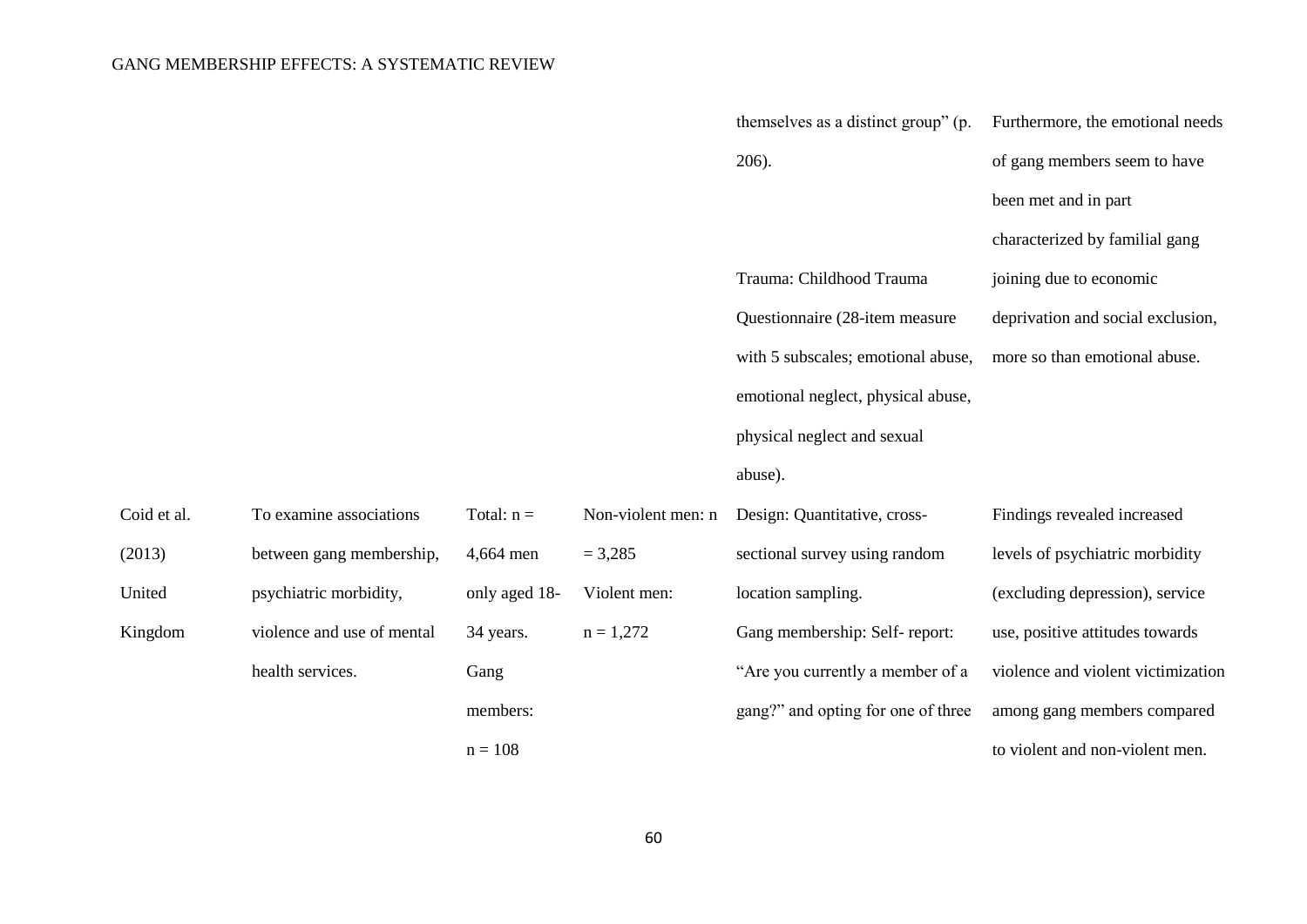|                 |                           |                 |          | statements: (1) participation in | Violent characteristics accounted |
|-----------------|---------------------------|-----------------|----------|----------------------------------|-----------------------------------|
|                 |                           |                 |          | serious criminality,             | for high levels of anxiety and    |
|                 |                           |                 |          | (2) involvement with delinquent  | psychosis in gang members, but    |
|                 |                           |                 |          | friends, or                      | not violent men.                  |
|                 |                           |                 |          | (3) gang fights.                 |                                   |
|                 |                           |                 |          | Mental health:                   |                                   |
|                 |                           |                 |          | Psychosis Screening              |                                   |
|                 |                           |                 |          | Questionnaire.                   |                                   |
|                 |                           |                 |          | Questions from Structured        |                                   |
|                 |                           |                 |          | Clinical Interview for DSM-IV    |                                   |
|                 |                           |                 |          | Personality Disorders for ASPD.  |                                   |
|                 |                           |                 |          | The Hospital Anxiety and         |                                   |
|                 |                           |                 |          | Depression Scale.                |                                   |
|                 |                           |                 |          | Alcohol and Drug Use             |                                   |
|                 |                           |                 |          | <b>Identification Test.</b>      |                                   |
| Corcoran et al. | The study addressed       | Total: $n = 73$ | Non-gang | Design: Quantitative, cross-     | Analyses revealed that compared   |
| (2005)          | whether incarcerated gang | male            | members: | sectional study.                 | to non-gang members, gang         |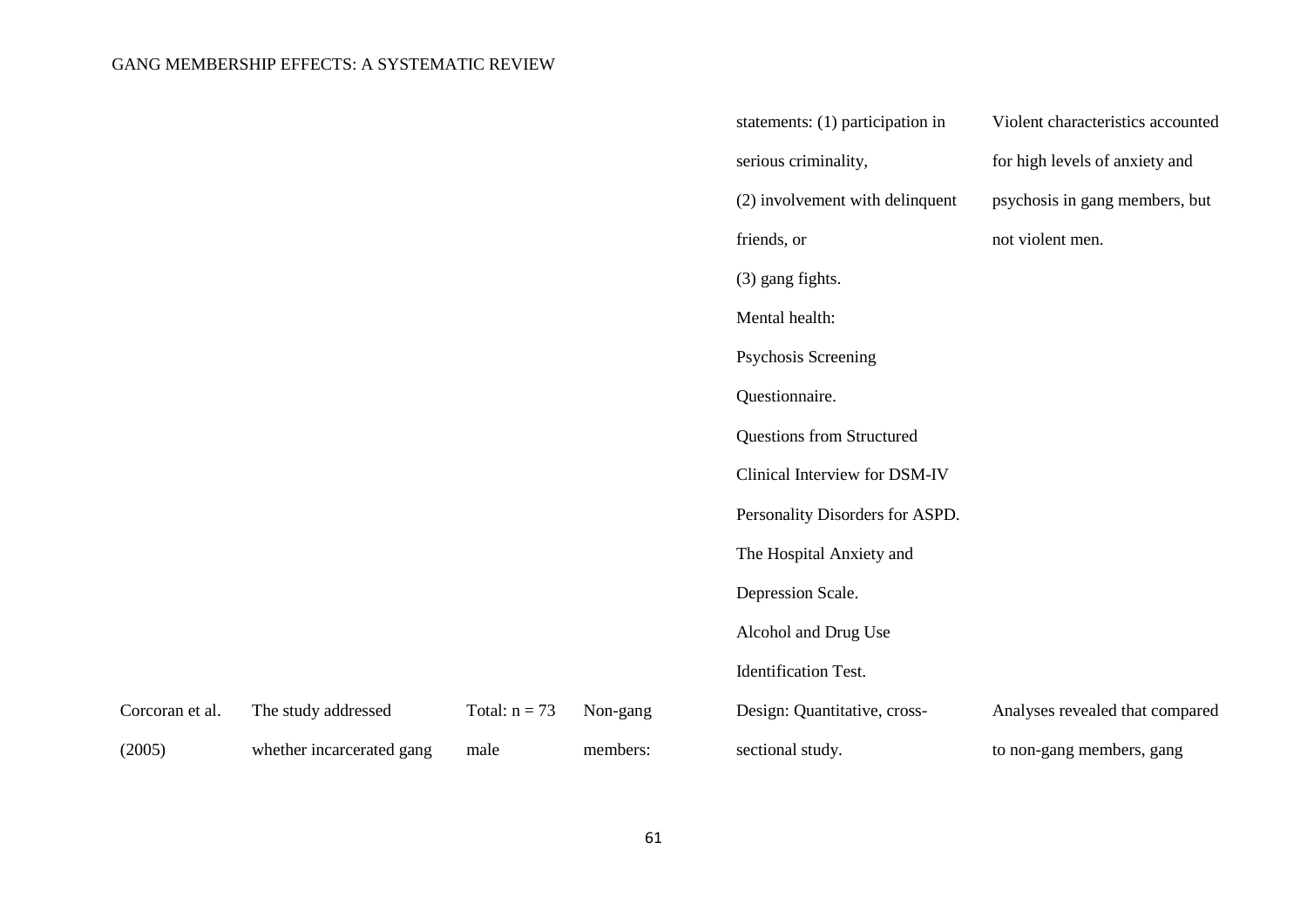| <b>United States</b> | members report more mental participants |                 | $n = 4$ |
|----------------------|-----------------------------------------|-----------------|---------|
|                      | health symptoms and                     | aged            |         |
|                      | behavioral difficulties,                | $13 - 19$ years |         |
|                      | increased antisocial                    | Gang            |         |
|                      | criminality, and whether the            | members:        |         |
|                      | differences between gang                | $n = 24$        |         |
|                      | and non-gang members were               |                 |         |
|                      | predicted by mental health              |                 |         |
|                      | symptomology.                           |                 |         |

19 Gang membership: Not sufficiently described, but self-report membership briefly indicated. Mental health: Oregon Mental Health Referral Checklist (OMHRC). The OMHRC assessed numerous symptoms from hallucinations to anxiety. External and Internal symptoms related to behavior problems were also assessed via the Child Behavior Checklist (CBCL) to identify behaviors, such as aggressiveness, anxiety, depression, delinquency, social problems, and thought problems.

members experienced greater mental health symptoms (e.g. hallucinations, suicide attempts, and anxiety), behavior problems (e.g. aggressiveness and delinquency), and reported increased levels of antisocial conduct 12 months prior to their incarceration. However, the association between mental health and levels of antisocial criminality was not supported. Thus, the authors concluded that even when addressing the mental health needs of gang members, antisocial criminality should also be of focus in interventions.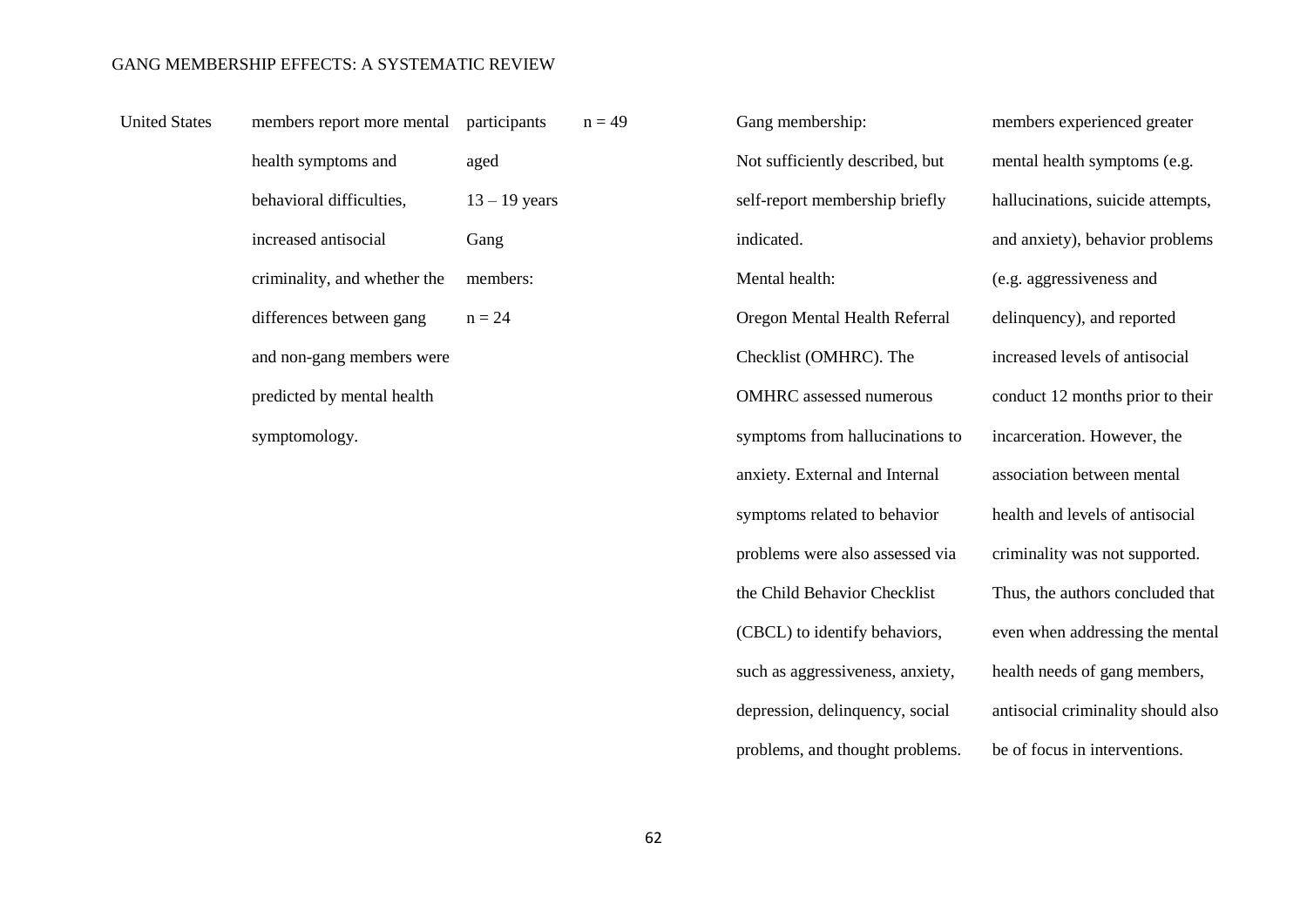| Dmitrieva et al.     | The study examined how       | Total (all    | Delinquent non- | Design: Quantitative, longitudinal | Both similarities and differences |
|----------------------|------------------------------|---------------|-----------------|------------------------------------|-----------------------------------|
| (2014)               | self-esteem, psychopathy,    | male):        | gang youth:     | study over 7-year period utilizing | were found between low-level      |
| <b>United States</b> | and psychosocial maturity    | $n = 1,170$   | $n = 735$       | hierarchal level modelling to      | and high-level gang members.      |
|                      | relate to youth gang status  | Gang Leaders: |                 | assess changes in gang status over | Over the period of 7 years, both  |
|                      | (low-level vs. gang leader), | $n = 130.$    |                 | time.                              | gang members and gang leaders     |
|                      | both as predictors and       | Affiliate     |                 | Gang membership: Participants      | showed higher levels of           |
|                      | consequences of gang         | members:      |                 | were asked to self-report gang     | psychopathy. Thus, both low-      |
|                      | membership.                  | $n = 305$ .   |                 | membership and their position in   | level members and gang leaders    |
|                      |                              |               |                 | the gang: "Have you ever or are    | showed higher ss on dimensions    |
|                      |                              |               |                 | you currently in a gang?" and      | of grandiose-manipulation,        |
|                      |                              |               |                 | whether they were a gang member    | callousness-unemotionality, and   |
|                      |                              |               |                 | or gang leader.                    | impulsiveness-irresponsibility.   |
|                      |                              |               |                 | Mental health:                     | However, gang leaders, when       |
|                      |                              |               |                 | Youth Psychopathic Traits          | compared to low-level gang        |

63

Inventory. The YPI is a three-

members, were characterized by

high levels of grandiose

manipulations traits.

dimensional measure of

grandiose-manipulation,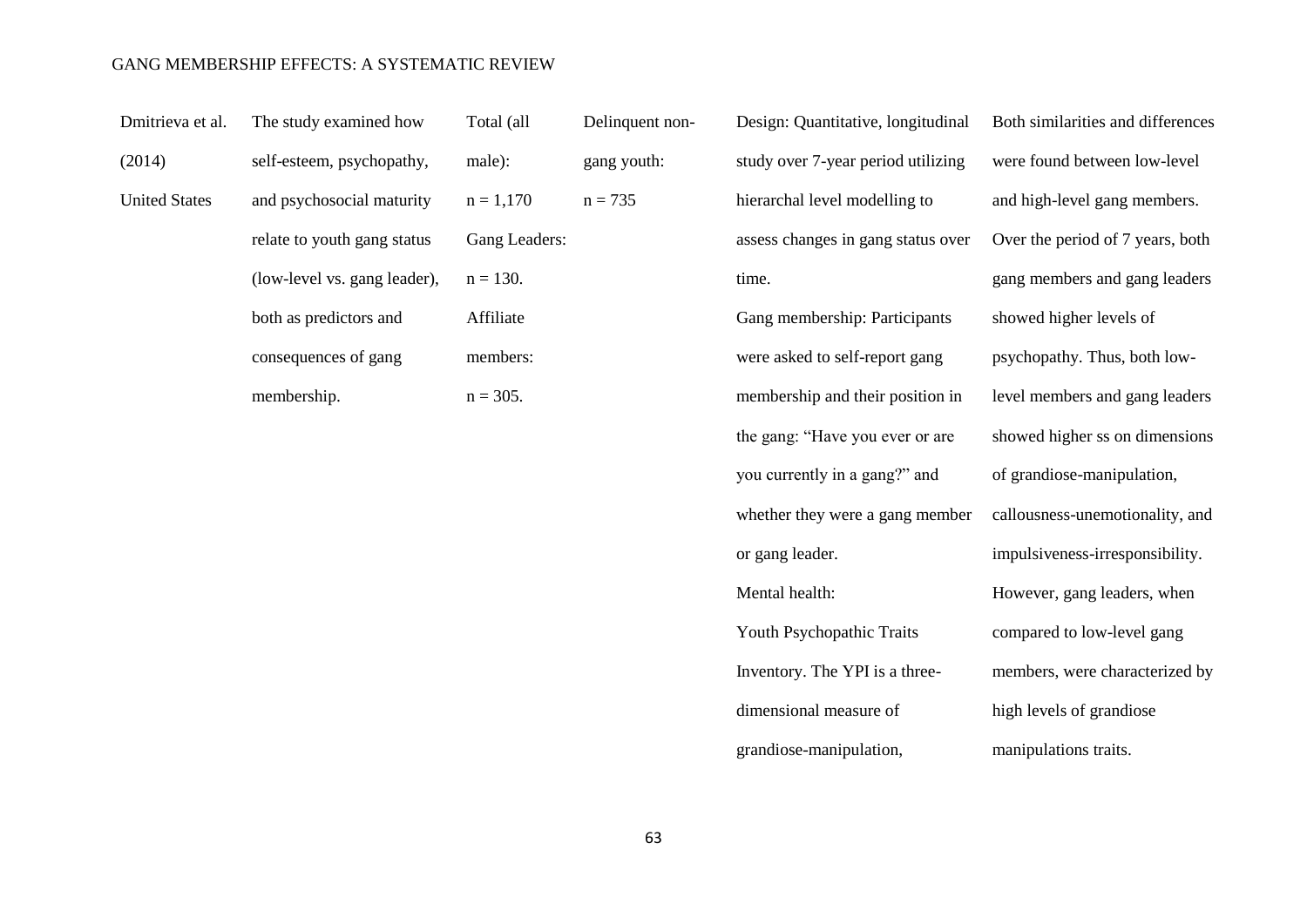Dupere et al.

(2007)

Canada

|                               |                |                   | callousness and unemotionality,     | Interestingly, changes in           |
|-------------------------------|----------------|-------------------|-------------------------------------|-------------------------------------|
|                               |                |                   | and impulsiveness and               | impulsive-irresponsible traits at a |
|                               |                |                   | irresponsibility.                   | younger age, but not in adulthood   |
|                               |                |                   |                                     | was associated with holding a       |
|                               |                |                   |                                     | leadership position in a gang.      |
| The study investigated        | Total (all     | Non-gang youth: n | Design: Longitudinal survey of      | Findings revealed that youth with   |
| whether neighborhood          | male): $n =$   | $= 3,311$         | adolescents using parental reports. | pre-existing psychopathic           |
| characteristics, such as      | 3,522          |                   | Gang membership: Participants       | tendencies were more likely to      |
| residential instability or    | Gang           |                   | self-reported whether they were     | join a gang, and this effect was    |
| economic deprivation when     | members: $n =$ |                   | "part of a gang that broke the law  | heightened when youth resided in    |
| combined with individual's    | 211            |                   | by stealing, hurting people,        | residentially unstable as opposed   |
| predisposition to             |                |                   | damaging property, etc."            | to economically disadvantaged       |
| psychopathic traits predicted |                |                   | Mental health: Anxiety (and         | areas.                              |
| youth gang joining.           |                |                   | hyperactivity and pro-sociality)    |                                     |
|                               |                |                   | levels were assessed by parental    |                                     |
|                               |                |                   | self-reports adapted from the       |                                     |

Montreal Longitudinal Survey.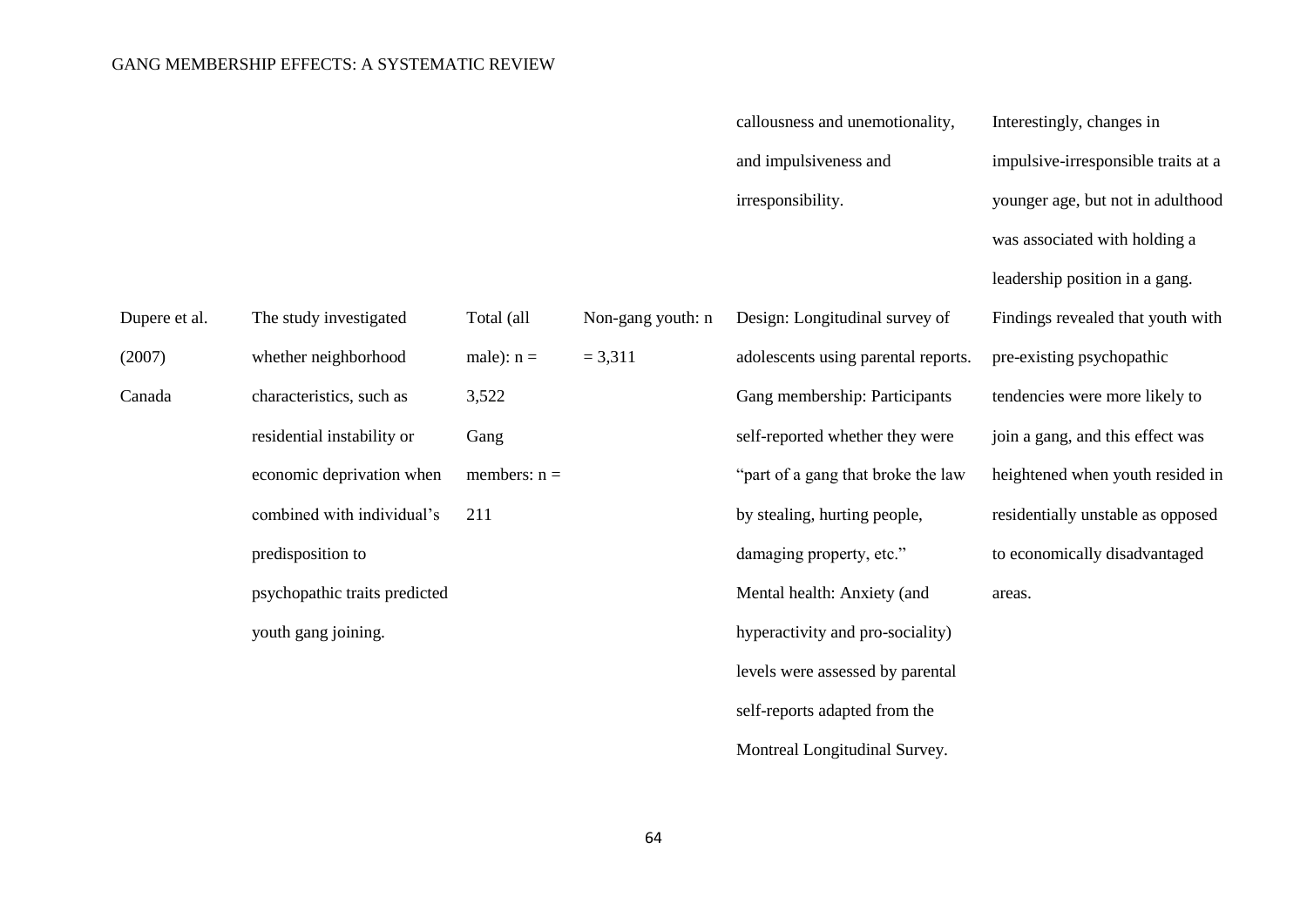| Harper et al.        | The study investigated     | Total: $n = 69$ | Non-gang           | Design: Quantitative, cross-        | Gang involved homeless youth    |
|----------------------|----------------------------|-----------------|--------------------|-------------------------------------|---------------------------------|
| (2008)               | outcomes for negative      | Gang            | members:           | sectional study.                    | reported greater levels of      |
| <b>United States</b> | affect, substance use, and | members:        | $n = 38$           | Gang membership:                    | antisocial behavior (e.g. gang  |
|                      | antisocial behavior among  | $n = 31$        |                    | 1 self-report item: "Are you a      | fights and vandalism), negative |
|                      | homeless male youth aged   |                 |                    | member of a gang?"                  | affective states of anxiety and |
|                      | 16 to 21 years.            |                 |                    | Mental health:                      | depression and violence         |
|                      |                            |                 |                    | <b>Anxiety: State-Trait Anxiety</b> | compared to non-gang youth.     |
|                      |                            |                 |                    | Inventory                           |                                 |
|                      |                            |                 |                    | Depression: Center for              |                                 |
|                      |                            |                 |                    | Epidemiological Studies-            |                                 |
|                      |                            |                 |                    | <b>Depression Scale</b>             |                                 |
| Harris et al.,       | The study aimed to         | Total (males    | Delinquent         | Design: Quantitative, retrospective | Findings supported the author's |
| (2013)               | investigate levels of      | and females):   | population of non- | record review of mental health      | conclusions whereby gang        |
| <b>United States</b> | psychiatric disorders      | $n = 7,615$     | gang members:      | data obtained by master or          | members, compared to non-gang   |
|                      | (adjustment disorder,      | Gang            | $n = 5,537.$       | doctoral professionals at a         | members, revealed greater odds  |
|                      | conduct disorder, PTSD,    | members:        |                    | detention center, Data was          | of suffering from conduct       |
|                      | substance abuse,           | $n = 833$       |                    | obtained through clinical           | disorder, oppositional defiant  |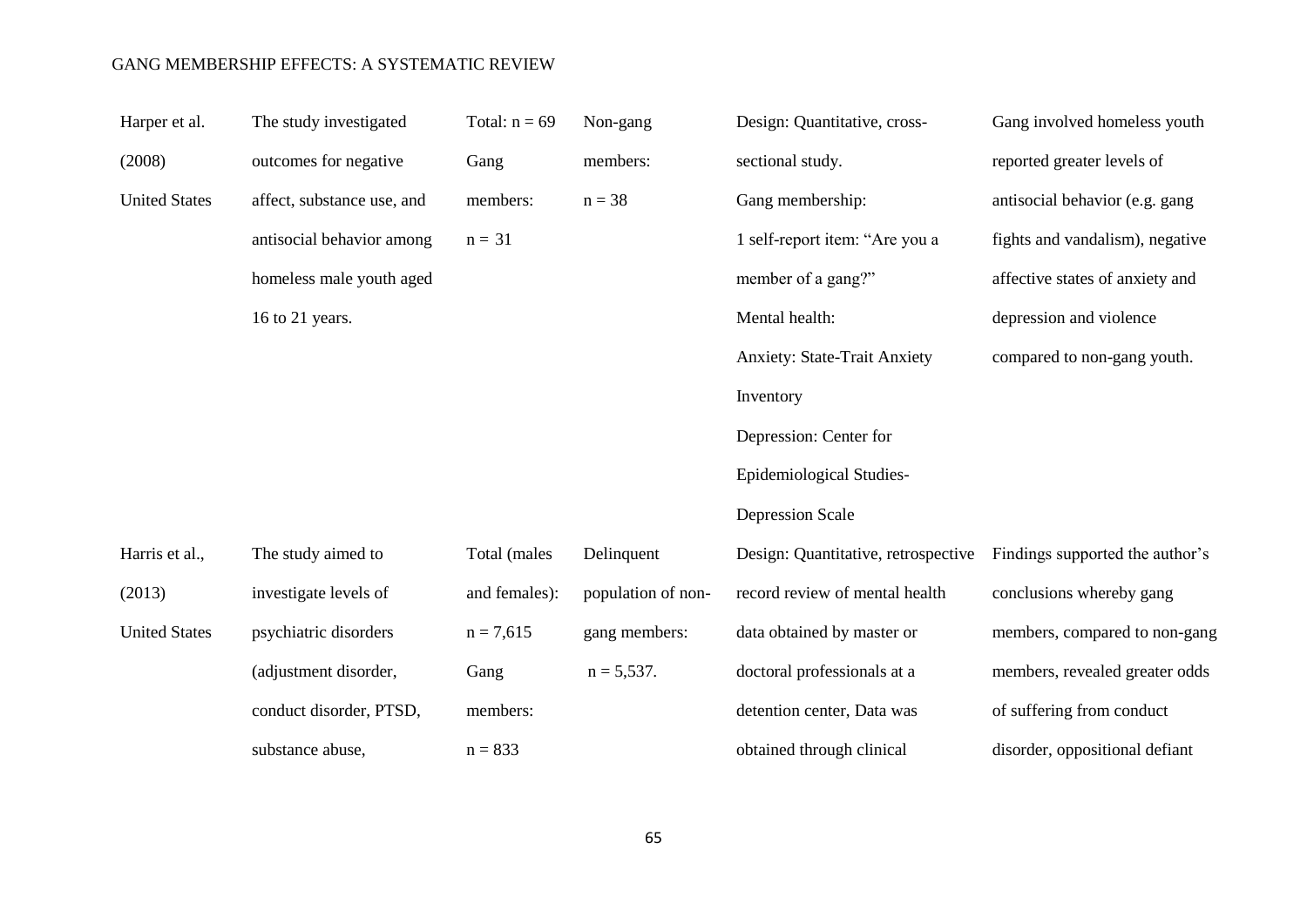|                      | oppositional defiant          | Gang          |     | interview and available medical      | disorder, PTSD, and current (and  |
|----------------------|-------------------------------|---------------|-----|--------------------------------------|-----------------------------------|
|                      | disorder, and substance       | affiliates:   |     | records.                             | not past) substance abuse.        |
|                      | abuse) among adolescent       | $n = 2,911$   |     | Gang membership: Participants        | However, no differences between   |
|                      | delinquents. The author's     |               |     | were asked to self-report gang       | PTSD levels for gang affiliates   |
|                      | reviewed data to compare      |               |     | membership having been asked         | and non-gang members were         |
|                      | outcomes on these mental      |               |     | whether they were: $(1)$ gang        | found, with levels of adjustment  |
|                      | health indicators for gang    |               |     | members; (2) friend of a gang        | disorder for both gang and        |
|                      | members, gang affiliates and  |               |     | member (affiliate) or $(3)$ non-gang | affiliate members lower than non- |
|                      | non-gang members.             |               |     | members.                             | gang members.                     |
|                      |                               |               |     | Mental health: This was obtained     |                                   |
|                      |                               |               |     | through clinical interviews and      |                                   |
|                      |                               |               |     | medical records, but specific        |                                   |
|                      |                               |               |     | measures used to obtain this data    |                                   |
|                      |                               |               |     | was unspecified.                     |                                   |
| Kelly, S. (2010)     | A review of the literature on | The report    | N/A | N/A                                  | The report revealed that          |
| <b>United States</b> | the psychological effects of  | included an   |     |                                      | methodological issues are present |
|                      | exposure to gang related      | inclusion and |     |                                      | amongst research examining the    |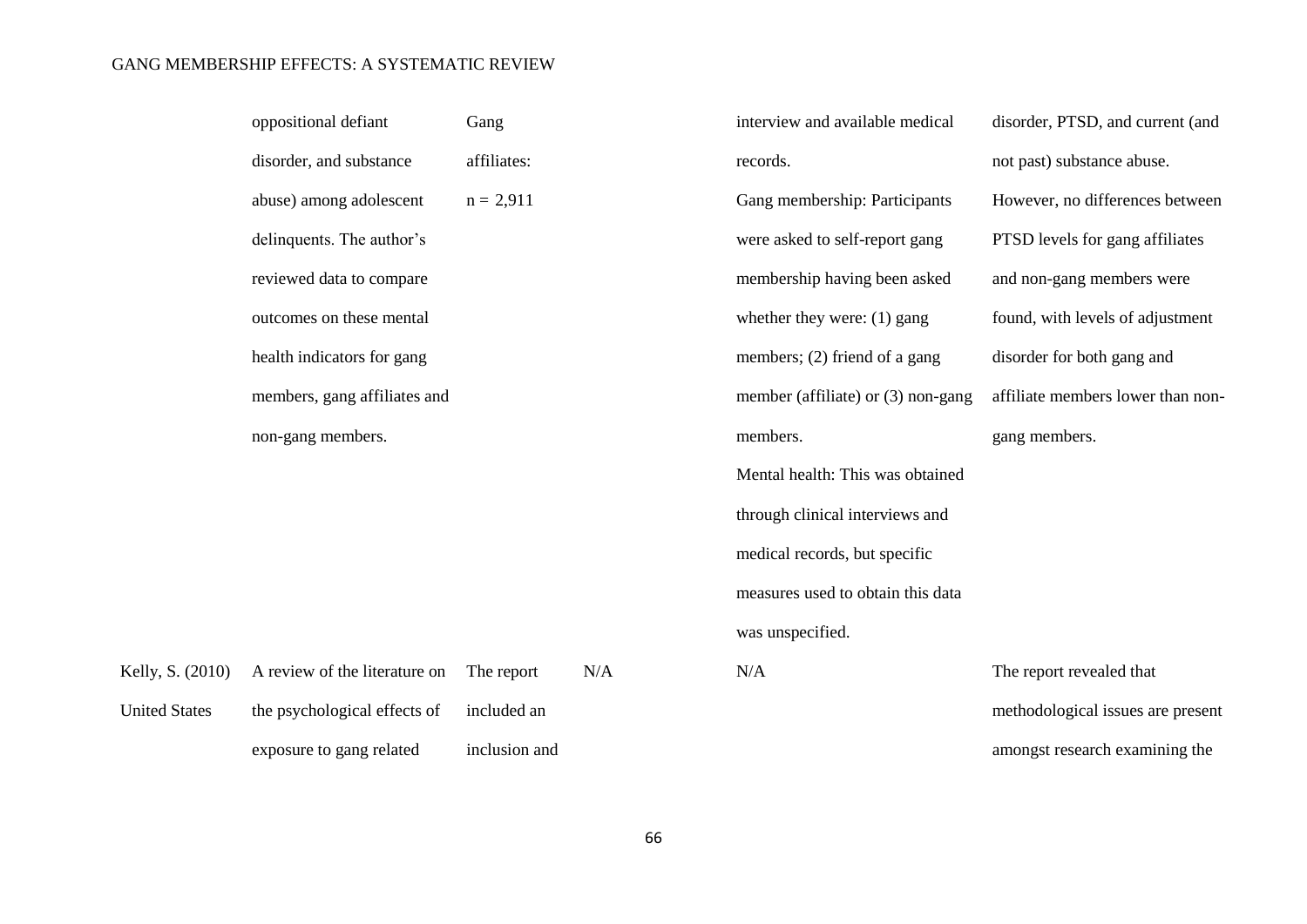| violence among adolescents. | exclusion      | psychological influence of       |
|-----------------------------|----------------|----------------------------------|
| The review focused on       | criteria       | exposure to gang violence in the |
| papers whereby community    | whereby        | community. It found that         |
| violence included gang      | comparable     | although research is lacking in  |
| violence and papers which   | populations    | this area, internalizing (e.g.   |
| solely focused on gang      | were           | depression and anxiety) and      |
| violence.                   | included, with | externalizing (e.g. antisocial   |
|                             | $\mathbf{a}$   | behavior, use of violence) were  |
|                             | consideration  | found to be the reactions of     |
|                             | of gang vs     | adolescents exposed to some      |
|                             | non-gang and   | form of community violence       |
|                             | gender         | relating to gang activity. Their |
|                             | differences.   | review highlighted the need for  |
|                             |                | collaborative, longitude work    |
|                             |                | examining the mental health of   |

gang members.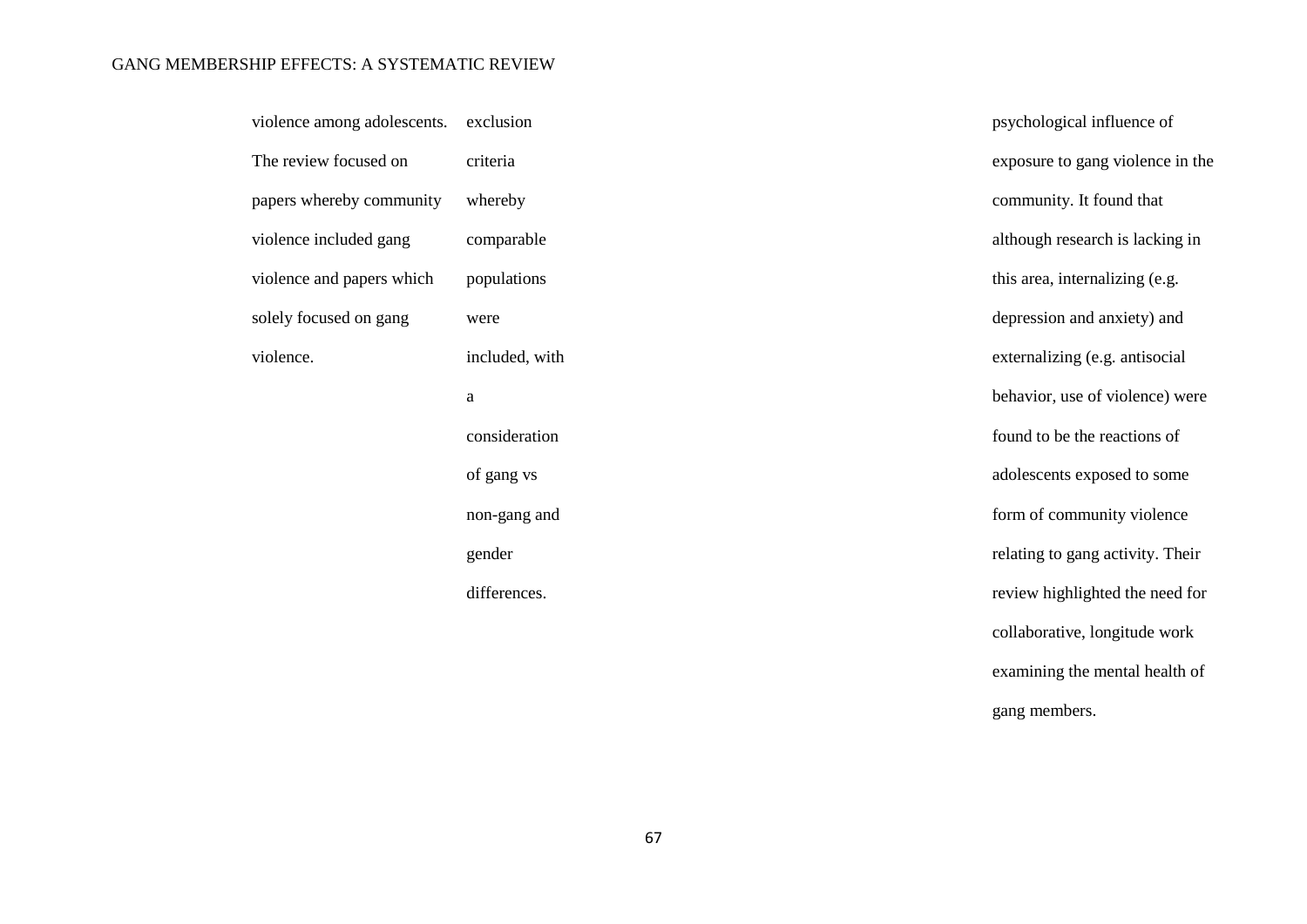| Kerig et al. | A theoretical paper           | N/A | N/A |
|--------------|-------------------------------|-----|-----|
| (2013)       | examining research on child   |     |     |
|              | soldiers and their            |     |     |
|              | experiences of PTSD,          |     |     |
|              | developmental, and            |     |     |
|              | perpetration induced trauma   |     |     |
|              | due to violence exposure.     |     |     |
|              | The authors aimed to apply    |     |     |
|              | research findings from work   |     |     |
|              | with child soldiers to inform |     |     |
|              | a research agenda, which      |     |     |
|              | assesses trauma exposure      |     |     |
|              | among gang members, given     |     |     |
|              | their similar exposure to     |     |     |
|              | violence at different levels  |     |     |
|              | (e.g. as victims of violent   |     |     |

Design: Theoretical, literature review identifying similar themes from literature on child soldiers to the study of trauma among gang members.

The review suggests that future research on gang involvement and associated trauma can learn from previous research on child soldiers. They suggest that understanding the moral agency and varying experiences of trauma, interventions for gang desistence would be better informed.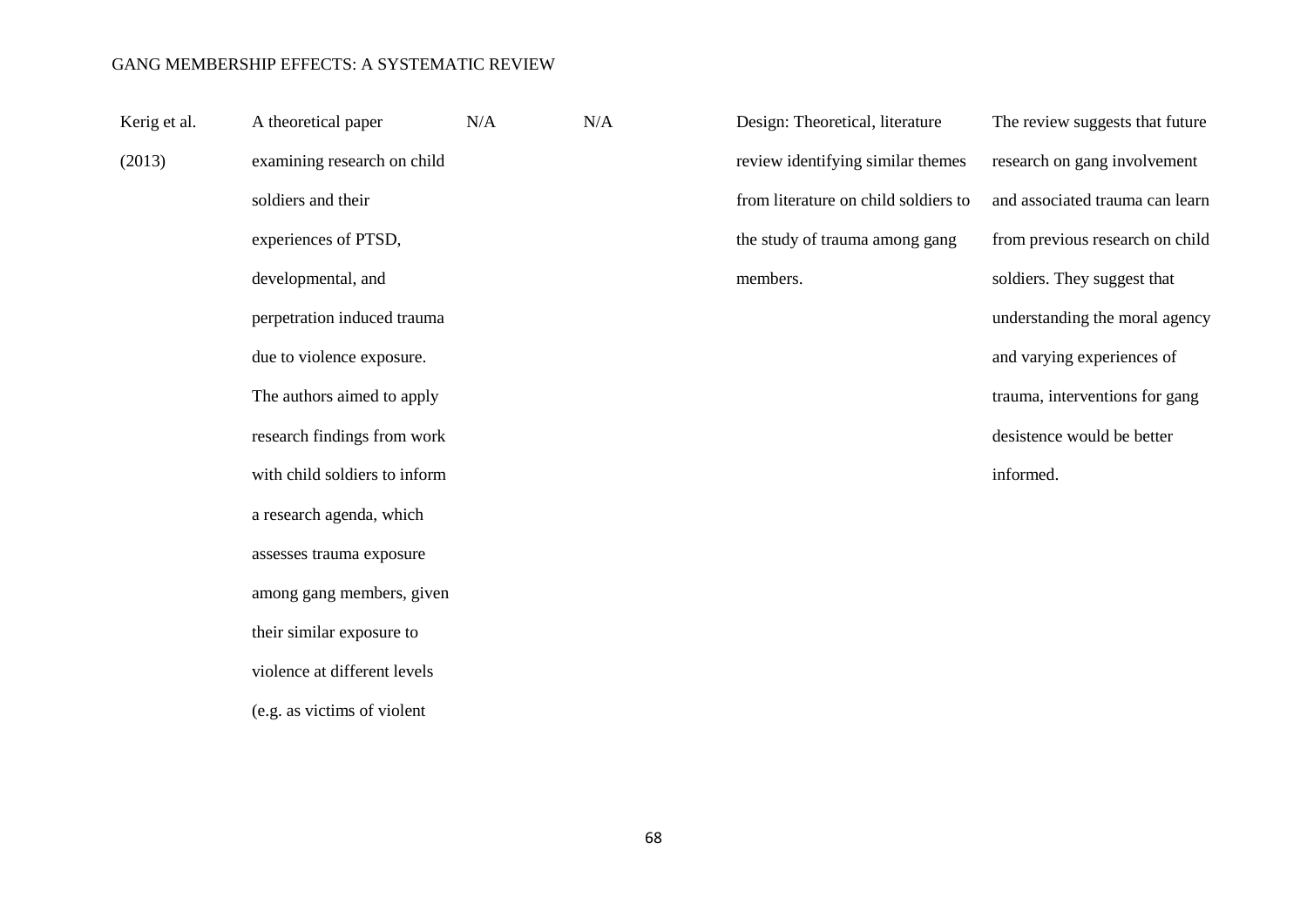#### victimisation and

#### perpetrators of violence).

| Kerig et al. | The study explored the     | Total: $n = 660$ | Non-gang           | Design: Quantitative, cross-        | Analyses revealed that overall  |
|--------------|----------------------------|------------------|--------------------|-------------------------------------|---------------------------------|
| (2016)       | construct of perpetration- | (males: $n =$    | members:           | sectional study.                    | females were more likely to     |
|              | induced trauma (PT),       | 484; females:    | $n = 421$          | Gang membership: Participants       | report trauma based emotional   |
|              | symptoms of posttraumatic  | $n = 176$ .      | (male: $n = 312$ ; | were asked three questions to self- | abuse, compared to males who    |
|              | stress and gang membership | Gang             | female:            | report either current or previous   | were more likely to experience  |
|              | among a youth sample aged  | members:         | $n = 109$          | gang membership; (1) whether        | and witness community violence. |
|              | 11 to 18 years from a      | $n = 239$        |                    | they currently or had recently      | A main effect for gang          |
|              | detention center.          | (male: $n =$ ;   |                    | identified themselves as being      | membership was found whereby    |
|              |                            | 175 females:     |                    | members of a street gang; (2) how   | gang members reported           |
|              |                            | $n = 64$         |                    | many gang fights they had           | heightened trauma exposure.     |
|              |                            |                  |                    | participated in, in their lifetime; | Furthermore, despite no gender  |
|              |                            |                  |                    | (3) how active they had been in     | effects being found, gang       |

gang activities recently.

members overall, when compared

to non-gang members, were more

likely to experience perpetration-

Mental health: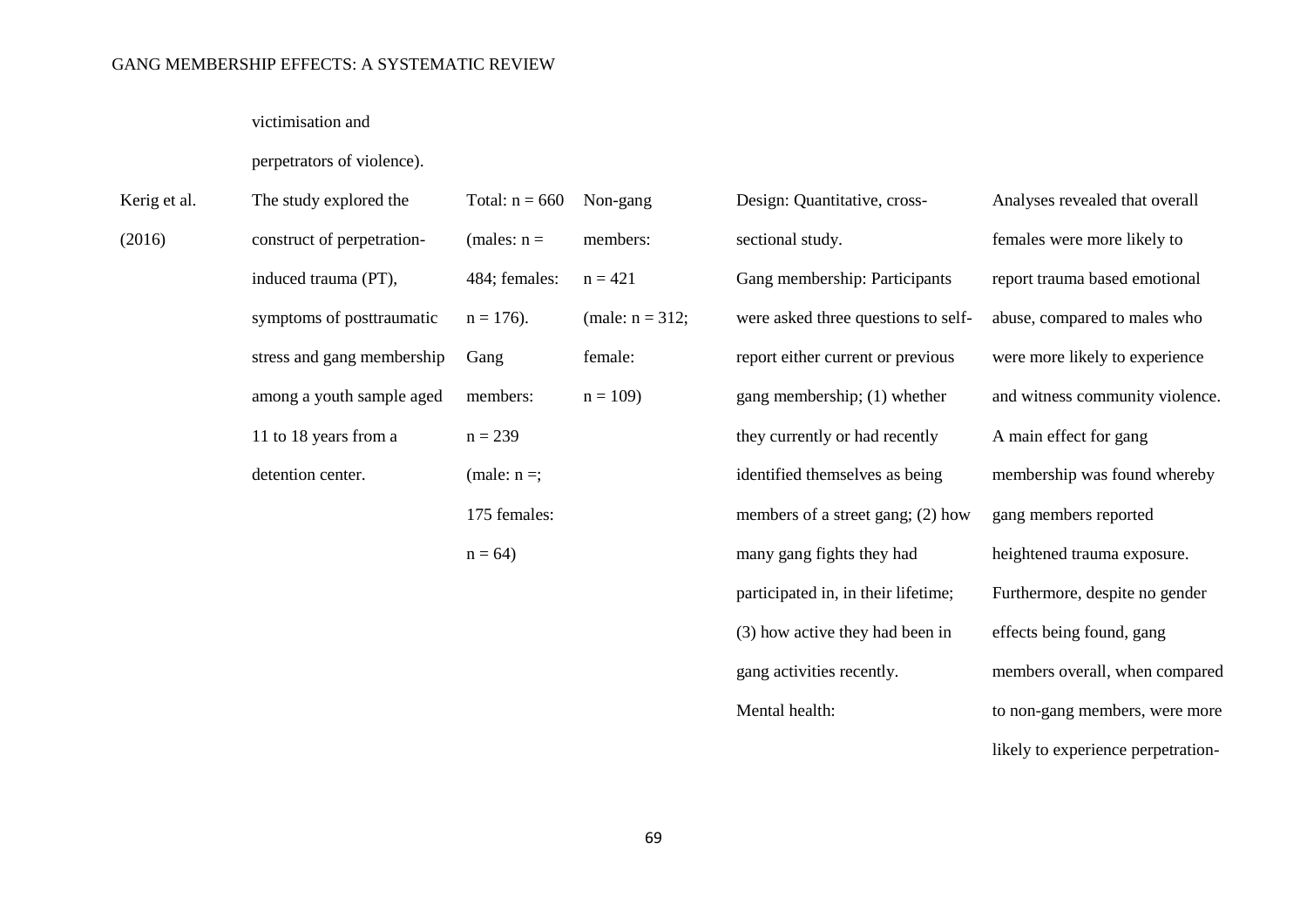|                      |                            |                  |          | Trauma Exposure and PTSS:         | induced trauma. A significant    |
|----------------------|----------------------------|------------------|----------|-----------------------------------|----------------------------------|
|                      |                            |                  |          | <b>UCLA Posttraumatic Stress</b>  | relationship was not found       |
|                      |                            |                  |          | Disorder Reaction Index -         | between gang members and non-    |
|                      |                            |                  |          | <b>Adolescent Version</b>         | gang members on meeting the      |
|                      |                            |                  |          | Perpetration Trauma: "Have you    | criteria for PTSD. However,      |
|                      |                            |                  |          | ever experienced in your lifetime | female gang members when         |
|                      |                            |                  |          | any traumatic event that involved | compared to female gang          |
|                      |                            |                  |          | Doing or being forced to do       | members were more likely to      |
|                      |                            |                  |          | something very scary, dangerous,  | meet the criteria for PTSD.      |
|                      |                            |                  |          | or violent to another person?"    |                                  |
|                      |                            |                  |          | Dissociation: The Adolescent      |                                  |
|                      |                            |                  |          | Dissociative Experiences Scale    |                                  |
|                      |                            |                  |          | <b>Emotional Numbing: The</b>     |                                  |
|                      |                            |                  |          | <b>Emotional Numbing and</b>      |                                  |
|                      |                            |                  |          | <b>Reactivity Scale</b>           |                                  |
| Li et al., (2002).   | Differences between male   | Total: $n = 349$ | Non-gang | Design: Quantitative, cross-      | Findings revealed no differences |
| <b>United States</b> | African-American, gang and |                  | members: | sectional study.                  | between current and former gang  |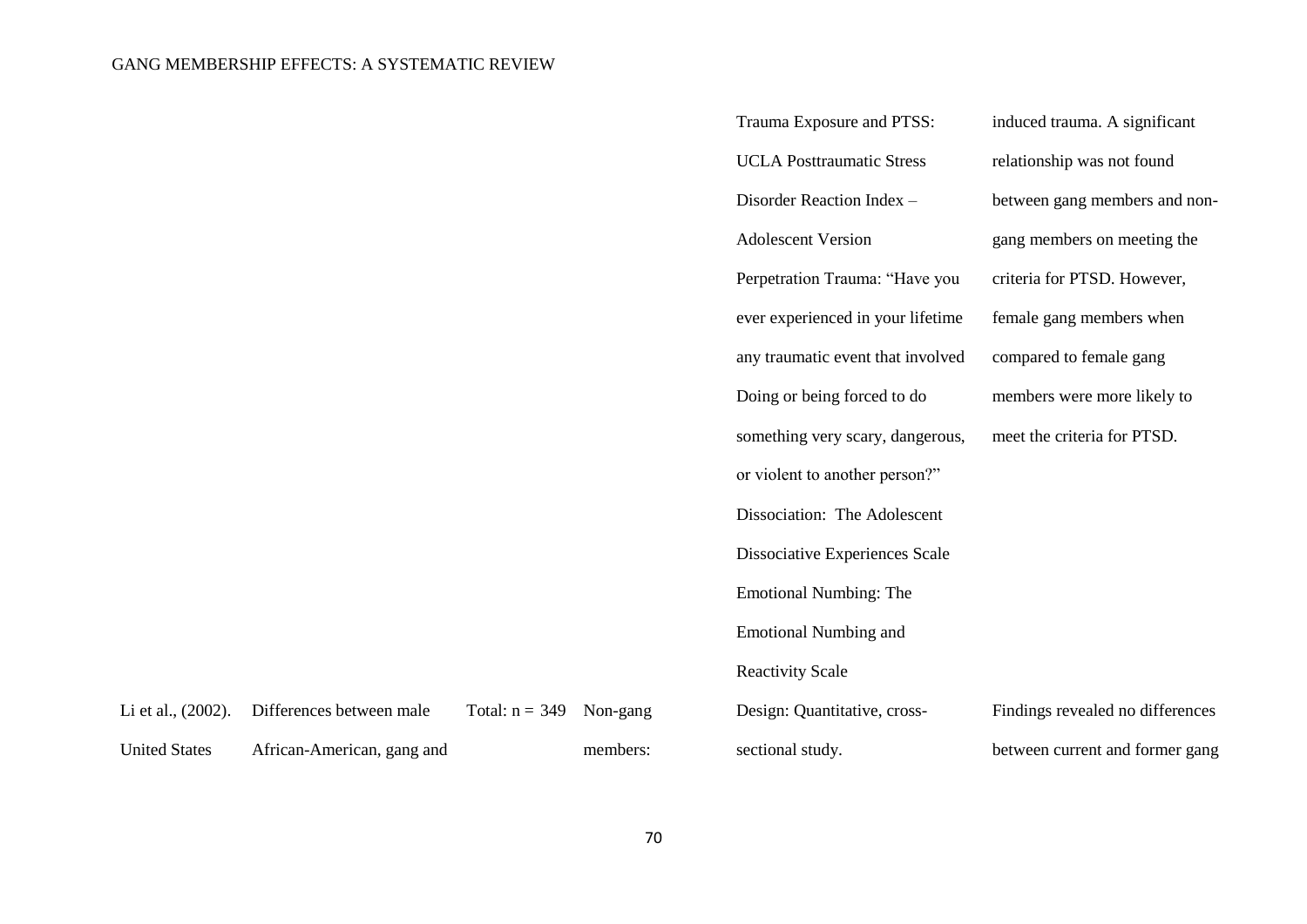| non-gang members were                        | Current gang $n = 290$ |                   |
|----------------------------------------------|------------------------|-------------------|
| explored on levels of                        | members: $n =$         | (male $n = 158$ ; |
| violence exposure, resilience $24$ (male n = |                        | female $n = 132$  |
| and distress (mainly                         | 16; female $n =$       |                   |
| symptoms like PTSD) to                       | 8)                     |                   |
| explore whether risk                         | Former gang            |                   |
| behaviors or gang                            | members: $n =$         |                   |
| membership itself was                        | $32$ (male n =         |                   |
| associated with the study                    | 19; female $n =$       |                   |
| outcomes.                                    | 13)                    |                   |

Gang membership: Participants were asked a risk item from the "Child Health and Illness Profile – Adolescent Edition". On a 5-point scale, they were asked whether they had been in a gang "never, more than a year ago, in the past year, in the past month, and in the past week". Current gang members identified their membership as in the past month or week, whereas former gang members, in the past year or more than a year ago. Non-gang members stated they had never been part of a gang. Mental health:

members. It was found that when compared to non-gang members, both current and former gang members suffered elevated levels of delinquency, victims of violence through direct and indirect forms, psychological distress indicative of PTSD, exposure to violence and lower resilience (e.g. pro-social support and problem-solving skills). Furthermore, when involvement with risk was controlled for, gang members experienced PTSD symptoms due to gang membership, rather than risk involvement.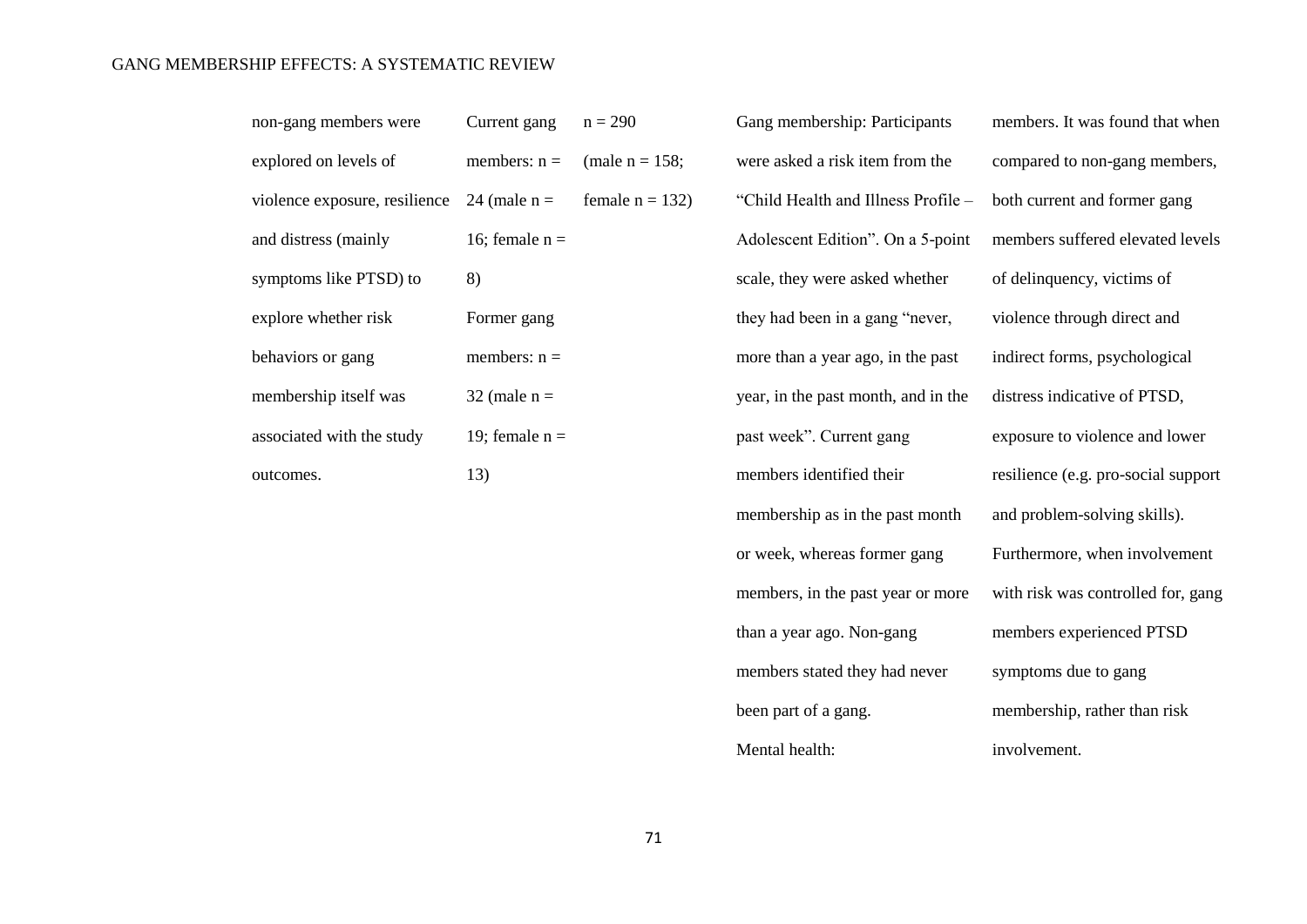Psychological distress was measured using the Checklist of Children Distress Symptoms, which corresponded to symptoms of PTSD (distraction; reenactment of event; avoidance of related cues).

| Madan et al.         | This study investigated     | Total: $n = 589$ | Non-gang  | Design: Quantitative, cross-       | Gang membership was associated    |
|----------------------|-----------------------------|------------------|-----------|------------------------------------|-----------------------------------|
| (2011)               | whether the relationship    | (female $n =$    | members:  | sectional survey.                  | with higher levels of suicidal    |
| <b>United States</b> | between gang membership     | 290; male $n =$  | $n = 572$ | Gang membership: Self-report: "I   | behavior, but not with anxiety or |
|                      | and internalizing problems, | 299)             |           | belong to a gang" $-$ with         | depression. Furthermore, the      |
|                      | such as anxiety, depression | Gang             |           | participants responding between    | relationship between gang         |
|                      | and suicidal behavior was   | members:         |           | either "True for me" vs. "Not true | membership and suicidal           |
|                      | mediated by witnessing      | $n = 31$         |           | for me" from the 'Attitudes        | behavior was mediated by          |
|                      | community violence and      | (gender          |           | Towards Gang's' questionnaire.     | witCROnessing community           |
|                      | delinquency.                | unspecified)     |           | Mental health:                     | violence and delinquency.         |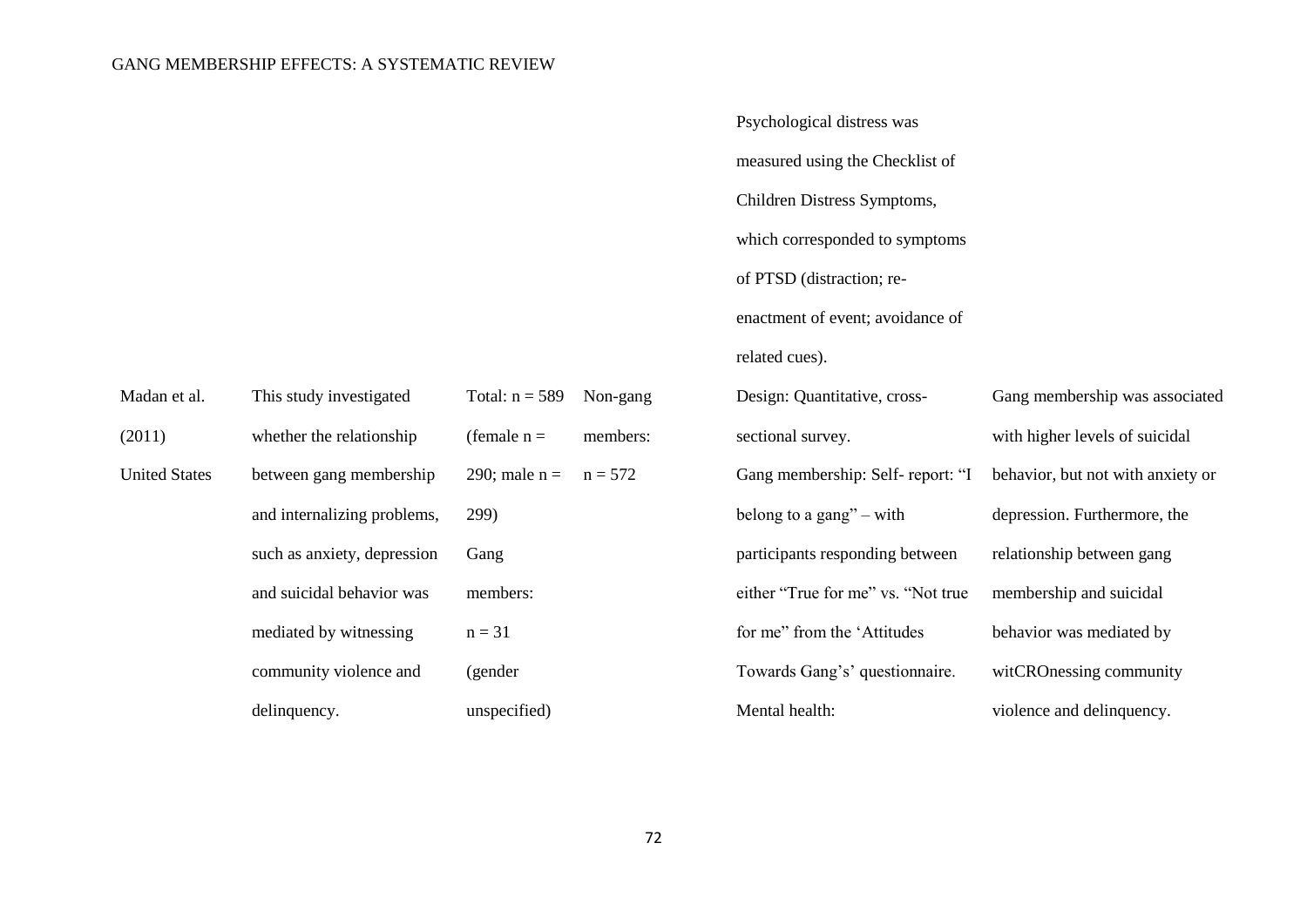|                      |                              |                |                     | Anxiety: Revised Children's         |                                 |
|----------------------|------------------------------|----------------|---------------------|-------------------------------------|---------------------------------|
|                      |                              |                |                     | Manifest Anxiety Scale 28-item      |                                 |
|                      |                              |                |                     | scale.                              |                                 |
|                      |                              |                |                     | Depression: DISC Predictive         |                                 |
|                      |                              |                |                     | Scale.                              |                                 |
| Melde $&$            | This study examined how      | Gang-          | Gang membership     | Design: Quantitative, longitudinal  | Findings revealed that youth    |
| Esbensen (2013)      | changes in gang status (e.g. | involved       | was assessed at     | study.                              | involved in gangs suffered fr   |
| <b>United States</b> | current vs. former gang      | youth (male    | each wave of the    | Gang membership: Participants       | long-lasting effects and whils  |
|                      | members) may impact on       | and female): n | study, with 6 time- | were asked to self-report gang      | delinquency levels decreased    |
|                      | 'turning points' in an       | $= 512.$       | points in total.    | membership through the item "Are    | following involvement in a g    |
|                      | individual's life with an    |                | Thus, comparison    | you currently a gang member?"       | these levels failed to correspo |
|                      | examination of delinquency   |                | groups included     | Guilt: A 7-item scale was used to   | to pre-gang levels of delinque  |
|                      | levels and emotions.         |                | former gang         | assess feelings of guilt on a scale | behavior. Furthermore, gang-    |
|                      |                              |                | members at each     | ranging from "not very guilty; bad  | involved young people did no    |
|                      |                              |                | time point who had  | to very guilty/bad). An example     | experience feelings of guilt fo |
|                      |                              |                | desisted from gang  | item included "How bad would        | violating acceptable norms of   |
|                      |                              |                | involvement.        |                                     | behavior.                       |

ved in gangs suffered from lasting effects and whilst quency levels decreased wing involvement in a gang, levels failed to correspond -gang levels of delinquent ior. Furthermore, gangved young people did not ience feelings of guilt for ing acceptable norms of ior.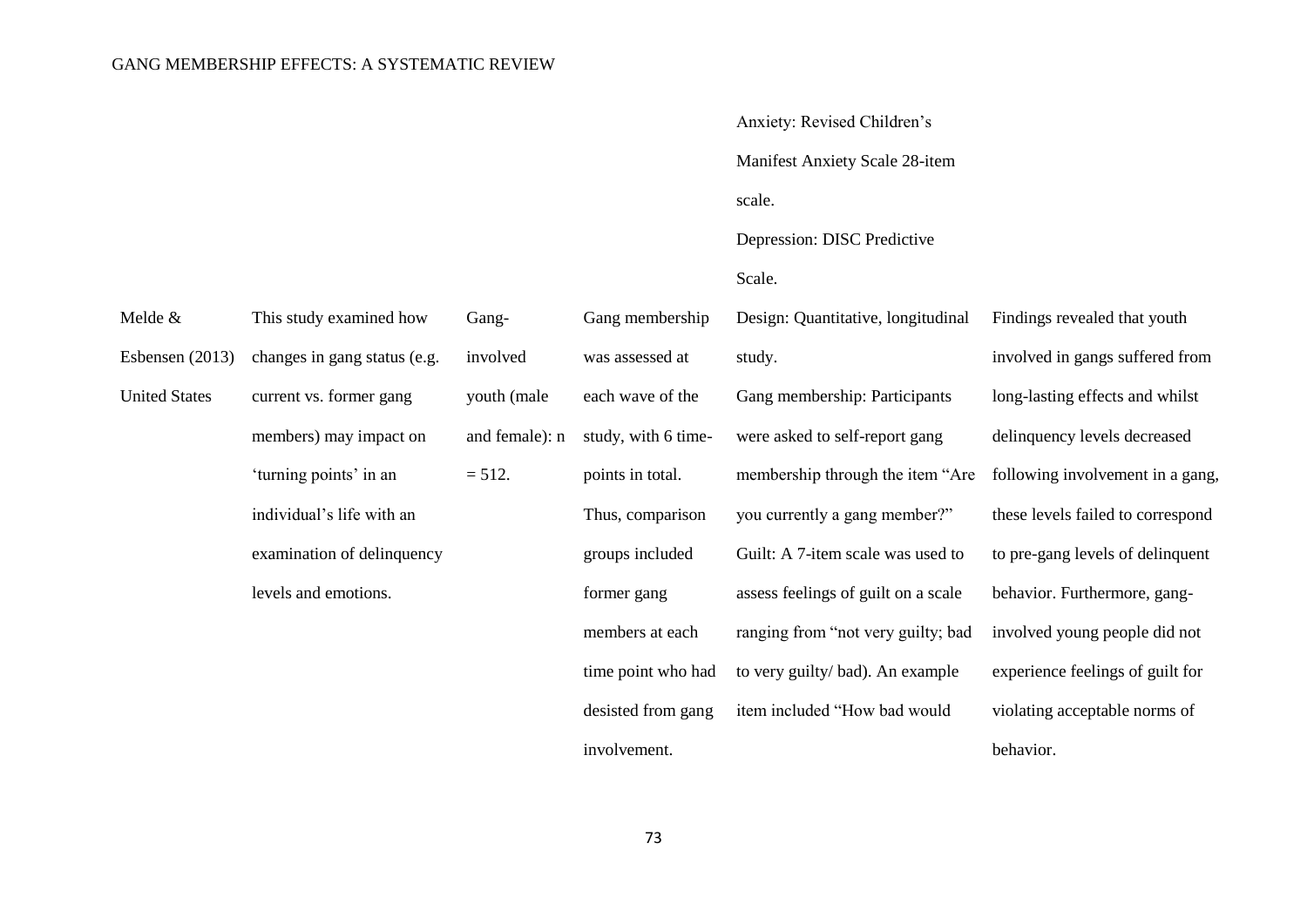# you feel if you attacked someone with a weapon?"

| Petering, R.         | An examination of gang      | Total: $n =$   | Non-gang youth: n     | Design: Quantitative, cross-        | Significant differences were       |
|----------------------|-----------------------------|----------------|-----------------------|-------------------------------------|------------------------------------|
| (2016)               | involvement, negative risk  | 505 Homeless   | $= 187$ (female $n =$ | sectional study.                    | found between gang, gang           |
| <b>United States</b> | taking behaviors, substance | youth gang     | 52; male $n = 135$ )  | Gang membership: Self-report        | affiliate and non-gang homeless    |
|                      | abuse, mental health        | members:       |                       | using a single item measure as to   | youth. Gang involved youth were    |
|                      | outcomes and traumatic      | $n = 86$       |                       | whether participants were or had    | 6 times more likely to suffer from |
|                      | experiences.                | (female $n =$  |                       | ever been gang members.             | depression, suicide (only gang     |
|                      |                             | 21; male $n =$ |                       | Gang affiliation: Participants were | members and not affiliates), and   |
|                      |                             | 65)            |                       | asked three separate questions to   | symptoms of PTSD and trauma        |
|                      |                             | Homeless       |                       | indicate affiliation based on       | variables.                         |
|                      |                             | gang-          |                       | whether they had a close friend,    |                                    |
|                      |                             | affiliated     |                       | family members or romantic          |                                    |
|                      |                             | youth:         |                       | partner in a gang.                  |                                    |
|                      |                             | $n = 232$      |                       | Mental health: Depression: Centre   |                                    |
|                      |                             | (female)       |                       | for Epidemiological Studies         |                                    |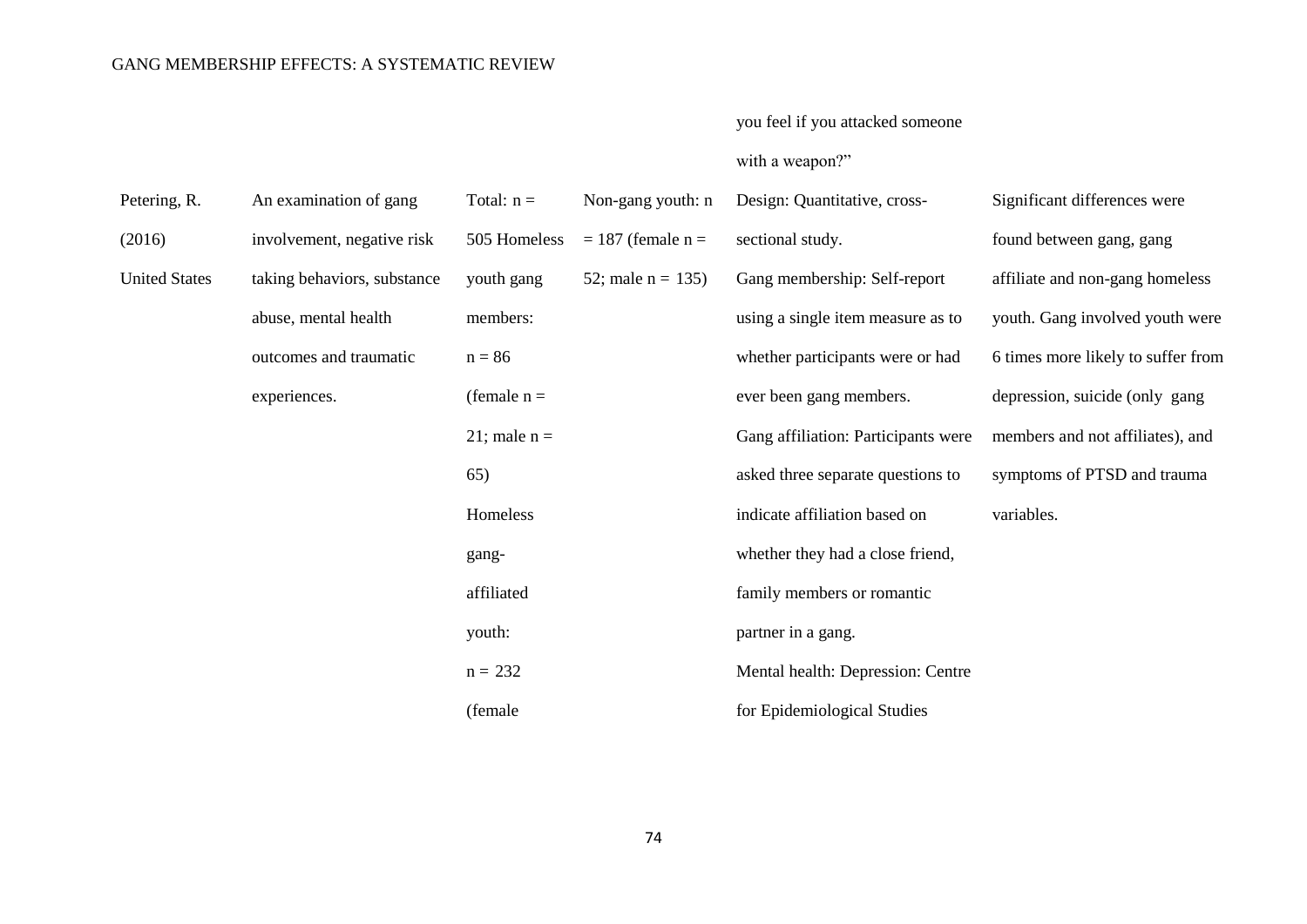|                |                             | $n = 67$ ; male n |                   | Depression (CES-D) Scale, 10-       |                                    |
|----------------|-----------------------------|-------------------|-------------------|-------------------------------------|------------------------------------|
|                |                             | $= 165$           |                   | item measure.                       |                                    |
|                |                             |                   |                   | PTSD: Primary Care PTSD             |                                    |
|                |                             |                   |                   | Screen.                             |                                    |
|                |                             |                   |                   | Trauma: Participants were asked     |                                    |
|                |                             |                   |                   | questions to assess childhood       |                                    |
|                |                             |                   |                   | physical abuse, familial violence,  |                                    |
|                |                             |                   |                   | and sexual abuse.                   |                                    |
| Vasquez et al. | This study examined the     | Total: $n = 323$  | Non-gang youth: n | Design: Quantitative, cross-        | The findings showed that           |
| (2012)         | association between gang    | (male: $n =$      | $=$ unspecified   | sectional study.                    | male, gang affiliated youth        |
| United         | affiliation, rumination and | 185; female: n    |                   | Gang membership: Participants       | engage in ruminative processes     |
| Kingdom        | aggression among youth      | $= 125$ ).        |                   | self-reported gang membership       | whereby they repetitively thought  |
|                | aged 13 to 16 years         | Gang              |                   | using three items: $(1)$ "I have    | about their proactive experiences. |
|                | affiliated to gangs.        | members: $n =$    |                   | friends that are members of a       | Furthermore, it was found          |
|                |                             | unspecified       |                   | gang"; $(2)$ I spend time with      | through regression analyses that   |
|                |                             |                   |                   | people who belong to a gang"; $(3)$ | rumination, after controlling for  |

confounding variables, such as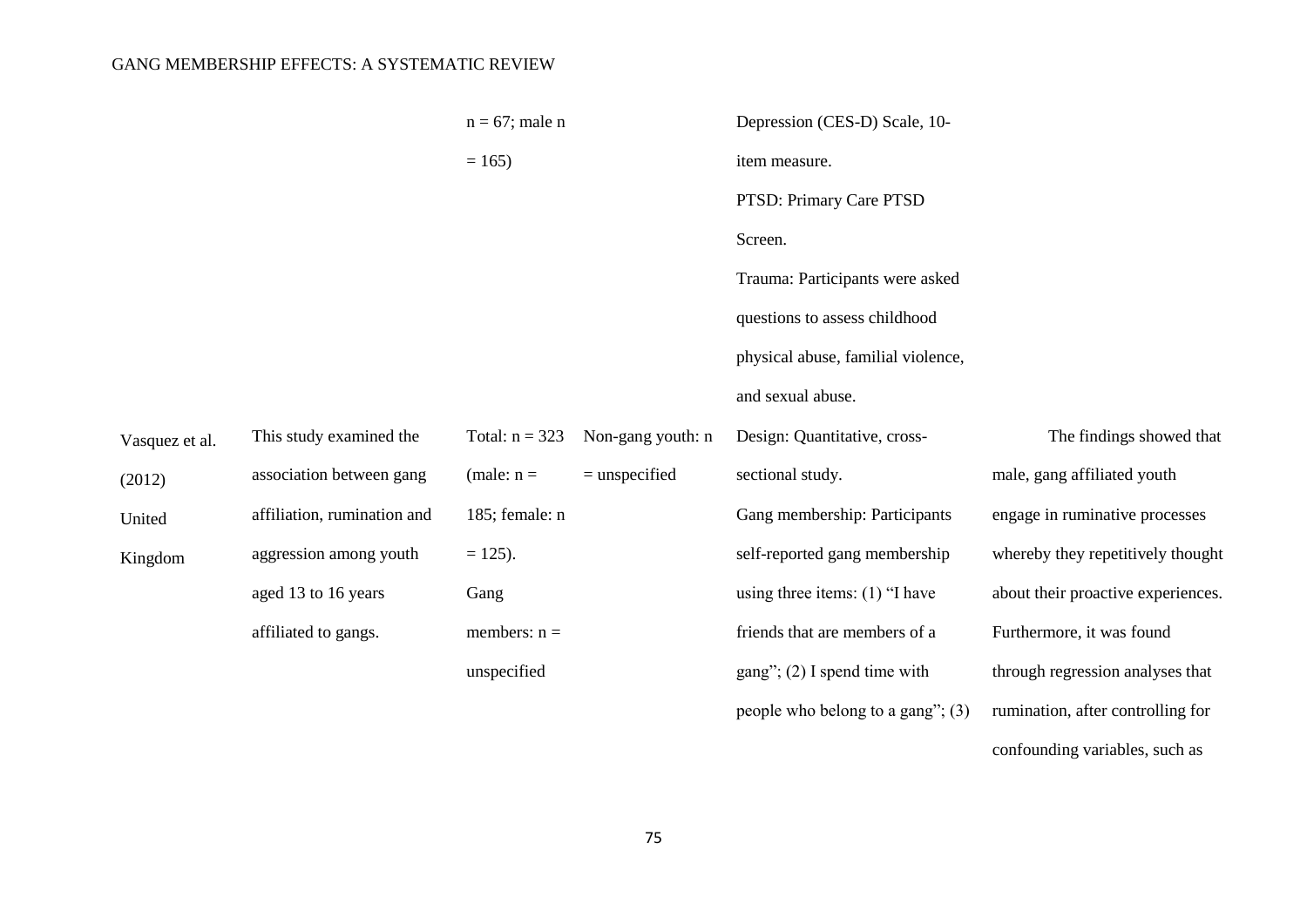|                      |                               |                |                     | "I consider myself as belonging to | anger, hostility, and irritability, |
|----------------------|-------------------------------|----------------|---------------------|------------------------------------|-------------------------------------|
|                      |                               |                |                     | a gang".                           | independently predicted             |
|                      |                               |                |                     | Rumination:                        | aggression displaced towards        |
|                      |                               |                |                     | The angry rumination scale, a 19-  | innocent individuals.               |
|                      |                               |                |                     | item measure.                      |                                     |
| Watkins &            | To examine the relationship   | Gang           | Wave 1 total: $n =$ | Design: Quantitative, longitudinal | Results showed that youth who       |
| Melde (2016)         | between mental health         | membership     | 21,000 participants | study across two time-points (over | became gang members presented       |
| <b>United States</b> | indicators, such as           | (wave 2 only): | Wave 2 total: $n =$ | 12 months).                        | internalizing symptoms (e.g.        |
|                      | depression, self-esteem, and  | $n = 704$      | 14,738              | Gang membership: Self-reported     | depression self-esteem, and         |
|                      | suicidal behaviors and        |                | Non-gang members    | gang membership using a single-    | suicidal thoughts), and             |
|                      | thoughts, the authors         |                | at Wave 2: 12,328   | item measure, participants were    | externalizing behaviors (e.g.       |
|                      | addressed two questions: (1)  |                |                     | asked if they had been initiated   | attempted suicide) at levels that   |
|                      | whether a relationship exists |                |                     | into a named gang in the           | exceeded that of the population.    |
|                      | between mental health         |                |                     | preceding 12 months.               | Findings also revealed that gang    |
|                      | indicators and the decision   |                |                     | Mental Health: Modified version    | membership worsened these pre-      |
|                      | to join a gang and $(2)$      |                |                     | of the CES-D scale using a 19-     | existing difficulties leading to    |
|                      | whether gang membership       |                |                     | item version.                      | significantly higher levels of      |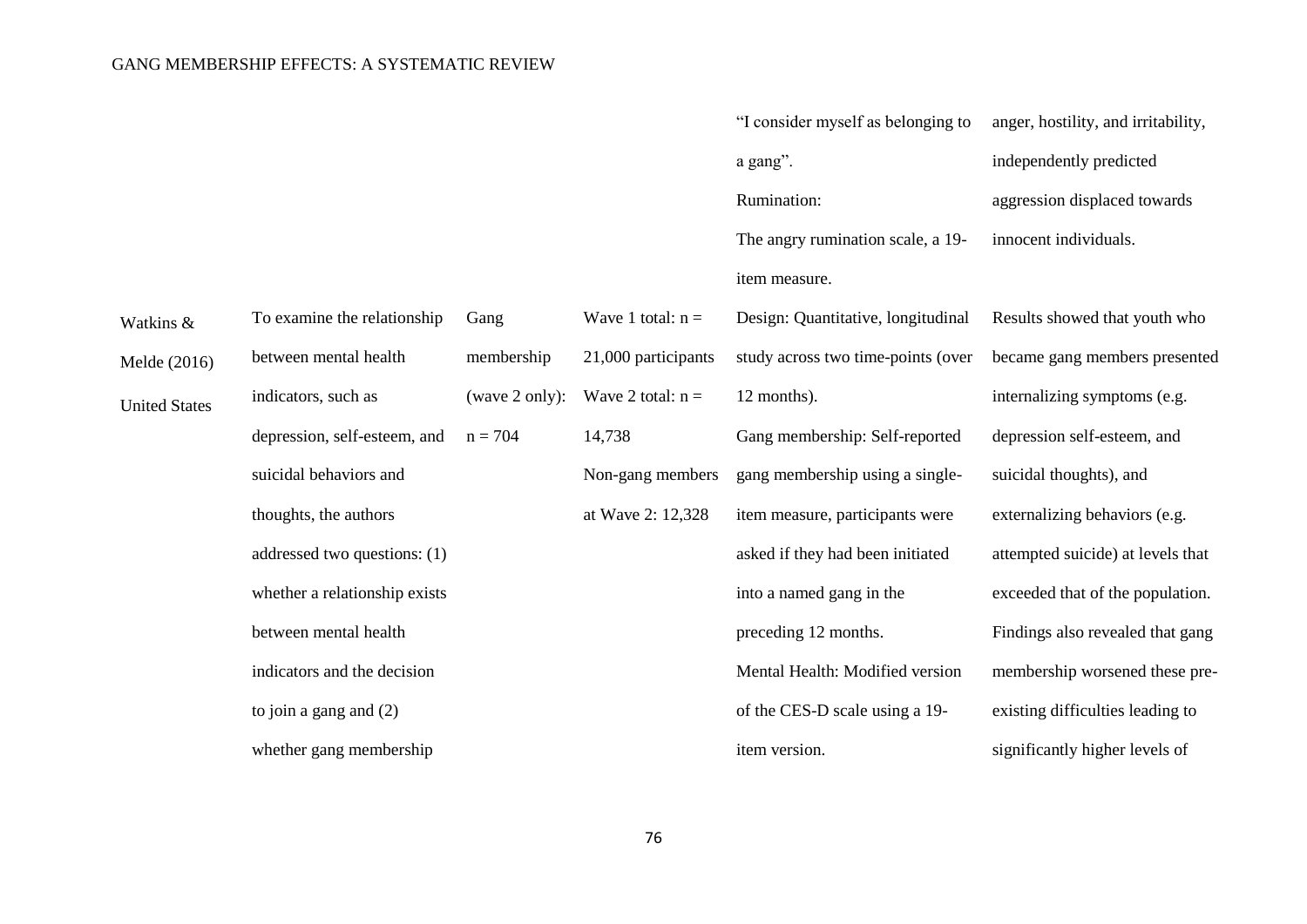exacerbates these same

mental health indictors.

| Wood &           | To synthesize the current     | N/A | N/A |
|------------------|-------------------------------|-----|-----|
| Alleyne $(2010)$ | theoretical and empirical     |     |     |
| United           | state of gang research from a |     |     |
| Kingdom          | variety of disciplines, such  |     |     |
|                  | as Criminology and            |     |     |
|                  | Psychology.                   |     |     |

behaviors. A theoretical framework using theory knitting to combine elements of valuable models applicable to gang membership. The role of psychology is significant to the study of gang membership with the proposition of a multi-disciplinary integrated model, which considers mental health problems as a factor in the

depression, suicidal thoughts and

study of gangs.

77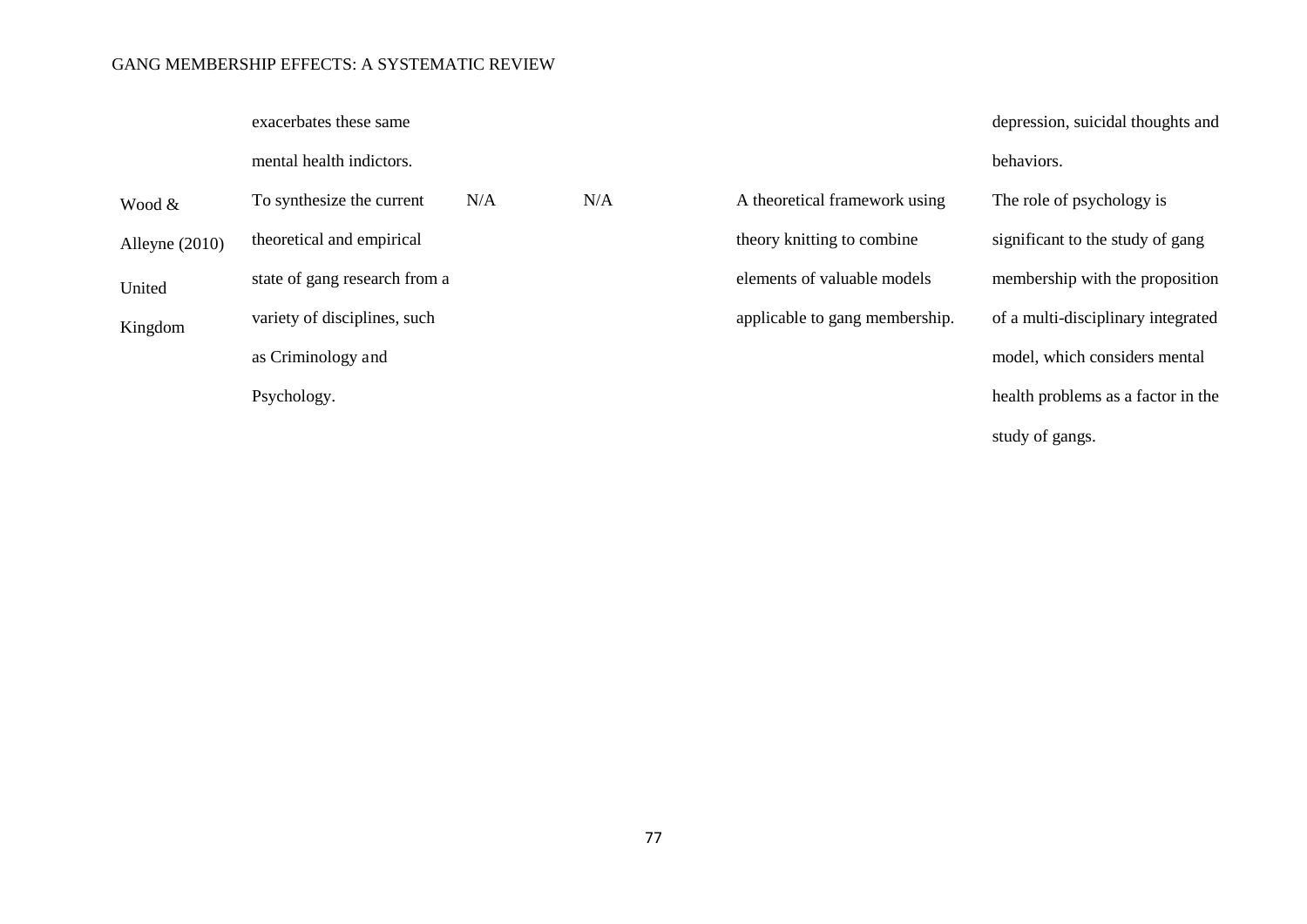| Wood &         | The study investigated the   | Total: $n = 65$ | Non-gang |
|----------------|------------------------------|-----------------|----------|
| Dennard (2017) | differences between street   | (male only).    | members: |
| United         | gang and non-gang prisoners  | Gang            | $n = 33$ |
| Kingdom        | on outcomes of violence      | members: $n =$  |          |
|                | exposure, paranoia, anxiety, | 32              |          |
|                | PTSD, forced behavior        |                 |          |
|                | control and segregation.     |                 |          |
|                |                              |                 |          |

Design: Quantitative, crosssectional study. Street Gang Membership and Exposure to Violence: Twentyone Eurogang Youth Survey items and for violence "Were people in your group involved in acts of violence?" with responses scaled on a 7-point Likert scale. Mental Health: Anxiety, PTSD, and paranoia were measured using the Millon Clinical Multiaxial Inventory – Third Edition (MCMI-III).

The study reported that street gang prisoners experienced higher levels of violence exposure, anxiety, paranoia, and PTSD compared to their nongang counter-parts. Furthermore, street gang prisoners were more likely to experience behavior control, but were not more likely to be segregated.